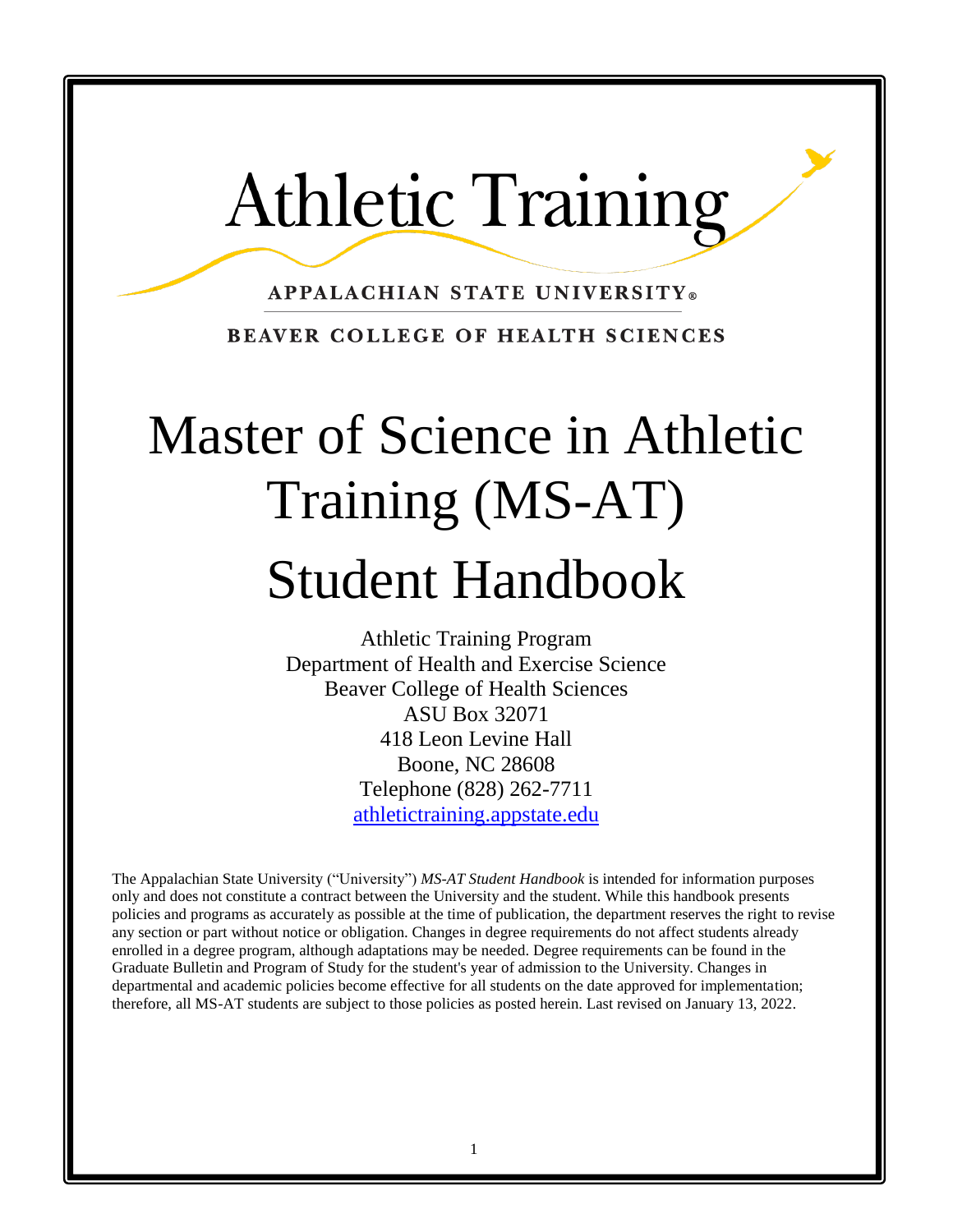## <span id="page-1-1"></span>**Table of Contents**

<span id="page-1-0"></span>

| <b>General Information</b>                                                 |
|----------------------------------------------------------------------------|
| <b>MS-AT Degree Program</b>                                                |
| <b>Vision and Mission</b>                                                  |
| <b>Inclusive Excellence</b>                                                |
| Framework: Core Principles, Goals and Expected Outcomes, Curricular Design |
| <b>Student Learning Outcomes</b>                                           |
| <b>MS-AT Curriculum</b>                                                    |
| <b>MS-AT Program Policies and Procedures</b>                               |
| <b>MS-AT Admission Process</b>                                             |
| <b>Technical Standards</b>                                                 |
| <b>Criminal Background Check Policy</b>                                    |
| <b>Orientation, OSHA, Privacy Training</b>                                 |
| <b>Academic Policies</b>                                                   |
| Academic Standards for Retention in the MS-AT program                      |
| <b>Confidentiality Policy</b>                                              |
| <b>Social Media Conduct Policy</b>                                         |
| <b>Clinical Education Policy</b>                                           |
| <b>Professional Behavior Reviews and Performance Assessments</b>           |
| <b>Transferring Credits to Appalachian State University</b>                |
| <b>Academic Dishonesty Policy</b>                                          |
| <b>Grievance Procedures</b>                                                |
| <b>Rights and Responsibilities</b>                                         |
| <b>MS-AT Program Responsibilities</b>                                      |
| <b>Chain of Command</b>                                                    |
| <b>MS-AT Student Rights and Responsibilities</b>                           |
| <b>General Information on Rights and Responsibilities</b>                  |
| <b>Sex Based Misconduct Policy</b>                                         |
| <b>Communicable Disease Policy</b>                                         |
| <b>Alcohol/Drug Use Policy</b>                                             |
| <b>Dress code Policy</b>                                                   |
| <b>Additional MS-AT Program Information</b>                                |
| <b>Student Services</b>                                                    |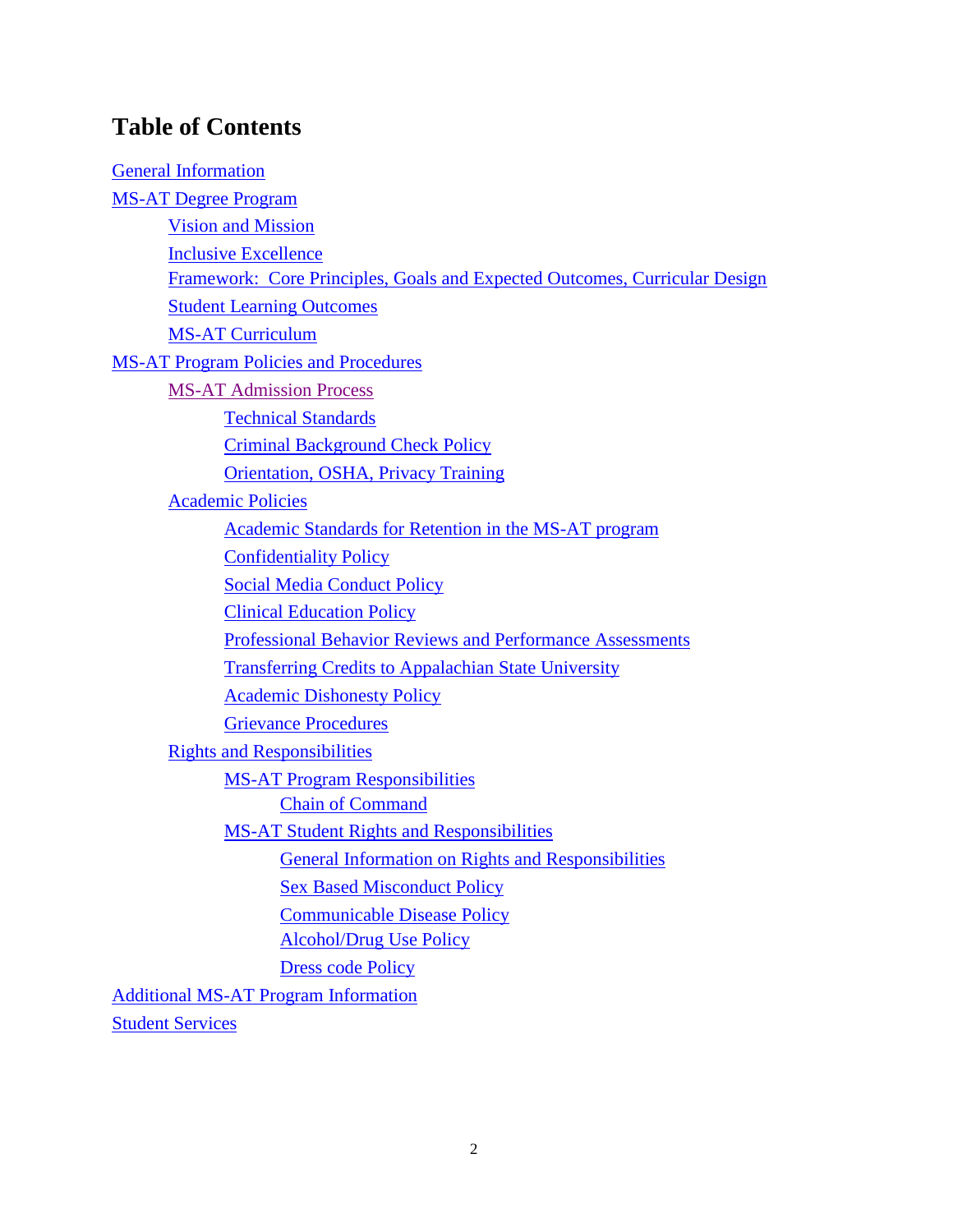### **General information**

#### **The Athletic Training Profession**

#### **What is athletic training?**

Athletic training encompasses the prevention, examination, diagnosis, treatment and rehabilitation of emergent, acute or chronic injuries and medical conditions. Athletic training is recognized by the American Medical Association, Health Resources Services Administration and the Department of Health and Human Services as an allied health care profession.

#### **Who are athletic trainers?**

Athletic trainers (ATs) are highly qualified, multi-skilled health care professionals who render service or treatment, under the direction of or in collaboration with a physician, in accordance with their education, training and the state's statutes, rules and regulations. As a part of the health care team, services provided by athletic trainers include primary care, injury and illness prevention, wellness promotion and education, emergent care, examination and clinical diagnosis, therapeutic intervention and rehabilitation of injuries and medical conditions. The National Athletic Trainers' Association (NATA) *[Code of Ethics](https://www.nata.org/membership/about-membership/member-resources/code-of-ethics)* states the principles of ethical behavior that should be followed in the practice of athletic training.

Athletic trainers are sometimes confused with personal trainers. There is, however, a large difference in the education, skillset, job duties and patients of an athletic trainer and a personal trainer. The athletic training academic curriculum and clinical training follows the medical model. Athletic trainers must graduate from an accredited master's program in order to be eligible to sit for the Board of Certification© (BOC) examination.

#### **AT Terms**

Using proper athletic training terminology helps eliminate confusion or inconsistencies when explaining the AT's role in the health care arena. The Athletic Training Strategic Alliance Inter-Agency Terminology Work Group compiled the [Athletic Training Glossary](https://www.nata.org/about/athletic-training/athletic-training-glossary) to provide common definitions to be used across the athletic training profession.

"Athletic trainer" or "AT" are the preferred terms. NEVER use "trainer" or "certified trainer." If this occurs in a direct quote, use "[athletic] trainer" or "certified [athletic] trainer." Use AT as the abbreviation for athletic trainer. Use ATC only when referring to the credential.

#### **The History of the Appalachian State University Athletic Training Program**

The Athletic Training Program at Appalachian State University has been in existence since 1973, when it became one of the first approved programs by the NATA, and the first within the University of North Carolina system. The program was accredited by CAHEA from 1989-1994, CAAHEP from 1994-2006, and is currently accredited by the Commission on the Accreditation of Athletic Training Education (CAATE). We provide a challenging program that encourages the highest quality classroom and clinical experiences for our students. Our program prides itself on providing students with opportunities to grow not only professionally but personally as well. Our graduates are employed throughout the United States in colleges &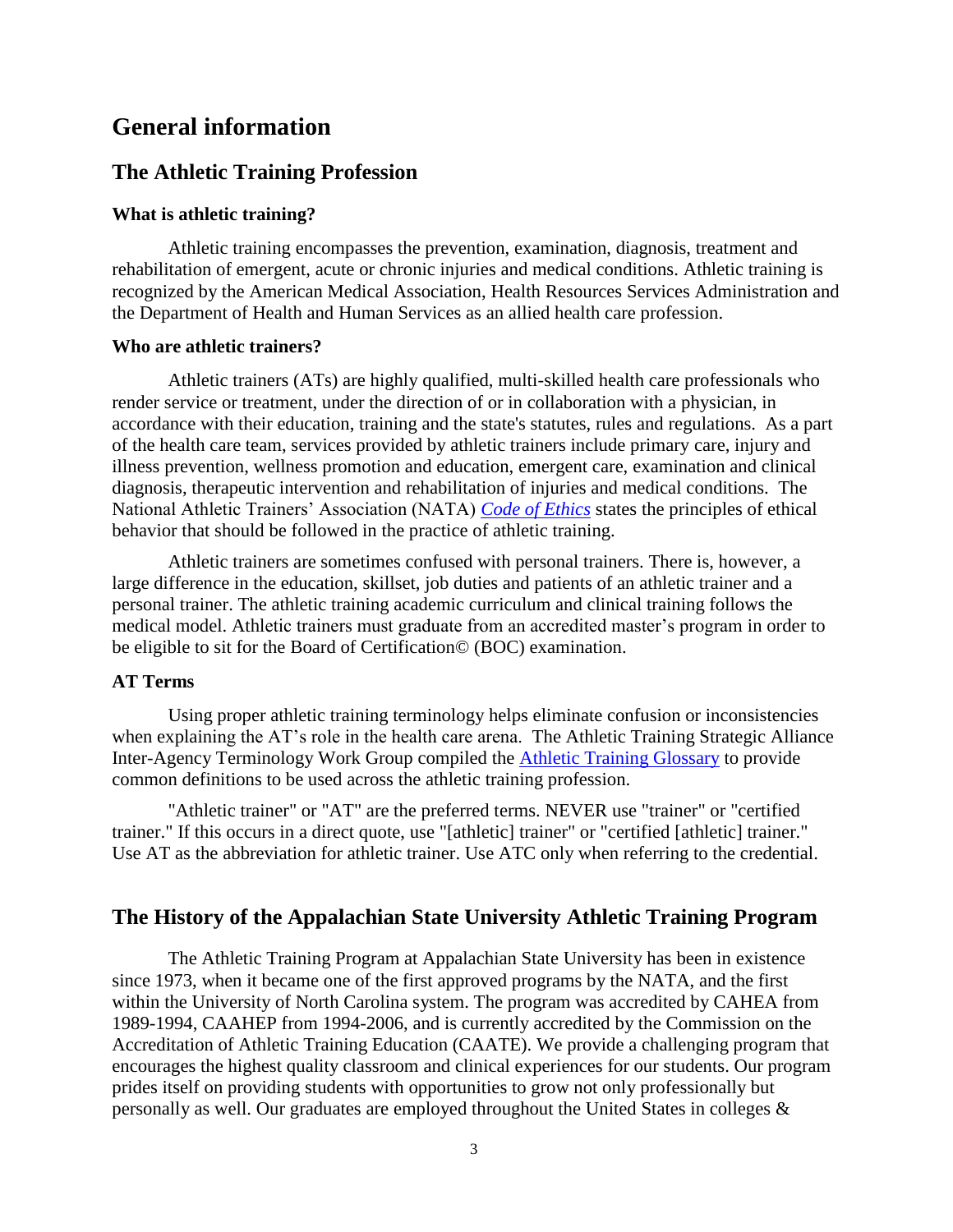universities, clinics, corporations, physician's offices, high schools, professional sports, and the military.

#### **Beaver College of Health Sciences**

The Master of Science in Athletic Training (MS-AT) Program is housed in the Health and Exercise Science Department in the Beaver College of Health Sciences (BCHS) at Appalachian State University. Formed in 2010, the mission of the College is to elevate health and quality of life in our region and beyond by preparing future leaders through transformative education, collaborative research and community engagement. Departments in the College include Communication Sciences and Disorders, Health and Exercise Science, Nutrition and Health Care Management, Nursing, Recreation Management and Physical Education, and Social Work. Here are the links to the [BCHS mission](https://healthsciences.appstate.edu/about-college/mission-vision) and the [Appalachian State University mission.](https://www.appstate.edu/about/mission-values/)

#### <span id="page-3-0"></span>[Link to Table of Contents](#page-1-1)

## **MS-AT Degree Program Strategic Planning and Framework**

#### <span id="page-3-1"></span>**Vision Statement**

The vision of the MS-AT Program at Appalachian State University is to become a prominent, comprehensive program that utilizes innovative and transformative experiences to prepare athletic trainers who optimize the health and quality of life of their patients across evolving healthcare settings.

#### **Mission Statement**

The mission of the MS-AT Program at Appalachian State University is to develop evidence-based healthcare professionals with the ability to think critically and reflectively and communicate effectively while exhibiting the highest standards of ethical behavior in a changing healthcare landscape. Through collaborative and dynamic educational experiences, students will develop the skills to optimize healthcare for life and sport through the prevention, assessment, and treatment of injuries and illnesses. Students will become competent athletic trainers who facilitate and advocate for their patients' well-being as engaged members of the healthcare team and community.

#### **Inclusive Excellence**

The MS-AT Program is committed to promoting a more inclusive and equitable society, beginning with respectfully engaging diversity and difference within our learning environments. Our goal is to prepare athletic trainers who are intentional and reflective in promoting diversity, equity, and inclusion in their work.

This effort is grounded in our Program's mission to educate professional athletic trainers who will promote the well-being of and advocate for the patients they serve. Our Program's efforts are also grounded in the NATA's *Code of Ethics*. Finally, we see our work in this area as an embodiment of Appalachian State University's Inclusive Excellence Initiative, and the Beaver College of Health Sciences' core values of diversity, equity, and community.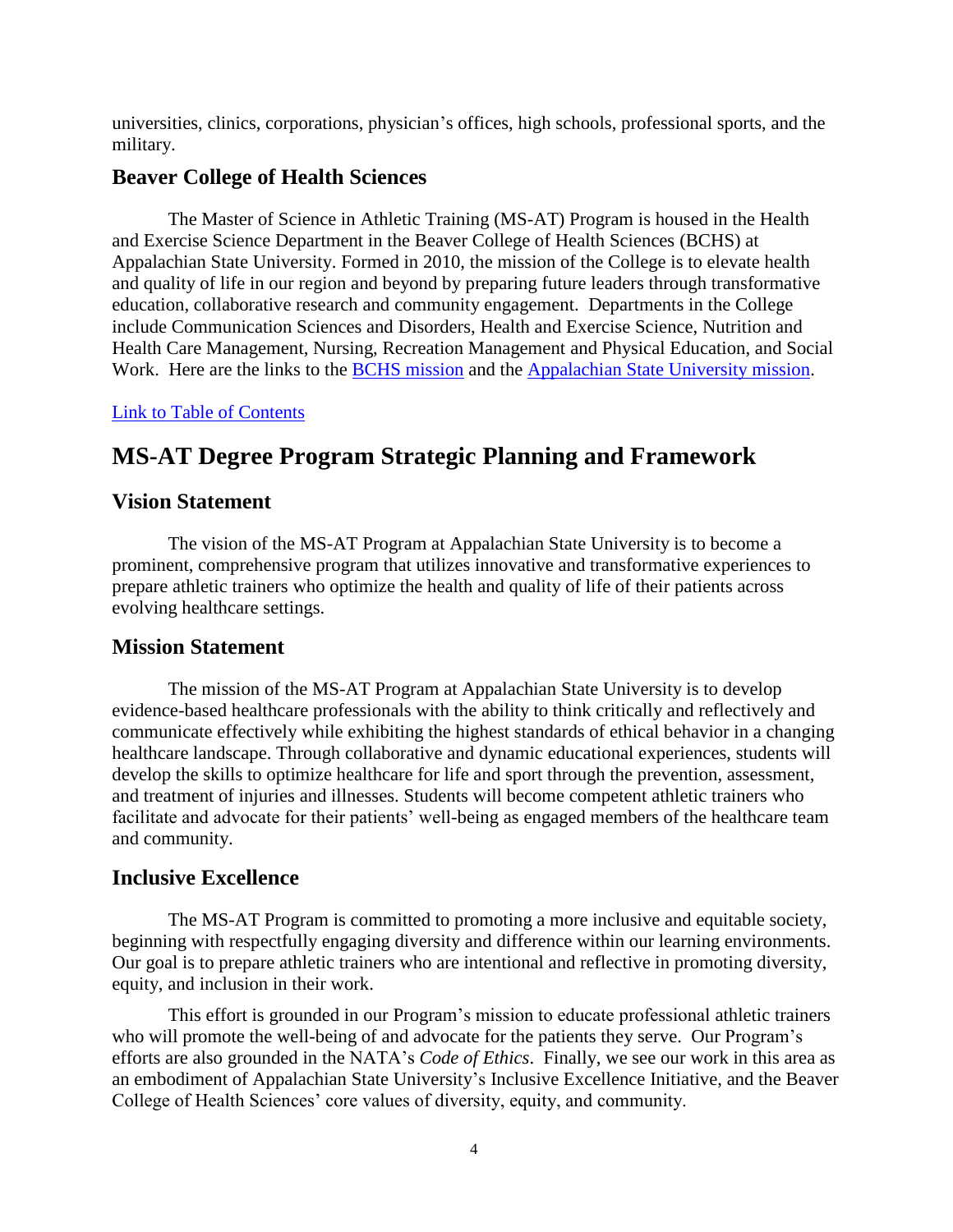Our work is ongoing and we are all learners. We encourage an ongoing dialogue among students, faculty, and staff about this commitment. Your participation and feedback in the process is valued.

## <span id="page-4-1"></span>**Program Framework**

#### <span id="page-4-0"></span>**Core Principles/Values**

| Core Principles/Values       | Description                                                                                                                                                                                                                                                                                                                                                                                                                                                                                                            |
|------------------------------|------------------------------------------------------------------------------------------------------------------------------------------------------------------------------------------------------------------------------------------------------------------------------------------------------------------------------------------------------------------------------------------------------------------------------------------------------------------------------------------------------------------------|
| <b>Patient-Centered Care</b> | The Institute of Medicine defines patient-centered care as,<br>"Providing care that is respectful of, and responsive to, individual<br>patient preferences, needs and values, and ensuring that patient<br>values guide all clinical decisions."<br>Patient-centered care includes values and skills such as equity,<br>inclusivity, communication, active listening, decisiveness,<br>empathy, life-long learning, creativity, resourcefulness, advocacy,<br>interprofessional practice, and evidence-based practice. |
| Integrity                    | Practicing with integrity involves becoming an engaged and<br>responsible member of the community through ethical<br>professional conduct and reflective, on-going self-evaluation and<br>professional development.<br>Integrity includes values and skills such as inclusivity, empathy,<br>equity, and reflection.                                                                                                                                                                                                   |
| Purposeful Engagement        | Purposeful engagement should occur with one's self, peers,<br>patients, the community, and the athletic training profession.<br>Purposeful engagement includes values and skills such as<br>accountability, openness to criticism, resiliency/hardiness,<br>reflection, adaptability, conflict/stress management, advocacy,<br>active listening, embracing change, and empowerment.                                                                                                                                    |

#### **Goals and Expected Outcomes**

| <b>Programmatic Goal</b>                                                                         | <b>Expected Outcome/Objective</b>                                                                                                    |  |  |
|--------------------------------------------------------------------------------------------------|--------------------------------------------------------------------------------------------------------------------------------------|--|--|
| Promote and deliver excellent teaching<br>and research by faculty with<br>contemporary expertise | Course evaluations<br>Faculty peer evaluations<br>Contemporary expertise, continuing education<br>Faculty annual performance reviews |  |  |
| Provide students with diverse, high<br>quality clinical learning opportunities                   | Preceptor evaluation<br>Clinical site evaluation<br>Graduate exit interview<br>Alumni/employer surveys                               |  |  |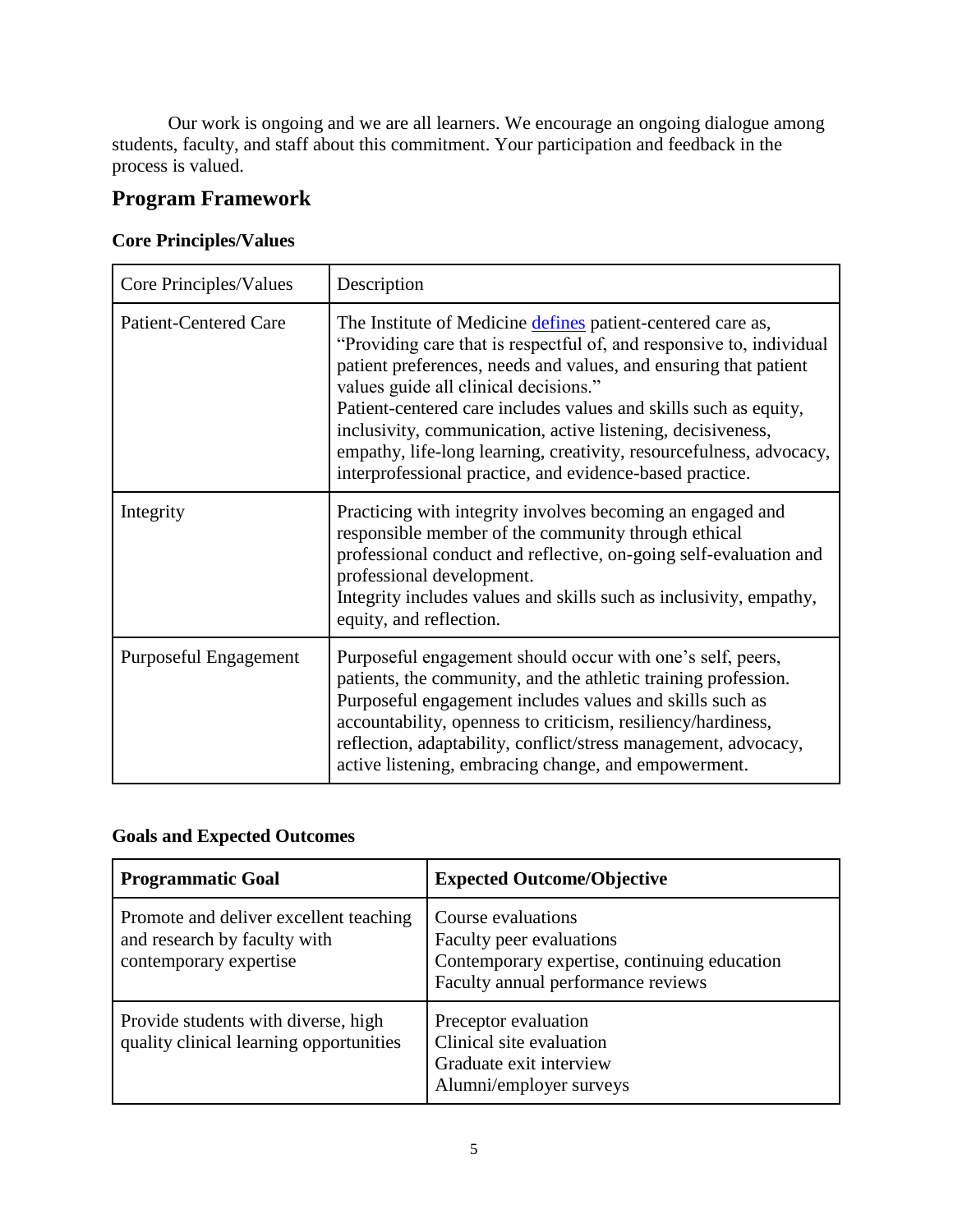| <b>Student Goal</b>                                                                                                                                                                             | <b>Expected Outcome/Objective</b>                                                                                                                                            |
|-------------------------------------------------------------------------------------------------------------------------------------------------------------------------------------------------|------------------------------------------------------------------------------------------------------------------------------------------------------------------------------|
| Demonstrate knowledge, skills,<br>behaviors and attitudes to achieve<br>optimal health outcomes in diverse<br>patient populations                                                               | BOC first-time and overall pass rate<br>Clinical site evaluation<br>Student clinical evaluation<br>Clinical competency evaluations                                           |
| Become highly qualified athletic<br>trainers engaged in critical thinking and<br>scientific inquiry to advance their<br>knowledge and capacity for evidence-<br>based practice                  | Program retention and graduation rates<br>BOC first-time and overall pass rate<br>Clinical site evaluation<br>Student clinical evaluation<br>Clinical competency evaluations |
| Incorporate information and<br>communication integral in today's<br>healthcare industry into clinical<br>decision-making, patient care, and<br>healthcare systems evaluation and<br>improvement | Clinical site evaluation<br>Student clinical evaluation<br>Alumni/employer surveys<br>Clinical competency evaluations                                                        |
| Work as valued members of<br>interprofessional practice teams                                                                                                                                   | Clinical site evaluation<br>Simulations/OSCEs<br>Alumni/employer surveys<br>Clinical competency evaluations<br>IPE Badge 3                                                   |
| Become an engaged and responsible<br>member of the community through<br>ethical professional conduct, and<br>reflective, on-going self-evaluation and<br>professional development               | Professional behavior review form<br>Self-evaluation of student performance                                                                                                  |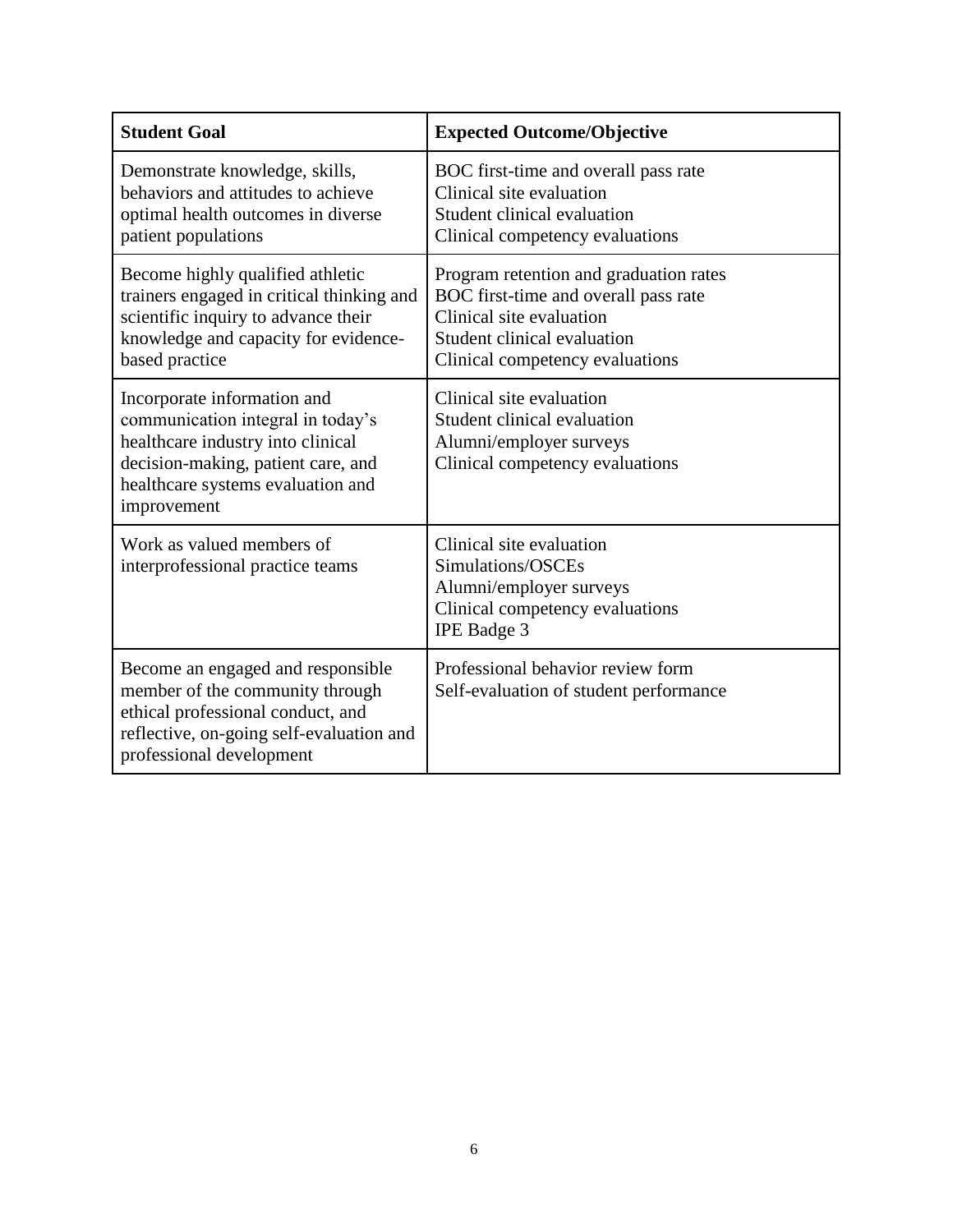| <b>Instructional</b><br><b>Strategy</b> | <b>Description</b>                                                                                                                                                                                                                                                                                          | <b>Intent</b>                                                                                                                                    | <b>Example Within</b><br>Curriculum                                                                                                                                                                                              |  |
|-----------------------------------------|-------------------------------------------------------------------------------------------------------------------------------------------------------------------------------------------------------------------------------------------------------------------------------------------------------------|--------------------------------------------------------------------------------------------------------------------------------------------------|----------------------------------------------------------------------------------------------------------------------------------------------------------------------------------------------------------------------------------|--|
| Lecture                                 | <b>Traditional lecture-based</b><br>instruction with assignments,<br>discussions, readings, and<br>assessments<br>(formative/summative)                                                                                                                                                                     | Didactic content<br>delivery                                                                                                                     | Examination,<br>Diagnosis $\&$<br>Treatment<br>Physiology of<br>Injury                                                                                                                                                           |  |
| Laboratory                              | Skill instruction, activities,<br>practical exams                                                                                                                                                                                                                                                           | Instruction, practice,<br>and evaluation of<br>clinical skills                                                                                   | Examination,<br>Diagnosis $\&$<br>Treatment<br>Physiology of<br>Injury                                                                                                                                                           |  |
| Distance-<br>Learning<br>Instruction    | Primary mode of instruction and<br>communication between student<br>and instructor is web-based                                                                                                                                                                                                             | Didactic content<br>delivery, allows<br>learners to access<br>course material in a<br>variety of physical<br>settings/environments               | Healthcare<br>Administration                                                                                                                                                                                                     |  |
| Problem- and<br>Case-Based<br>Learning  | Guided and open inquiry<br>approaches where small groups<br>of learners are presented with a<br>clinical case and have time to<br>struggle and define the problem,<br>explore related issues, and<br>grapple with problem resolution                                                                        | Application of<br>didactic and clinical<br>content into clinical<br>scenarios, problem<br>solving, clinical<br>reasoning, reflective<br>judgment | Objective<br><b>Structured Clinical</b><br>Examinations<br>(OSCEs)<br><b>Virtual Clinic</b><br>Project -<br>(collaboration with<br><b>Eastern Kentucky</b><br>University)<br>Seminar in Clinical<br>Reasoning course<br>sequence |  |
| Soft-Skill<br>Development               | Development of interpersonal<br>skills and behaviors used to<br>interact with other healthcare<br>professionals, patients, and<br>stakeholders (eg,<br>communication, inclusivity,<br>empathy, equity, advocacy,<br>reflection, accountability,<br>conflict/stress management,<br>resiliency, adaptability) | Fulfill mission to<br>develop engaged<br>healthcare<br>professionals with a<br>strong foundation in<br>both the hard and soft<br>skills          | Clinical course<br>sequence<br>Seminar in Clinical<br>Reasoning course<br>sequence<br>SBAR project with<br><b>Wake Forest</b>                                                                                                    |  |

**Curricular Design (teaching and learning methods/instructional strategies)**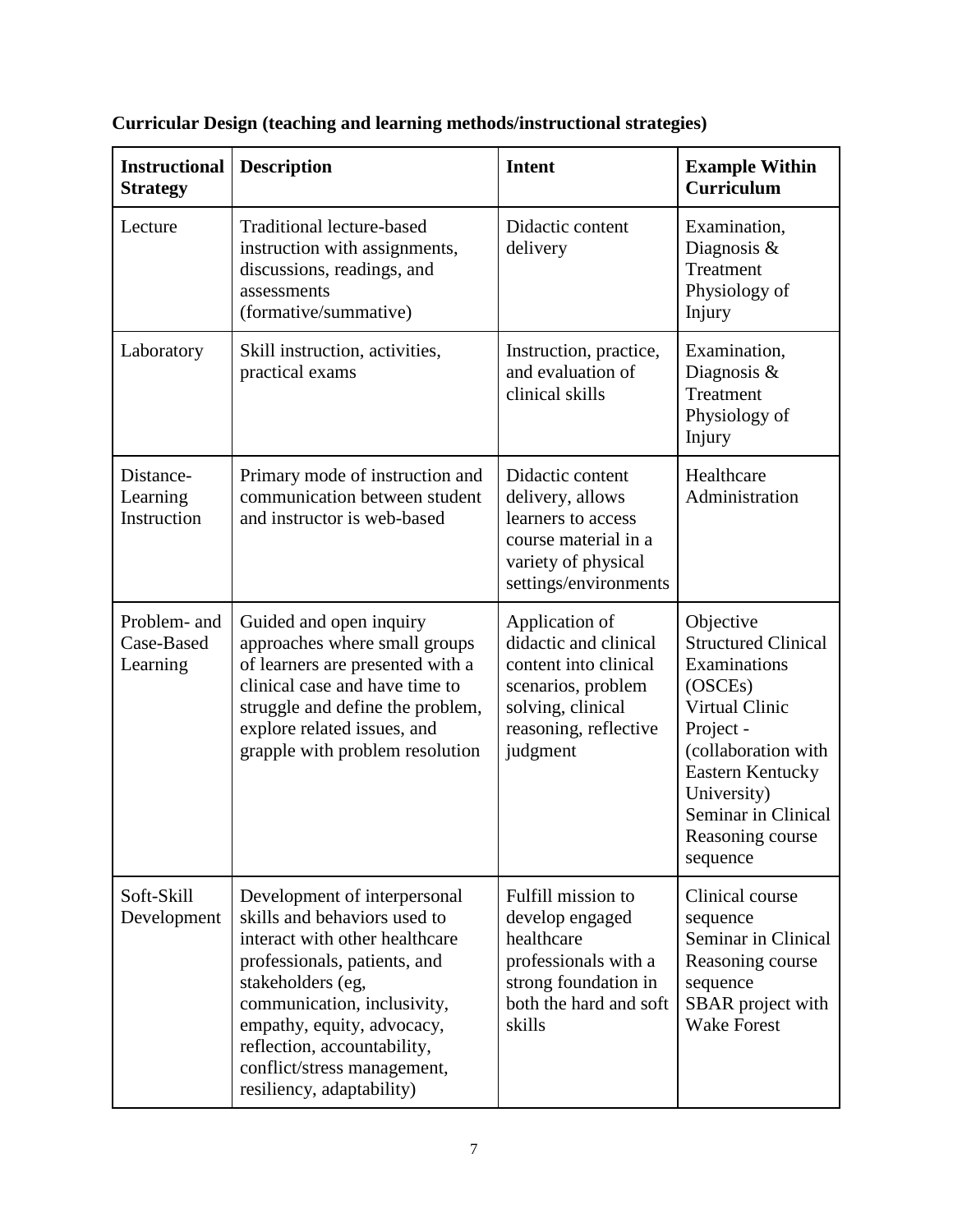### <span id="page-7-0"></span>**Student Learning Outcomes**

Goal 1: Demonstrate knowledge, skills, behaviors and attitudes to achieve optimal health outcomes in diverse patient populations.

- 1.1: Students will synthesize content required for clinical decision-making.
- 1.2: Students will develop the knowledge and skills to provide quality patient care for individuals of diverse cultural backgrounds in an equitable, effective and respectful manner.
- 1.3: Students will demonstrate patient-centered clinical decision-making with progressing independence as they transition to practice.

Goal 2: Become highly qualified Athletic Trainers engaged in critical thinking and scientific inquiry to advance their knowledge and capacity for evidence-based practice.

- 2.1: Students will describe the contributions of clinical expertise, patient values, and available research towards decision making within clinical settings.
- 2.2: Students will develop and answer focused clinical questions in a thorough and systematic manner using both pre-existing evidence and original discovery.
- 2.3: Students will implement care plans for patients that are guided by all components of evidence-based practice.
- 2.4: Students will participate in the dissemination of clinically relevant scholarship.
- Goal 3: Incorporate information and communication technologies integral in today's healthcare industry into clinical decision-making, patient care, and healthcare systems evaluation and improvement.
	- 3.1: Students will apply current laws and regulations regarding healthcare communications.
	- 3.2: Students will utilize an electronic health record for documentation of patient evaluation, care, and outcomes.
	- 3.3: Students will apply contemporary principles and practices of health informatics to the administration and delivery of patient care.

Goal 4: Work as valued members of interprofessional practice teams.

- 4.1: Students will explain the different roles, expertise, and responsibilities of healthcare professionals.
- 4.2: Students will communicate effectively and respectfully with peers and other healthcare professionals.
- 4.3: Students will utilize an effective and reflective teamwork approach to provide patient-centered care.

Goal 5: Become an engaged and responsible member of the community through ethical professional conduct, and reflective, on-going self-evaluation and professional development.

- 5.1: Students will demonstrate professional demeanor by interacting appropriately with patients, healthcare providers, and colleagues and make sound decisions.
- 5.2: Students will be actively engaged in their professional development and be able to self-assess and plan for their personal goals and professional practice.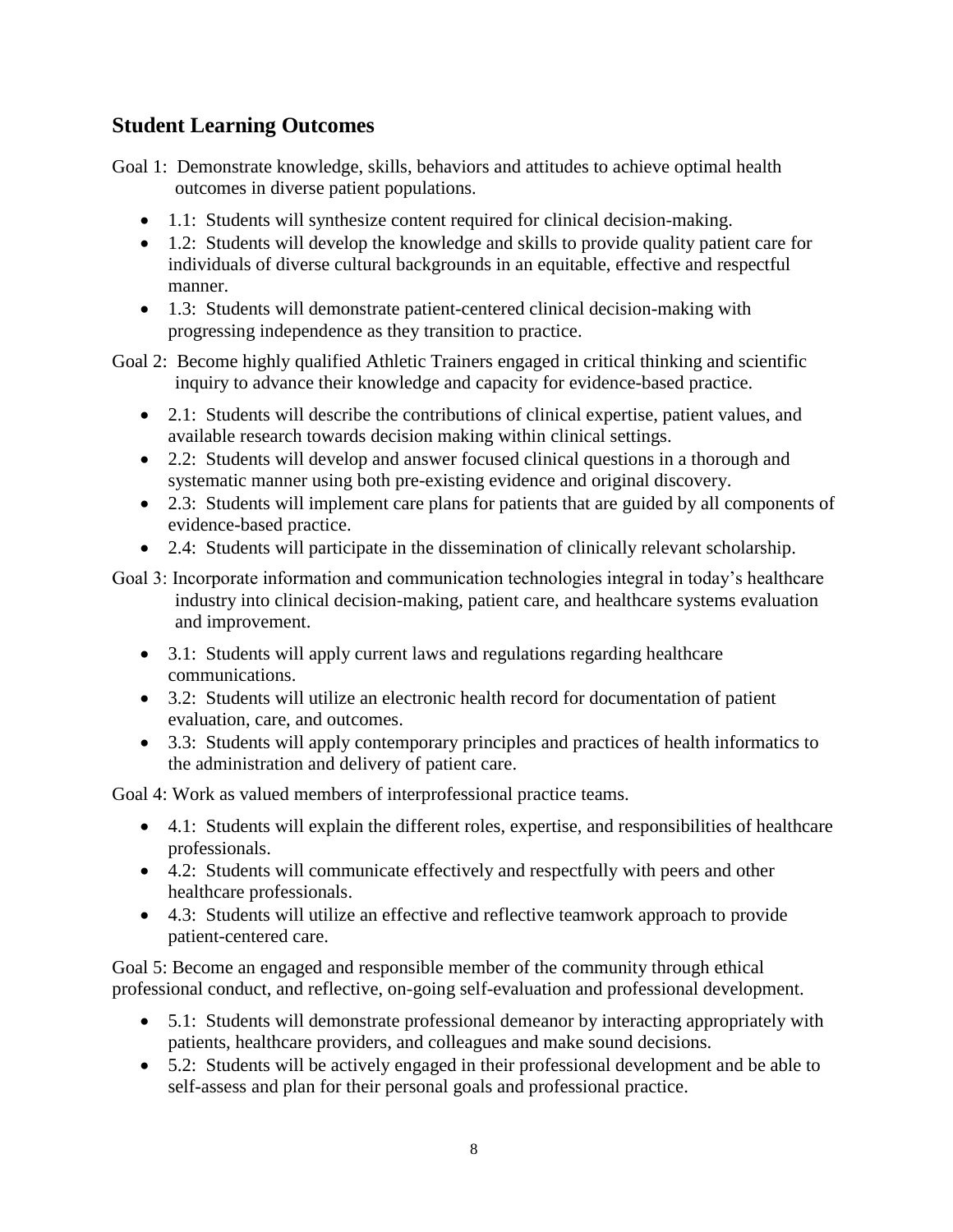#### <span id="page-8-0"></span>**MS-AT Curriculum**

The MS-AT program begins in the first Summer Session only, and is designed to be a two-year program. An evidence-based capstone experience is required for each student. Students will be directed toward two options: 1) research thesis, or 2) research project (e.g., systematic review, critically appraised topic, or quality improvement project). If a student chooses the research thesis option, AT 5999 would be substituted for AT 5970. All capstones must be evidence-based and should result in a product worthy of dissemination. Students must pass a year one comprehensive exam prior to attending their year two fall immersive clinical rotation. Completion of the MS-AT program leads to eligibility to sit for the Board of Certification© examination. The MS-AT Program is undergoing accreditation by the CAATE, and is on course to gain accreditation by April 2022. Students can access the degree requirements, course catalogs and MS-AT course descriptions in the [Graduate Bulletin](http://bulletin.appstate.edu/) under the Beaver College of Health Sciences. Students can access the academic calendar on the University's Registrar [website.](https://registrar.appstate.edu/)

Completion of the MS-AT program leads to eligibility to sit for the BOC examination. The MS-AT Program is undergoing accreditation by the CAATE, and is on course to gain accreditation by April 2022. The following table outlines the MS-AT program plan of study.

| <b>Course</b>                               | <b>Course Title</b>                       | <b>Credit Hours</b> |  |
|---------------------------------------------|-------------------------------------------|---------------------|--|
| <b>Number</b>                               |                                           | (Total: 68)         |  |
|                                             | Year 1 - Summer 1 (Credit hours: 6)       |                     |  |
| AT 5100                                     | <b>Gross Human Anatomy</b>                | 4                   |  |
| AT 5200                                     | <b>Functional Human Anatomy</b>           | $\mathfrak{D}$      |  |
|                                             | Year 1 - Summer 2 (Credit hours: 5)       |                     |  |
| AT 5230                                     | Principles of Injury Prevention           | 3                   |  |
| AT 5290                                     | Athletic Training Clinical Experience I   | $\overline{2}$      |  |
|                                             | Year 1 - Fall Semester (Credit hours: 15) |                     |  |
| AT 5300                                     | Examination, Diagnosis, and Treatment I   | $\overline{4}$      |  |
| AT 5350                                     | Physiology of Injury                      | 4                   |  |
| AT 5370                                     | Principles of Evidence Based Practice     | 3                   |  |
| AT 5380                                     | Seminar in Clinical Reasoning I           | $\overline{2}$      |  |
| AT 5390                                     | Athletic Training Clinical Experience II  | $\overline{2}$      |  |
| Year 1 - Spring Semester (Credit hours: 16) |                                           |                     |  |
| AT 5550                                     | <b>Manual Intervention Strategies</b>     | 3                   |  |
| AT 5570                                     | Clinical Inquiry I                        |                     |  |
| AT 5600                                     | Examination, Diagnosis, and Treatment II  | 4                   |  |
| AT 5660                                     | <b>Clinical Medicine</b>                  | 4                   |  |
| AT 5680                                     | Seminar in Clinical Reasoning II          | $\overline{2}$      |  |
| AT 5690                                     | Athletic Training Clinical Experience III | 2                   |  |

#### **MS-AT Curriculum Course Sequence**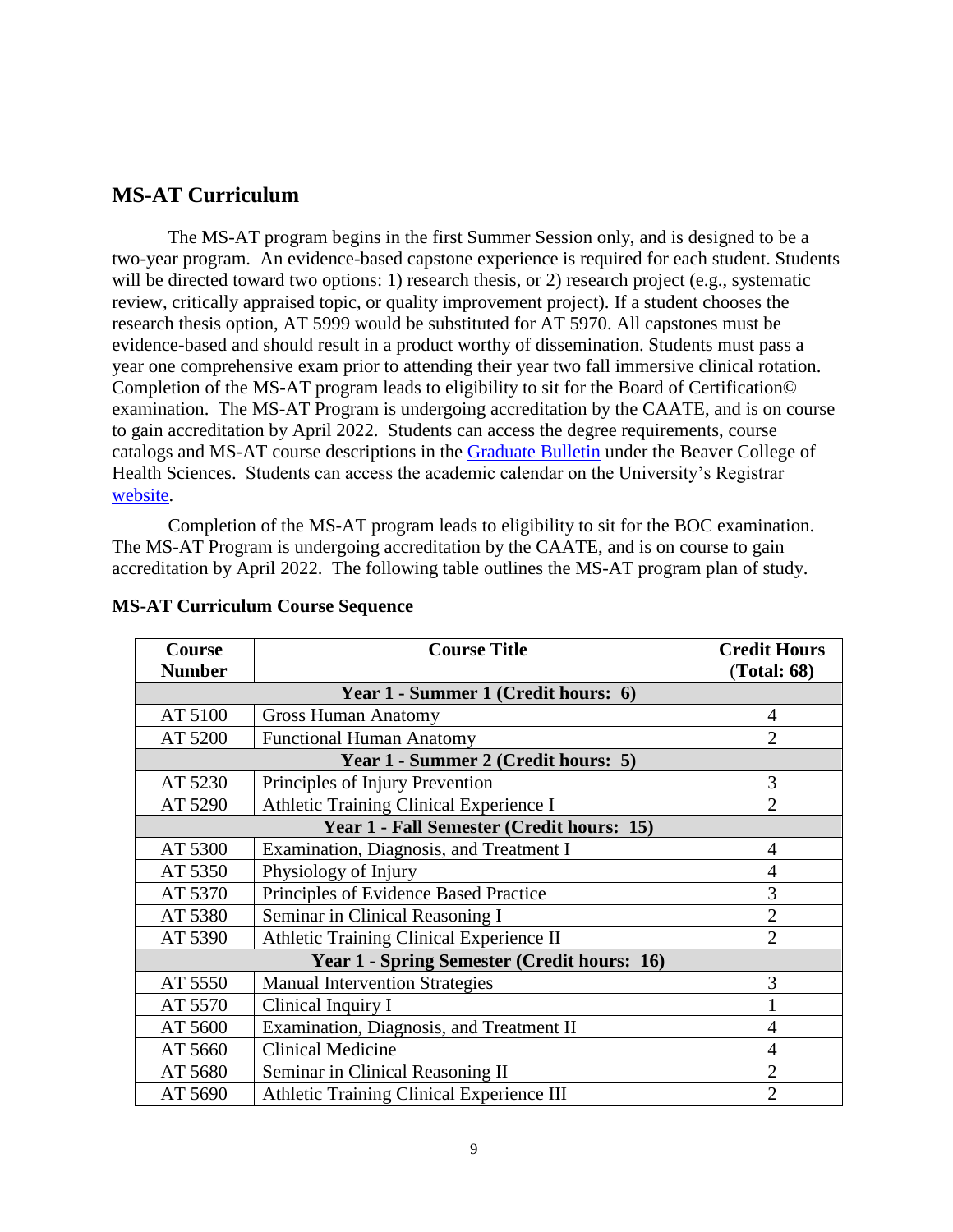| Year 2 - Summer 3 (Credit hours: 3)         |                                                       |                |  |  |
|---------------------------------------------|-------------------------------------------------------|----------------|--|--|
| AT 5720                                     | <b>Behavioral Health</b>                              | 3              |  |  |
|                                             | Year one comprehensive exam (must pass) to enter year |                |  |  |
|                                             | two fall immersive clinical rotation)                 | N/A            |  |  |
|                                             | Non-credit internship opportunities                   |                |  |  |
|                                             | Year 2 - Summer 4 (Credit hours: 0)                   |                |  |  |
|                                             | Non-credit internship opportunities                   | N/A            |  |  |
|                                             | Year 2 - Fall Semester (Credit hours: 9)              |                |  |  |
| AT 5790                                     | Athletic Training Clinical Experience IV              | 6              |  |  |
| AT 5810                                     | Healthcare Administration and Information Management  | 3              |  |  |
|                                             | for Clinicians                                        |                |  |  |
| Year 2 - Spring Semester (Credit hours: 14) |                                                       |                |  |  |
| AT 5830                                     | Applied Health & Prevention Strategies                | 3              |  |  |
| AT 5870                                     | <b>Implementation of Patient-Centered Care</b>        | 3              |  |  |
| AT 5880                                     | Seminar in Clinical Reasoning III                     | $\mathfrak{2}$ |  |  |
| AT 5970 or                                  | AT 5970: Clinical Inquiry II or                       | 3 or           |  |  |
| AT 5999                                     | AT 5999: Thesis                                       | 3              |  |  |
| AT 5990                                     | Athletic Training Clinical Experience V               | 3              |  |  |

#### <span id="page-9-0"></span>[Link to Table of Contents](#page-1-1)

## **MS-AT Program Policies and Procedures**

#### <span id="page-9-1"></span>**MS-AT Admissions Process**

The required application materials are listed below and detailed on the MS-AT Program's admissions [website.](file:///G:/My%20Drive/ATP/MS-AT/Handbook/athletictraining.appstate.edu)

The MS-AT Program has developed specific criteria for admission that are consistent with the program's mission and goals. Students interested in attending Appalachian State University and pursuing a career in athletic training are encouraged to complete a bachelor's degree and prerequisite courses and then apply to the MS-AT program at the graduate level. Anticipated MS-AT prerequisite-friendly majors include: Exercise Science, Public Health, Psychology, Health & Physical Education, Nutrition, and others!

Our admissions process is nondiscriminatory and contingent upon successfully passing a criminal background check and meeting the program's [technical standards.](https://hes.appstate.edu/sites/hes.appstate.edu/files/atp_technical_standards.pdf) The number of students we are able to select each semester is limited. [Scholarship opportunities](https://healthsciences.appstate.edu/students/scholarships) for admitted students are available through the Beaver College of Health Sciences. Other scholarship, fellowship, and [graduate assistantship opportunities](https://graduate.appstate.edu/prospective-students/financial-support/scholarships-and-fellowships) are available through the Cratis D. Williams Graduate School.

#### **Traditional Application Process**

This application process is intended for students applying with a bachelor's degree or currently in their final year of their bachelor's degree.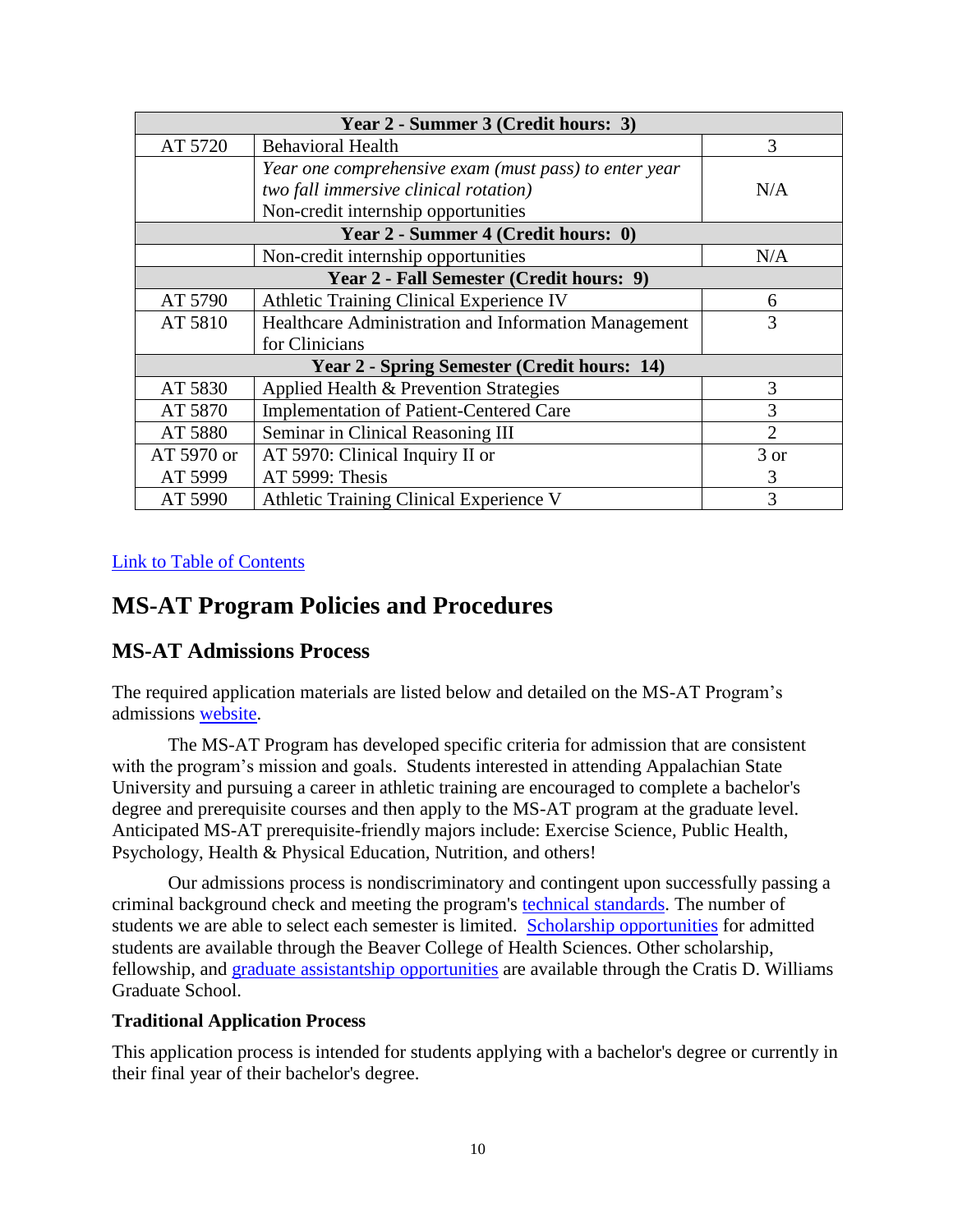- 1. Students should submit their formal application through the Athletic Training Common Application System [\(ATCAS\)](https://atcas.liaisoncas.com/applicant-ux/#/deeplink/programSearch/organization/7869467828267975441). Admissions decisions are made on a rolling basis, but applications are encouraged to be submitted before **February 1st**. Applications will be considered and undergo a holistic review as received.
- 2. Applicants will be notified if the admissions team requests an interview.
- 3. Applicants will be notified by the admissions team if they are being recommended to the [Cratis D. Williams Graduate School](https://graduate.appstate.edu/graduate-admissions/apply-graduate-school/graduate-degree-or-certificate-applicant) for admissions. Only those applicants recommended for Graduate School admittance will be required to complete the Graduate School [application](https://grad.appstate.edu/apply/) by no later than **April 1st**. Applicants should not apply to the Appalachian State University Graduate School until they have been notified by the Program Director. Graduate School admission requirements can be found in the University's Graduate [Bulletin.](http://bulletin.appstate.edu/)

#### **Accelerated Admissions Application Process**

Earn a Bachelor of Science in Exercise Science and a Master of Science in Athletic Training at Appalachian State University!

Students enrolled at Appalachian State University may choose to pursue [Accelerated Admissions](https://graduate.appstate.edu/accelerated-admission/eligibility-who-eligible) and apply for admittance into the [Master of Science in Athletic Training \(MS-AT\) program](http://bulletin.appstate.edu/preview_program.php?catoid=25&poid=10864&returnto=1470) after having completed three years of outstanding undergraduate coursework at Appalachian State University. However, this program is academically rigorous and requires significant advanced planning beginning with freshman coursework. Individuals interested in pursuing accelerated admissions must:

- 1. Contact the MS-AT Accelerated Admissions Coordinator, Dr. Jennifer Howard (howardjs@appstate.edu) as early as possible in your undergraduate career, for additional information and to discuss [course sequencing.](https://docs.google.com/spreadsheets/d/e/2PACX-1vRCNM-UAjArUoNP7cgTZ9yZ5HFdyNRvViNa5Ci5zpHweo84p9sSAFKRQeJvL2UCLR727UtdLlWf3Xs6/pubhtml)
- 2. Accelerated admission applicants do not need to complete an ATCAS application; however, they must apply to the [Cratis D. Williams Graduate School](https://grad.appstate.edu/apply/?sr=37c4e08a-1887-4e40-a0f9-ff85d1a4b990) by **February 1st** of the spring semester prior to starting graduate coursework. Graduate School admission requirements can be found in the University's Graduate [Bulletin.](http://bulletin.appstate.edu/preview_program.php?catoid=25&poid=10864&returnto=1470)
- 3. Applicants will be notified if the admissions team requests an interview.

#### **Admissions Requirements**

Admissions requirements to the Master of Science in Athletic Training will include:

- Complete application
- Bachelor's degree from accredited college or University (may be in progress at time of application but must be complete prior to enrollment).
- Official GRE scores (within 5 years)
	- o GRE Scores may be waived if you have an undergraduate GPA of 3.25 or higher; AND a GPA of 3.25 in prerequisite courses.
- The Cratis D. Williams Graduate School at Appalachian State University requires a 3.0 GPA in the last earned degree and official GRE scores, OR a 2.5 GPA in the last earned degree and official GRE scores at the 25th percentile level from the appropriate admission test(s). With special permission from the Graduate School, a program may admit a limited number of students with exceptional circumstances who do not meet the graduate school minimums.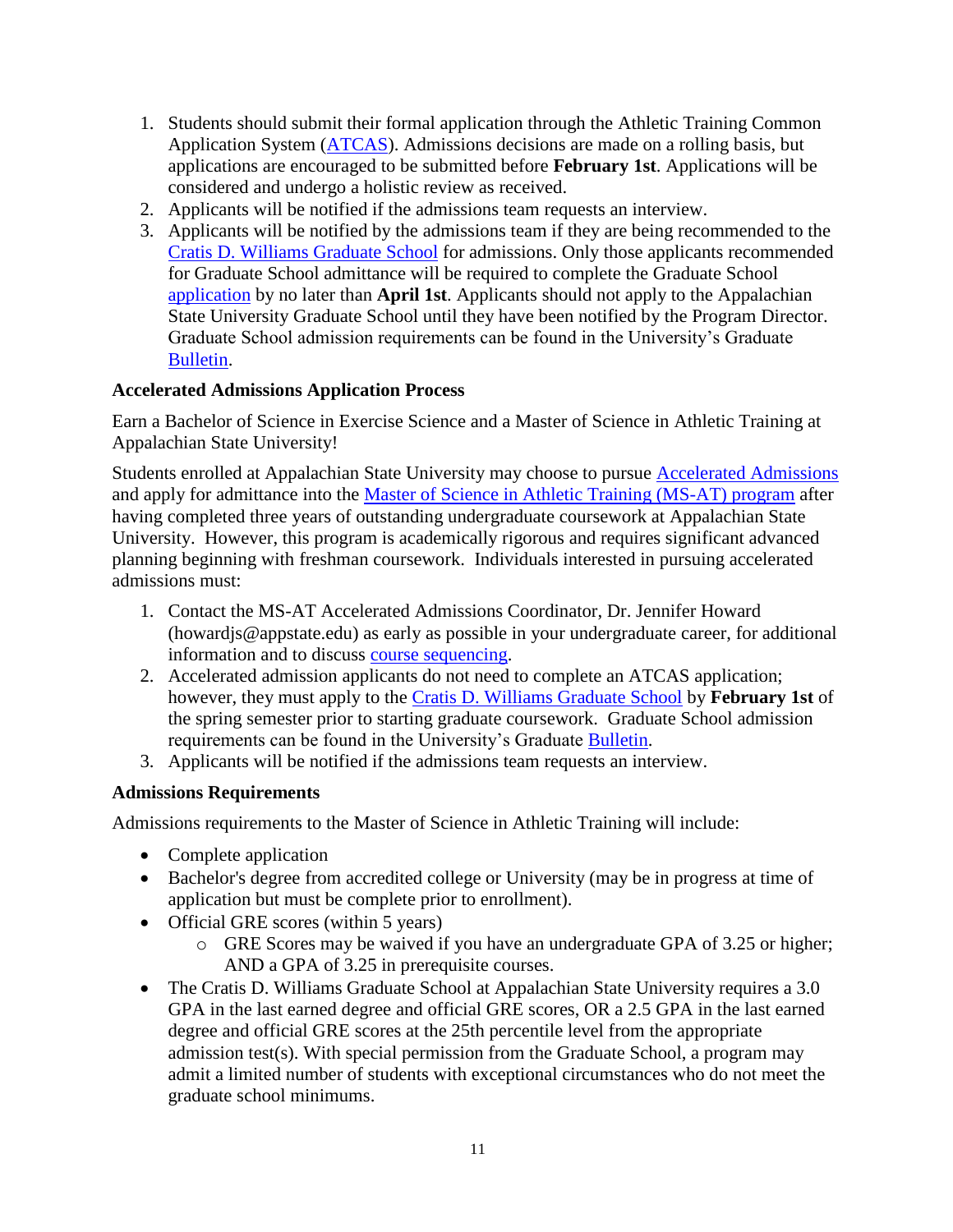- International students only: TOEFL score
- Official transcripts, including prerequisites, from each college/university attended since High School
- Three letters of reference, with at least one from a faculty member and one from a licensed healthcare provider (e.g. athletic trainer, physical therapist, physician assistant, nurse, etc.)
- Resume
- Forty hours of clinical observation/shadowing under the direct supervision of a Certified Athletic Trainer. You are advised to observe a variety of activities, events, and athletic training settings.
	- o Log your observation hours using [this form](https://hes.appstate.edu/sites/hes.appstate.edu/files/form-ms-at_applicant_documentation_of_observation_hours_1.pdf)
	- o Due to COVID-19, we are being flexible with this requirement. Please inquire if you have questions regarding this.
- Personal Statement providing (1) insight into what is involved in becoming and practicing as an Athletic Trainer; (2) the applicant's reflection on observation hours obtained; (3) the applicant's professional goals and how the MS-AT will achieve those goals; and (4) if the applicant is interested in research, it should include the faculty member(s) with whom the applicant is most interested in working
- Interview (in-person or web-based)
- Completion of required prerequisites These may be in progress at time of application but must be complete prior to enrollment. Appalachian's equivalent course descriptions can be found in the [University Undergraduate Bulletin:](http://bulletin.appstate.edu/preview_program.php?catoid=25&poid=10864&returnto=1470)
	- o Biology (animal-based), 3-4 credits with lab (BIO 1801 or equivalent)
	- o Chemistry, 3-4 credits with lab (CHE 1101/1110 or equivalent)
	- o Physics, 4 credits with lab (PHY 1103 or equivalent)
	- o Human anatomy, 4 credits with lab (ES 2040 or equivalent)
	- o When anatomy and physiology are taken as a combined course, two semesters are necessary to meet this requirement.
	- o Human physiology, 4 credits with lab (ES 2050 or equivalent)
	- o When anatomy and physiology are taken as a combined course, two semesters are necessary to meet this requirement.
	- o Exercise physiology, 3 credits (ES 3002 or equivalent)
	- o Biomechanics OR Kinesiology, 3 credits (ES 3550 or equivalent)
	- o Statistics, 3 credits (STT 2810 or equivalent)
	- o Psychology, 3 credits (PSY 1200 or equivalent)
	- o *Reach out to the program director for questions on course equivalency. You may also use our University's [course equivalency search](https://transfer.appstate.edu/credit) engine.*

*\*The program director reserves the right to request course syllabi to confirm course content or equivalency\**

#### **Note on Academic Standards for Retention in the MS-AT**

Academic standards for retention in the MS-AT degree program include abiding by the ASU Code of Student Conduct and the Academic Integrity Code, the MS-AT Professional Behaviors and Responsibilities Policy, the National Athletic Trainers' Association Code of Ethics, and the Board of Certification® Standards of Practice. These standards are fully described in the MS-AT Student Handbook.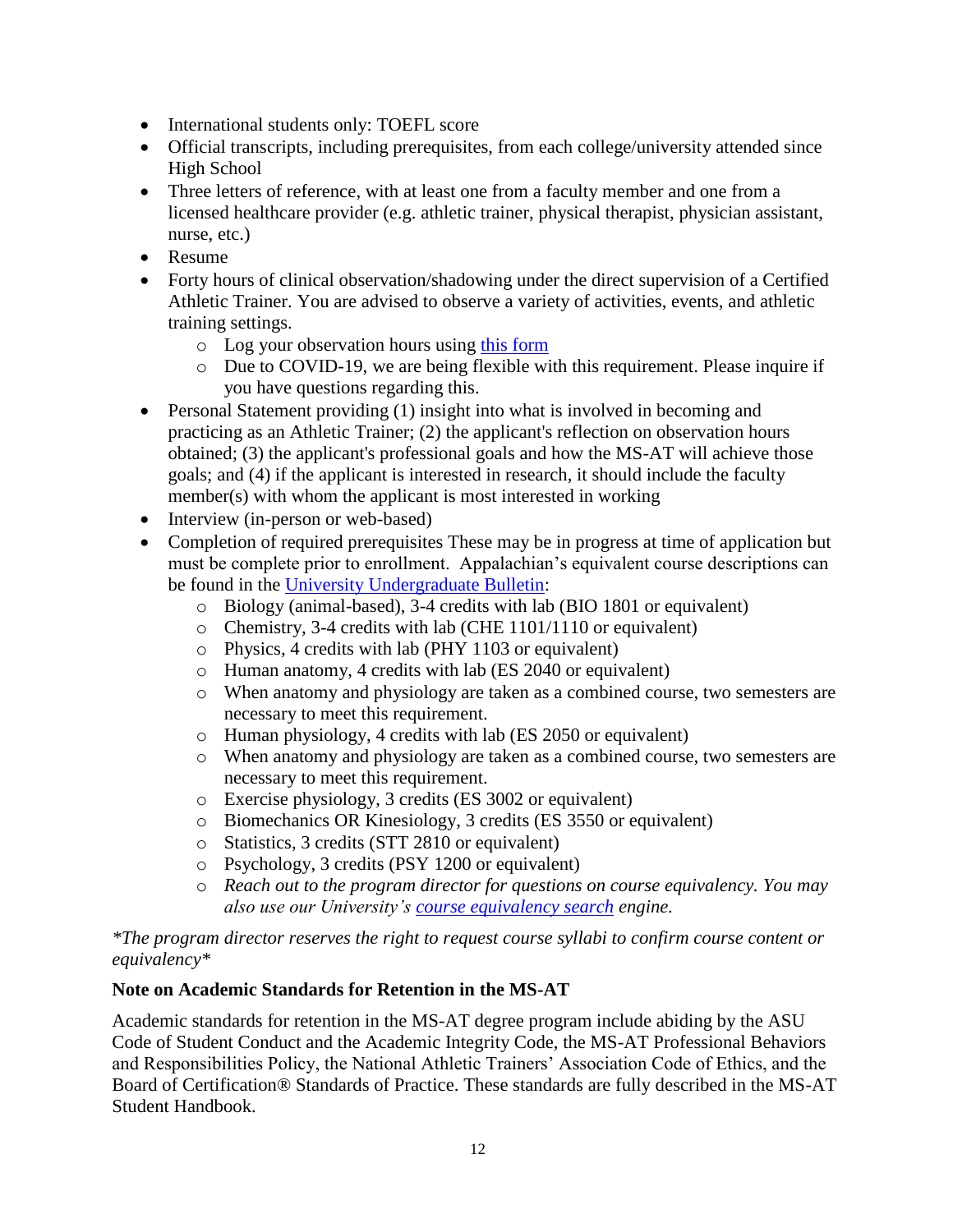MS-AT students must achieve a grade of "C" or higher in all graduate courses, maintain an overall GPA of 3.0, and earn no more than two final grades of "C" or below in the program of study. Students are dismissed from the MS-AT degree program if they earn more than two final grades of a "C" or lower.

#### <span id="page-12-0"></span>**MS-AT Program Technical Standards**

Accepted MS-AT students must complete a form in our MS-AT Program management software, [eValue,](http://www.evalue.net/) that contains the Program's technical standards prior to attending orientation and prior to beginning their second year in the Program. The technical standards language is below:

The MS-AT Program (Program) at Appalachian State University is a rigorous and intense program that places specific requirements and demands on the students enrolled in the Program. An objective of this Program is to prepare graduates to enter a variety of employment settings and to render care to a wide spectrum of individuals engaged in physical activity. The technical standards set forth by the Program establish the essential knowledge, skills and competencies students are required to acquire and demonstrate for an entry-level athletic trainer, as well as to meet the expectations of the Program's accrediting agency the CAATE. The following abilities and expectations must be met by all students admitted to the Program. In the event a student is unable to fulfill these technical standards, with or without reasonable accommodation, the student will not be able to continue and complete the program.

Compliance with the Program's technical standards does not guarantee a student's eligibility to sit for the BOC Examination. As candidates for selection into the Program, a student must demonstrate:

- 1. The mental capacity to assimilate, analyze, synthesize, integrate concepts and problem solve to formulate assessment and therapeutic judgments and to distinguish deviations from the norm.
- 2. Sufficient motor function (both gross and fine motor muscular movement), postural and neuromuscular control, sensory function, and coordination to perform appropriate physical examinations using accepted techniques; and accurately, safely and efficiently use equipment and materials during the assessment and treatment of patients.
- 3. The ability to communicate effectively and sensitively with patients and colleagues, including individuals from different cultural and social backgrounds; this includes, but is not limited to, the ability to establish rapport with the patients and communicate judgments and treatment information effectively. Students must be able to understand and speak the English language at a level consistent with competent professional practice.
- 4. The ability to document the physical examination results and a treatment plan clearly and accurately.
- 5. The capacity to maintain composure, exercise good judgement and continue to function effectively during periods of high stress.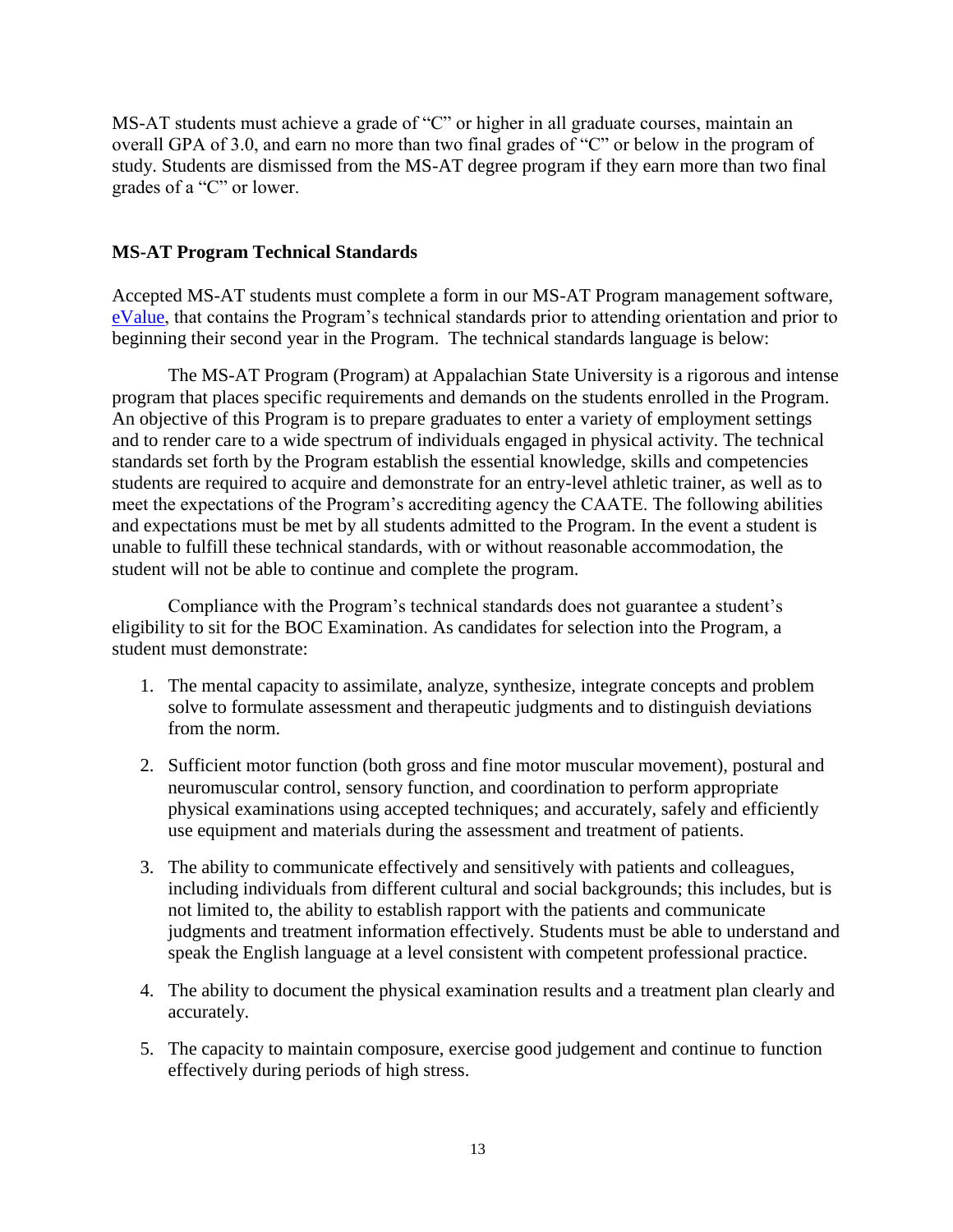- 6. The perseverance, diligence and commitment to complete the Program as outlined and sequenced.
- 7. Flexibility and the ability to adjust to changing situations and uncertainty in clinical situations.
- 8. Affective skills and appropriate demeanor and rapport that relate to professional education and quality patient care.

All candidates for the Program must be qualified individuals who are able to meet the essential competency requirements of the Program, with or without reasonable accommodations Candidates for selection into the Program will be required to verify they understand and are able to meet these technical standards with or without reasonable accommodations. *It is the student's responsibility to notify the Program Director in the event of any change in the student's health status which may prevent them from completing technical standards while enrolled in the Program.*

The Program is committed to providing access to qualified individuals with disabilities. Consistent with Section 504 of the Rehabilitation Act of 1973 (Section 504) and the Americans with Disabilities Act of 1990 (ADA), it is the policy of Appalachian State University that no qualified individual with a disability shall be excluded from, denied the benefits of, or be subjected to discrimination in any university program, service or activity. The Office of Disability Resources (ODR) is the designated office to determine and coordinate reasonable accommodations. If a request for accommodations is made, ODR will determine eligibility and consult with the Program Director to determine the reasonableness of the requested accommodations. The Program is unable to provide accommodations that impose an undue burden, present a threat to the health or safety of the individual or others, or fundamentally alter the nature of the curriculum, laboratory/clinical sessions, or clinical affiliations.

I certify that I have read and understand the technical standards listed above, and I believe to the best of my knowledge that I am able to meet each of these standards. I understand that if I am unable to meet these standards, with or without reasonable accommodations, I will not be able to continue and complete the program. I understand that if reasonable accommodations are needed that I must contact the Office of Disability Resources at <https://odr.appstate.edu/>

#### <span id="page-13-0"></span>**Criminal Background Check Policy**

Appalachian State University through the Beaver College of Health Sciences (BCHS) requires all graduate and undergraduate students who, as a part of their program of study, have required or elective clinicals, internships, field placements, or practicums to submit to a criminal background check in accordance with the time frames set out for each program. Here is the link to the BCHS criminal background check [policy.](https://docs.google.com/document/d/1OoK0DgPDZeMGYO8k63kK5ctQ7hnu16n3tq3Mir8o6aU/edit?usp=sharing)

MS-AT students must complete a background check two times during their enrollment in the MS-AT Program. Students must complete the first background check by May 1<sup>st</sup>, prior to attending orientation and starting year one summer classes. The second background check must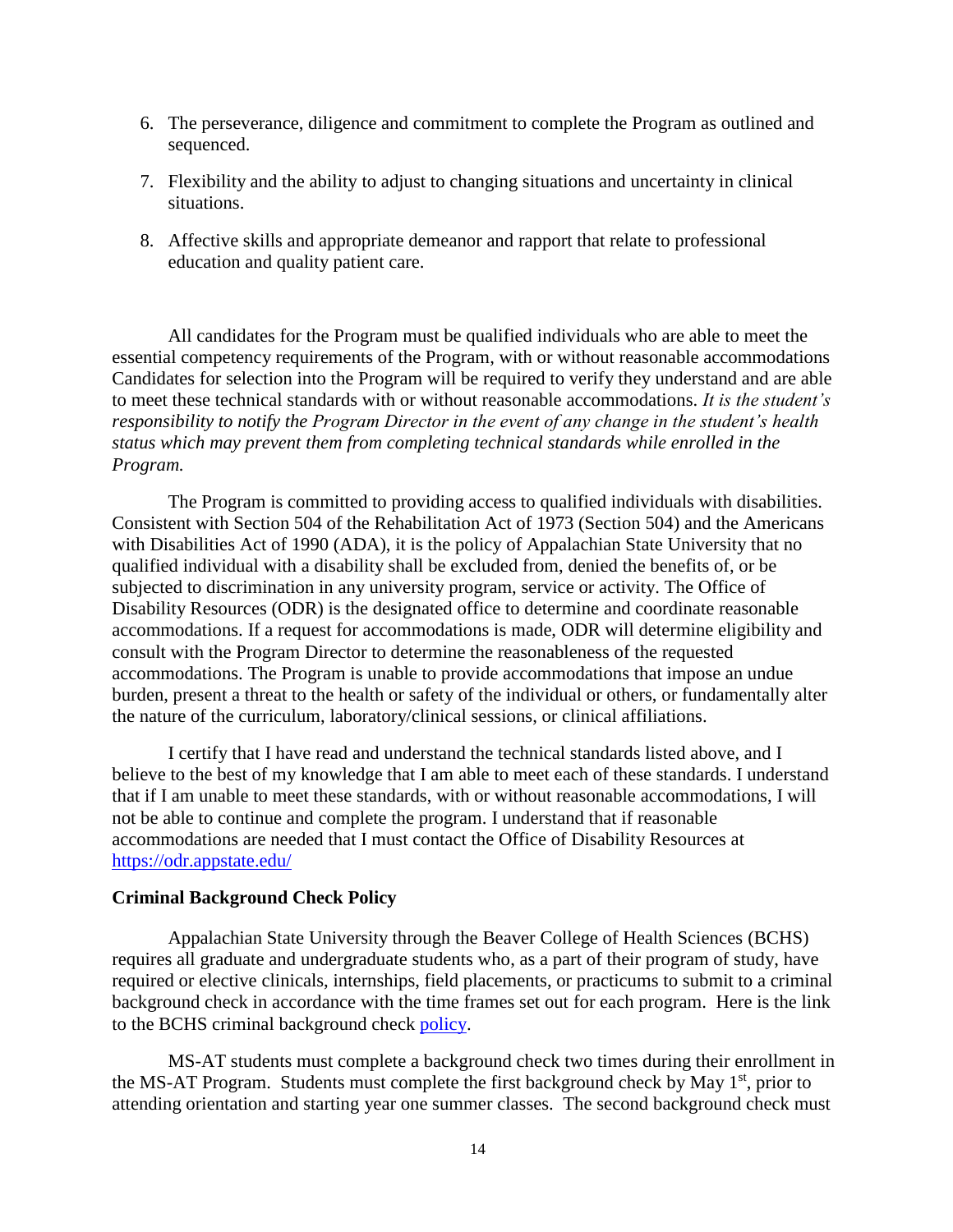be complete by July 1<sup>st</sup>, prior to starting year two Fall courses, including the immersive clinical experience. The procedures for MS-AT background checks are as follows:

- 1. The MS-AT program director will submit students' names to the BCHS Dean's Office.
- 2. The Dean's Office will enter students' names into the College's account with the company Certiphi.
- 3. Students are then notified by Certiphi to complete the background check and are responsible for paying the fee.
- 4. The Dean's Office will notify the MS-AT program director when the background check is complete, and if there are items on the check which are a cause for concern.
- 5. In the event of the existence of a conviction or plea, per the BCHS policy (link above), each case will be handled on an individual basis in conjunction with the Dean's Office.

In addition to the adherence to the BCHS background check policy, students are accountable for reporting any charges of a misdemeanor or felony that occurs while enrolled in the MS-AT program within 48 hours of occurrence to the MS-AT program director. Reporting means that the student directly contacts the program director and requests an appointment to discuss the charges.

#### <span id="page-14-0"></span>**Orientation, OSHA, Privacy Training**

All incoming MS-AT students are required to attend the [Cratis D. Williams Graduate](https://graduate.appstate.edu/enrolled-students/newly-admitted-students/orientation)  [School's orientation](https://graduate.appstate.edu/enrolled-students/newly-admitted-students/orientation) and the MS-AT Program orientation. The orientation will provide information related to Appalachian State University, the MS-AT Program, curriculum and requirements, policies and procedures, course [registration,](https://registrar.appstate.edu/students/registration-classes) [graduation](https://graduate.appstate.edu/enrolled-students/graduation-faqs) procedures, and the profession of athletic training. MS-AT orientation is typically held during the week before summer session classes start. Graduate School orientation is held at the beginning of the fall semester. Incoming students are informed of the MS-AT Program orientation as well as other requirements via a welcome letter at the point of enrollment.

After admission into the MS-AT Program and prior to commencing clinical experiences, the MS-AT student must undergo emergency cardiac care training (held during orientation), Health Insurance Portability and Accountability Act (HIPAA), and Family Educational Rights and Privacy Act (FERPA) training and annual Occupational Safety and Health Administration (OSHA) training as mandated by the CAATE.

#### [Link to Table of Contents](#page-1-1)

#### <span id="page-14-1"></span>**Academic policies**

#### <span id="page-14-2"></span>**Academic Standards for Retention in the MS-AT Program**

In order to meet our responsibilities to provide quality professional education and to ensure that our MS-AT graduates are able to function in a broad variety of professional situations, the MS-AT Program has set forth standards for enrolled students. MS-AT students must maintain the academic standards for retention set forth by Appalachian State University and the [Cratis D. Williams Graduate School.](http://bulletin.appstate.edu/) MS-AT students are expected to demonstrate increasing competence in the MS-AT Program's student learning outcomes, and the following scholastic performance and professional behavior standards.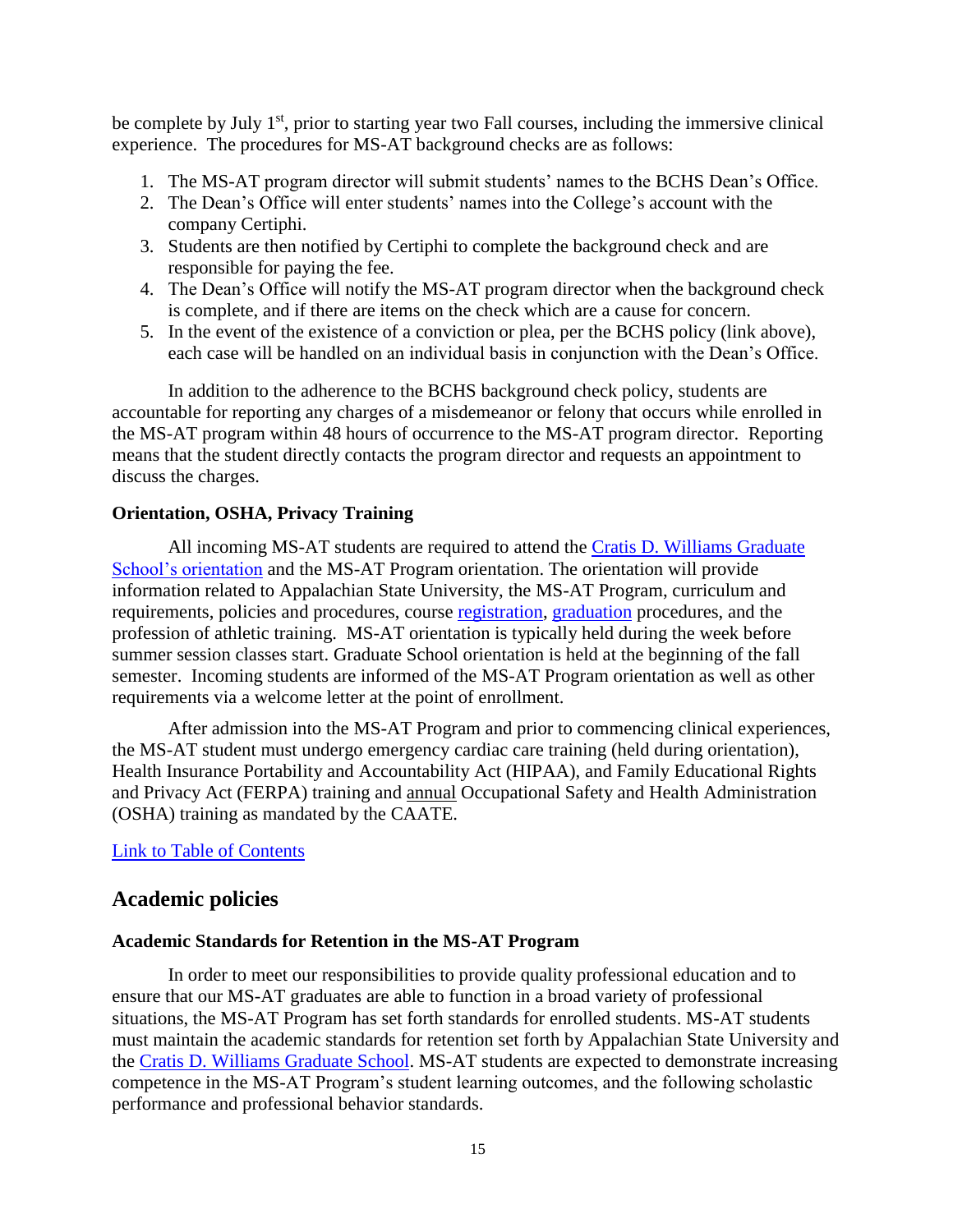#### **Scholastic Performance Standards**

- Maintain a minimum overall GPA of 3.0 or higher;
- Earn no more than <u>two</u> final grades of C in the program of study *(Note that this*) *expectation is more rigorous than the Graduate School's standards, which state that no student may include more than 3 C-level grades in a program of study);*
- In the event one or more of the above standards are not met, the MS-AT Program will follow the Graduate School's **procedures** on suspension and probation.
- The End-of-Semester Athletic Training Student Clinical Evaluation will be used to evaluated clinical standing. In order to maintain good clinical standing, a 3.0 or higher must be obtained on the Clinical Professional Standards segment and a rating of Satisfactory must be achieved on all domains.
- According to the Graduate School's standards, students may repeat only one course in which the final grade is below a C (C- or F). Students may repeat a particular course only one time. Note: Due to the progressive nature and course sequencing of the MS-AT curriculum, repeating courses will delay program completion.

#### **Professional Behavior Standards**

The CAATE accredits athletic training programs and requires that graduates be qualified to function as entry-level athletic trainers. Accredited programs must provide evidence that their graduates have acquired the knowledge and skills necessary for the credentialing examination and possess the ethical behaviors essential for professional practice.

Students enrolled in the MS-AT are required to progress from awareness and understanding to demonstrating, mastering and integrating the following professional behaviors in order to successfully progress through the MS-AT Program:

- 1. **Professionalism**: The ability to maintain appropriate hygiene, dress, and demeanor and to follow departmental policies and procedures. Students must abide by the National Athletic Trainers' Association *[Code of Ethics](https://www.nata.org/membership/about-membership/member-resources/code-of-ethics)* and the BOC's *[Standards of Professional](https://www.bocatc.org/system/document_versions/versions/154/original/boc-standards-of-professional-practice-2018-20180619.pdf?1529433022)  [Practice.](https://www.bocatc.org/system/document_versions/versions/154/original/boc-standards-of-professional-practice-2018-20180619.pdf?1529433022)*
- 2. **Collaboration**: The willingness and ability to work together with students, faculty, staff and patients.
- 3. **Honesty/Integrity**: The ability to demonstrate moral excellence and trustworthiness and Appalachian State University's *[Code of Student Conduct](https://studentconduct.appstate.edu/)* and *[Academic Integrity Code](https://academicintegrity.appstate.edu/)*.
- 4. **Respect**: The ability to demonstrate consideration and regard for self and others regardless of ethnicity, age, sexual orientation, gender, or religious affiliation. The University's EEO statement specifies non- discrimination on the basis of "race, color, national origin, religion, sex, gender identity and expression, political affiliation, age, disability, veteran status, genetic information or sexual orientation." Also see University Policy 602.1 on *[Equal Opportunity.](http://policy.appstate.edu/Equal_Opportunity)*
- 5. **Reverence for Learning**: Be able to demonstrate reverence for knowledge, experience, and being prepared for academic and clinical responsibilities.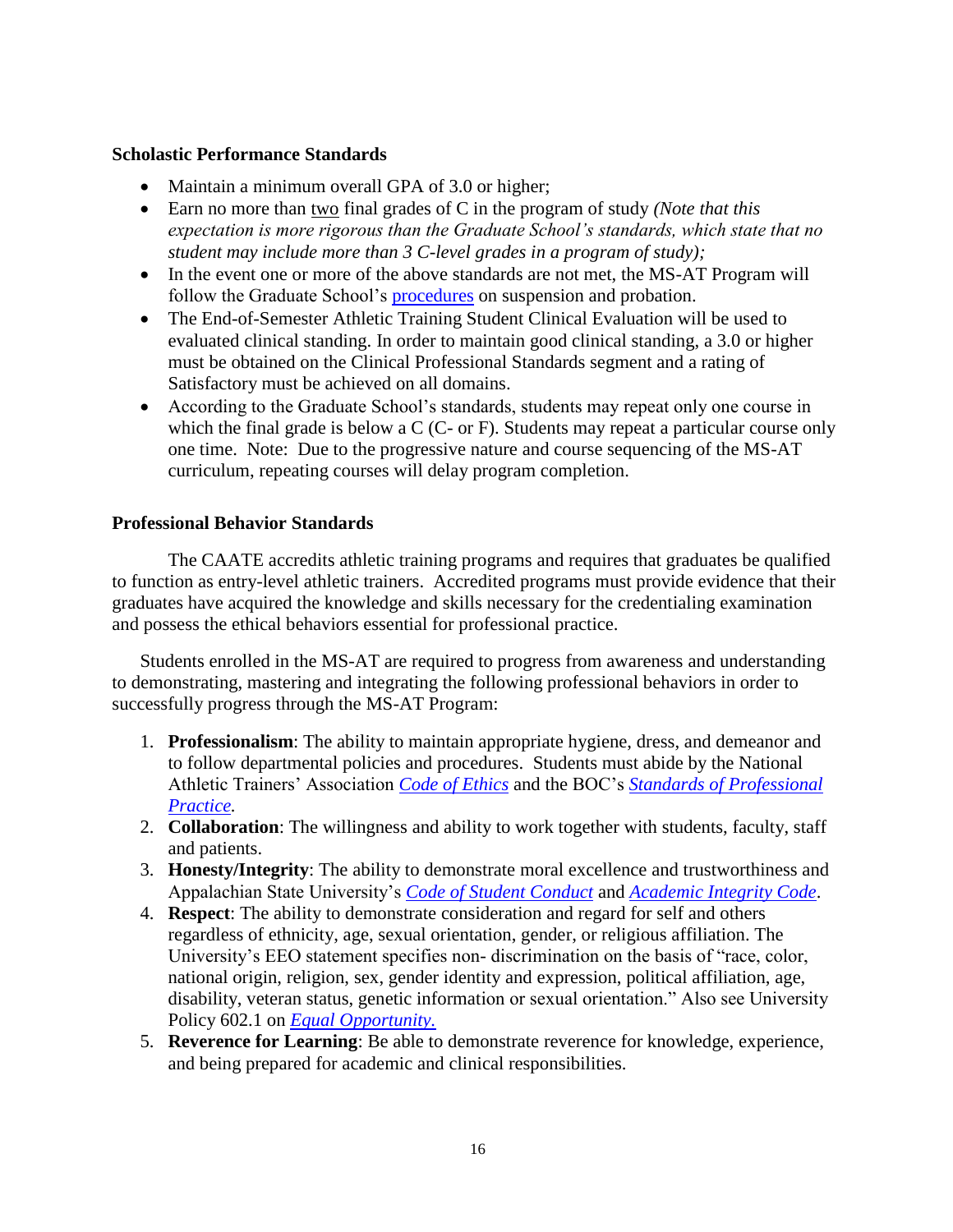- 6. **Emotional Maturity**: The ability to control emotions by exhibiting appropriate social behavior in the classroom and at clinical sites, and during other departmental activities and interactions.
- 7. **Flexibility**: The willingness to accept and adapt to change. The student is expected to have the flexibility to function effectively under stress; that is, the individual is expected to be able to learn to adapt to changing environments, to display flexibility and to learn to function in the face of uncertainties inherent in the clinical problems of many patients.
- 8. **Communication skills**: The ability to demonstrate social awareness and the communication skills (including written, verbal and nonverbal) necessary for establishing rapport with affiliate medical providers, athletic training faculty, clinical supervisors (ie, preceptors, interns, etc.), fellow students, coaching staff, and patients.
- 9. **Inclusivity**:The capacity to understand and appropriately respond to the unique combination of cultural variables and the full range of dimensions of diversity that the professional and client/patient/family bring to interactions.

#### **MS-AT Professional Expectations**

In addition to abiding by the professional behavior standards, the MS-AT student must also recognize and adhere to the following:

#### **Confidentiality Policy**

All athletic training students should adhere to Principle 1.3 of the NATA *Code of Ethics* as it pertains to confidentiality. This applies to all information that may be learned via classroom and clinical experience. Any communication to outside parties (parents, media, professional scouts, and public) should be made through a staff athletic trainer. Special attention should be paid to the provisions of the Buckley Amendment and the specific considerations of each studentathlete's wishes per the NCAA Buckley Amendment form.

As part of your interaction with those seeking coverage and care by the athletic training staff and students, you will be exposed to information regarding individual's medical record and health status. All of this information is considered to be confidential and remains the private rights of the individual being treated. Any discussion of patient-related healthcare and outcomes outside the respective clinical rotation should only occur within relevant athletic training courses (ie, class time) and should not contain any identifying information (ie, names, sport, etc.). Any use of privileged information that includes potential identifiers requires the patient's written consent.

You must preserve the confidentiality of privileged information and shall not release such information to a third party not involved in the patient's care unless the person consents, in writing, to such release or release is permitted or required by law. Furthermore, any interaction that you have with any medical provider or other entity that includes verbal, written or any other form of information sharing must be done in compliance with the Health Insurance Portability and Accountability Act of 1997.

Any breach of confidentiality and/or privacy will not be tolerated and will result in your immediate removal from any athletic training venue. Additional penalties may also be imposed, including, but not limited to, those administered by Appalachian State University, the National Athletic Trainers' Association, and the United States Federal Government.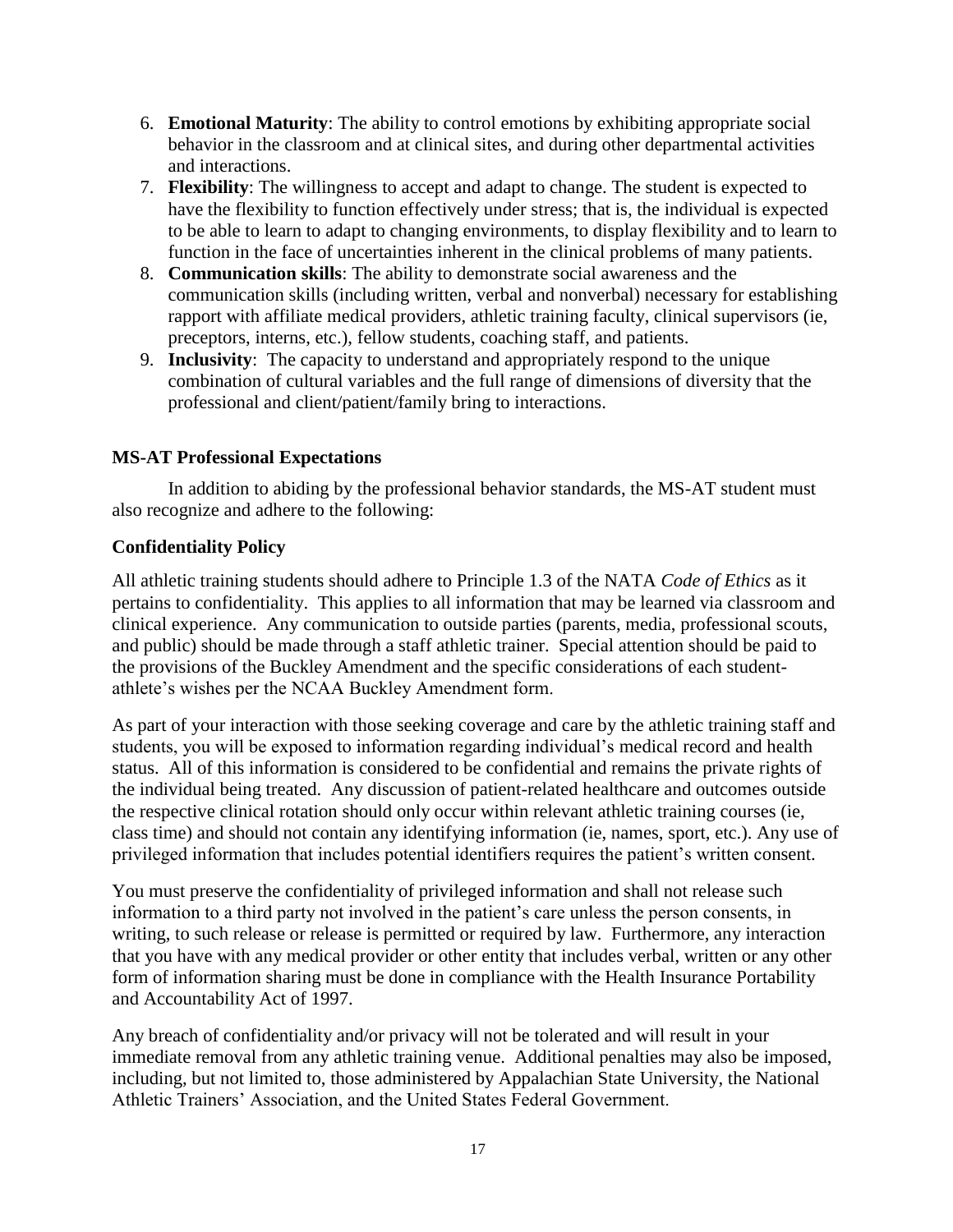#### <span id="page-17-0"></span>**Social Media Conduct Policy**

The MS-AT Program recognizes and supports its students' rights to freedom of speech, expression and association, including the use of online social networks. As a MS-AT student, you represent the University and you are expected to portray yourself, the MS-AT Program and the University in a positive manner at all times. Any violations of this policy will be referred to the Office of Student Conduct. Please refer to the University's *Code of Student Conduct* and the *UNC System Campus Free Speech and Free Expression Policy # 1300.8*.

#### **Professional Relationships in the MS-AT Program**

It is critical, as a member of the MS-AT Program, that students act in a professional manner and treat everyone with respect at all times. Failure to do so may result in disciplinary action and potentially jeopardize confidence and trust that the offending student is entitled to be treated with, in current and future situations. Students are expected behave professionally at all times with patients, affiliated medical providers, faculty, staff, preceptors, and other personnel. Student(s) are required to immediately disclose potential conflicting relationships to a MS-AT faculty member. Disclosing these situations will not necessarily result in a disciplinary action for the student(s).

#### **Students and the General Population**

Students are NOT yet certified and licensed athletic trainers; they are practicing skills in a learning environment under the direct supervision of an approved clinical supervisor. Students should not misrepresent, either directly or indirectly, their skills, training, professional credential, identity or services (refer to the NATA *[Code of Ethics](https://www.nata.org/membership/about-membership/member-resources/code-of-ethics)*). Friends, family and others may approach a student for their opinion concerning an injury. The student is required to respectfully decline and refer them to a licensed professional. Practicing without a license could result in severe consequences, including criminal ramifications, discipline from governing bodies, and potentially the inability to sit for the BOC exam and/or be granted state licensure to practice. Please refer to North Carolina's [statues and rules](http://www.ncbate.org/nc-general-statute-and-rules---regs.html) governing athletic trainers.

#### <span id="page-17-1"></span>**Clinical Education Policy**

The MS-AT student must complete a variety of clinical experiences that incorporate different populations including gender, varying levels of risk, protective equipment, and medical experiences that address that continuum of care. Clinical education opportunities are assigned according to each student's level of education, best fit with educational needs, and CAATE clinical requirements. Students will not be denied specific clinical site access based upon race, religion, national origin, color, gender, gender expression, disability, marital status, sexual orientation, or military status, in any of its activities or operations.

#### Goals of Clinical Education:

Clinical education experiences will help the student:

- 1. Develop an awareness of their attitudes, values and responses to injury and illness.
- 2. Develop the ability to cope effectively with the demands of athletic training.
- 3. Develop an understanding of the interrelated roles of the health care team.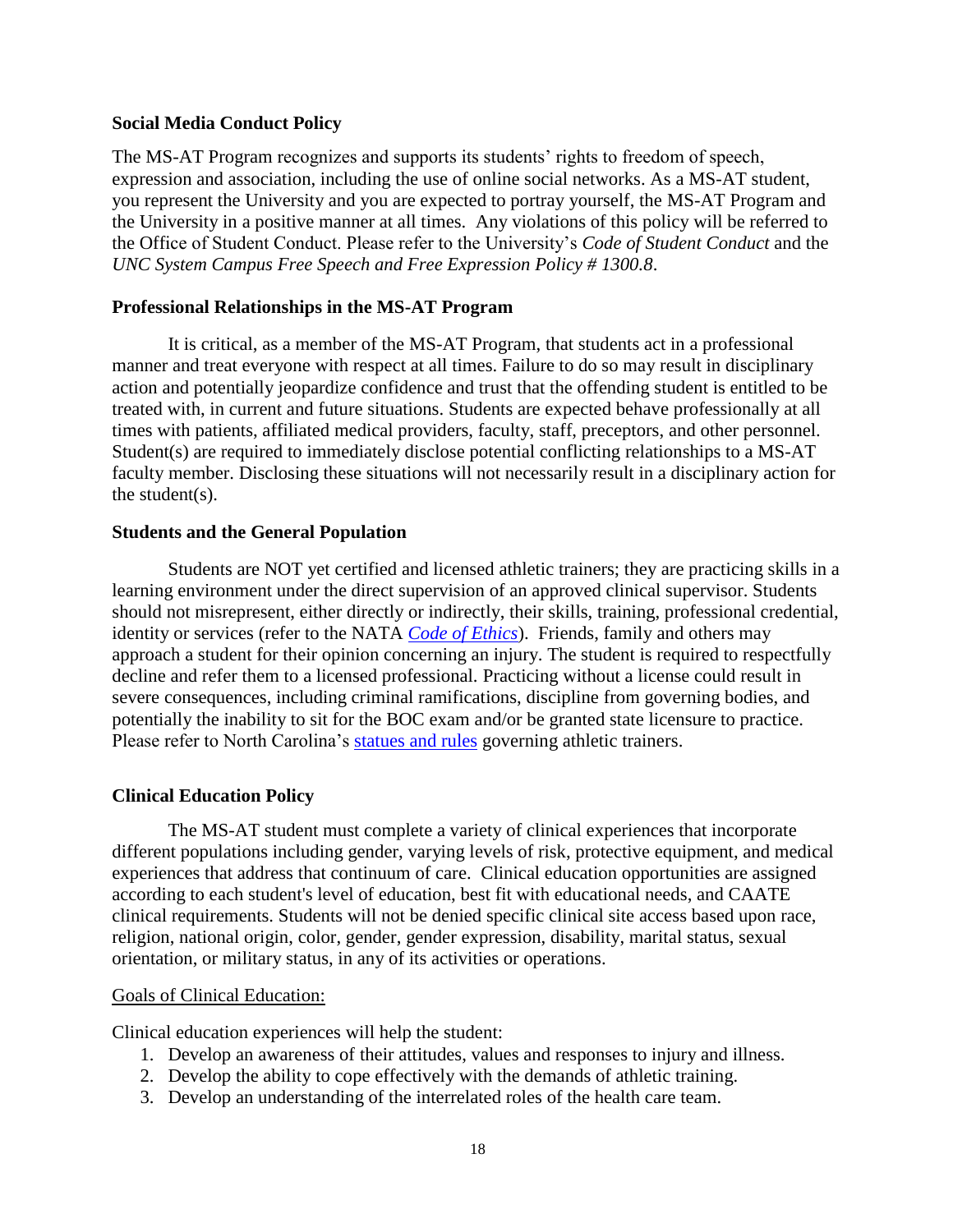- 4. Develop clinical competence in the following areas: clinical reasoning skills, psychomotor skills, and interpersonal and communication skills.
- 5. Provide a sound rationale for interventions/actions.
- 6. Become skilled in the education of relevant people (i.e. patients, coaches, parents, etc).
- 7. Develop self-management skills.
- 8. Become a reflective practitioner.
- 9. Understand professional accountability to patients, self, and employers.
- 10. Develop skills necessary for lifelong learning.

#### Clinical Education Requirements:

- 1. Prior to beginning clinical experiences, the student must have a current influenza and tetanus vaccination, applicable vaccinations and screenings required by their clinical site, and current certification in emergency cardiac care (ECC).
	- a. All MS-AT students will participate in ECC training during orientation prior to starting the MS-AT Program. The Program will pay for this training.
- 2. Each student is evaluated on their clinical performance at mid- and end-of-semester by their preceptor(s). If deficiencies are noted at mid-semester, a progress evaluation will be conducted within three weeks. To maintain good clinical standing, a 3.0 must be obtained on the Clinical Professional Standards segment and a rating of Satisfactory on all domains of the End-of-Semester Athletic Training Student Clinical Evaluation instrument. Failure to do so will result in one semester of clinical probation.
- 3. Clinical probation:
	- a. A student placed on clinical probation will be permitted one semester to correct all noted deficiencies in the previous clinical, while meeting the standards of the current clinical course. Failure to do so will result in dismissal without privilege of reapplication.
	- b. During the probationary period, clinical assignments may be restricted. Gross deficiencies in clinical performance (i.e. chronic tardiness, disrespect toward stakeholders, abuse of equipment or facilities, violation of the drug policy, etc.) will not be tolerated and are grounds for immediate dismissal from the Program.
	- c. Students who wish to appeal a clinical probation should refer to the grievance procedures outlined in this handbook.
- 4. A Preceptor and/or Instructor must be on-site and have the ability to intervene on behalf of the athletic training student and/or the patient.
- 5. Clinical education experiences are contained in individual courses that are completed over two academic years. Clinical expectations are outlined in each clinical course syllabi.
- 6. Academic credit is awarded for each clinical experience course that is consistent with credit awarded for internship/practicum courses at Appalachian State University.
	- a. Minimum clinical hours are determined by awarding one (1) credit hour per 75 clinical contact hours. The allowable maximum clinical hours per semester is not to exceed 15% of your clinical hour total for the semester. A student enrolled in AT 5290 must have a minimum of 150 clinical hours to receive full credit but may not exceed 173 clinical hours.
- 7. Athletic training students will evaluate their Preceptor or Instructor using mid- and endof-semester evaluations on [eValue.](http://www.evalue.net/)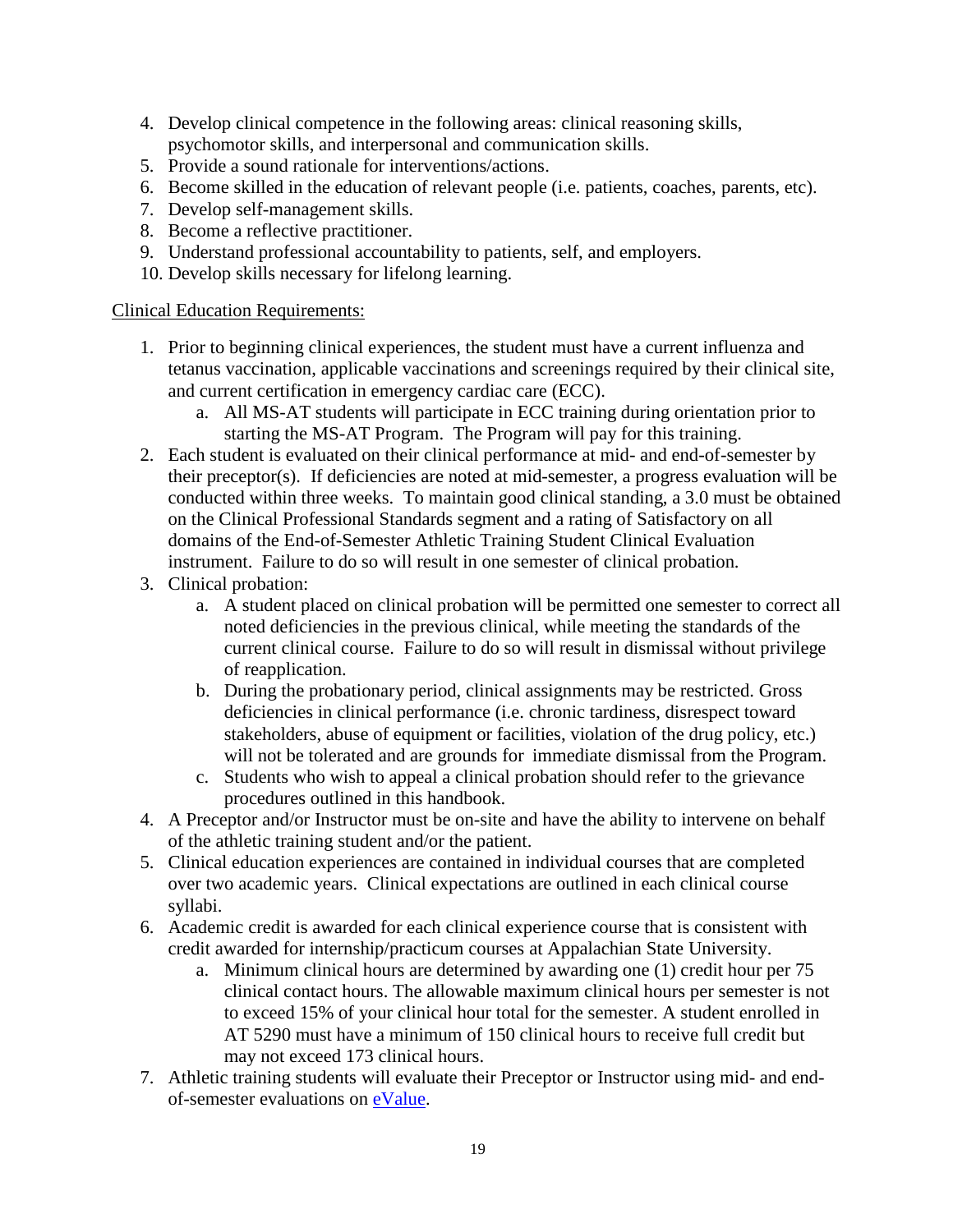- 8. Athletic training students will evaluate their clinical site on  $e$ Value at the end of each rotation.
- 9. Clinical education may occur outside of the traditional class meeting pattern and University scheduled breaks. It is the student's responsibility to ensure housing, transportation, and meals for themselves. In certain situations, it is possible that the clinical site may provide a meal on occasion (pre/post game) but they are not obligated to do so. Clinical education may include patient simulations with varying degrees of authenticity (ie, mannikins to live standardized patients).
- 10. When an athletic training student travels with a sports team as part of their rotation, the sports team will pay all travel expenses. *We highly recommended, for safety reasons, that the student travel only with the sports teams using their official transportation means. Any need for independent travel must be discussed with the Coordinator of Clinical Education in advance.*
- 11. Only time spent performing athletic training duties may count as clinical hours. Students may only perform skills on patients/clients for which they have had formal instruction.
- 12. The Coordinator of Clinical Education evaluates all clinical sites annually.
- 13. A minimum of 75% of the student's clinical experience will occur under the direct supervision of a Preceptor who is an ATC®.

#### Clinical Supervision Policy

Athletic training students engaged in clinical education experiences will be under direct supervision by the preceptor and/or coordinator of clinical education at all times. Direct supervision requires that the preceptor and/or coordinator of clinical education be physically present and have the ability to intervene on behalf of the athletic training student and the patient.

Responsibilities of the facility, the supervising preceptor and/or coordinator of clinical education include:

- 1. Assign a certified athletic trainer with appropriate state licensing/registration or licensed board-certified physician who is deemed qualified and willing to act as a preceptor.
- 2. The preceptor is responsible for the day-to-day supervision of the student and will perform the preceptor function in accordance with the CAATE supervision requirements and the MS-AT Preceptor Handbook.
- 3. The MS-AT Preceptor Handbook and any other appropriate instruction will be provided to the chosen preceptor by the coordinator of clinical education prior to the experience.
- 4. Calibration and maintenance of equipment according to manufacturer guidelines.
- 5. The preceptor in conjunction with the assigned member of the MS-AT faculty will:
	- a. Develop an individualized experience for the student;
	- b. Communicate via writing learning and clinical expectations to the student(s);
	- c. Assign clinical assignments and opportunities consistent with identified student learning objectives;
	- d. Assess student performance using the online clinical evaluation form;
	- e. Upon request, provide input on strengths and weaknesses of MS-AT curriculum and field component; and
	- f. Make efforts to attend orientation/continuing education opportunities sponsored by the MS-AT Program.

Responsibilities of the AT student include: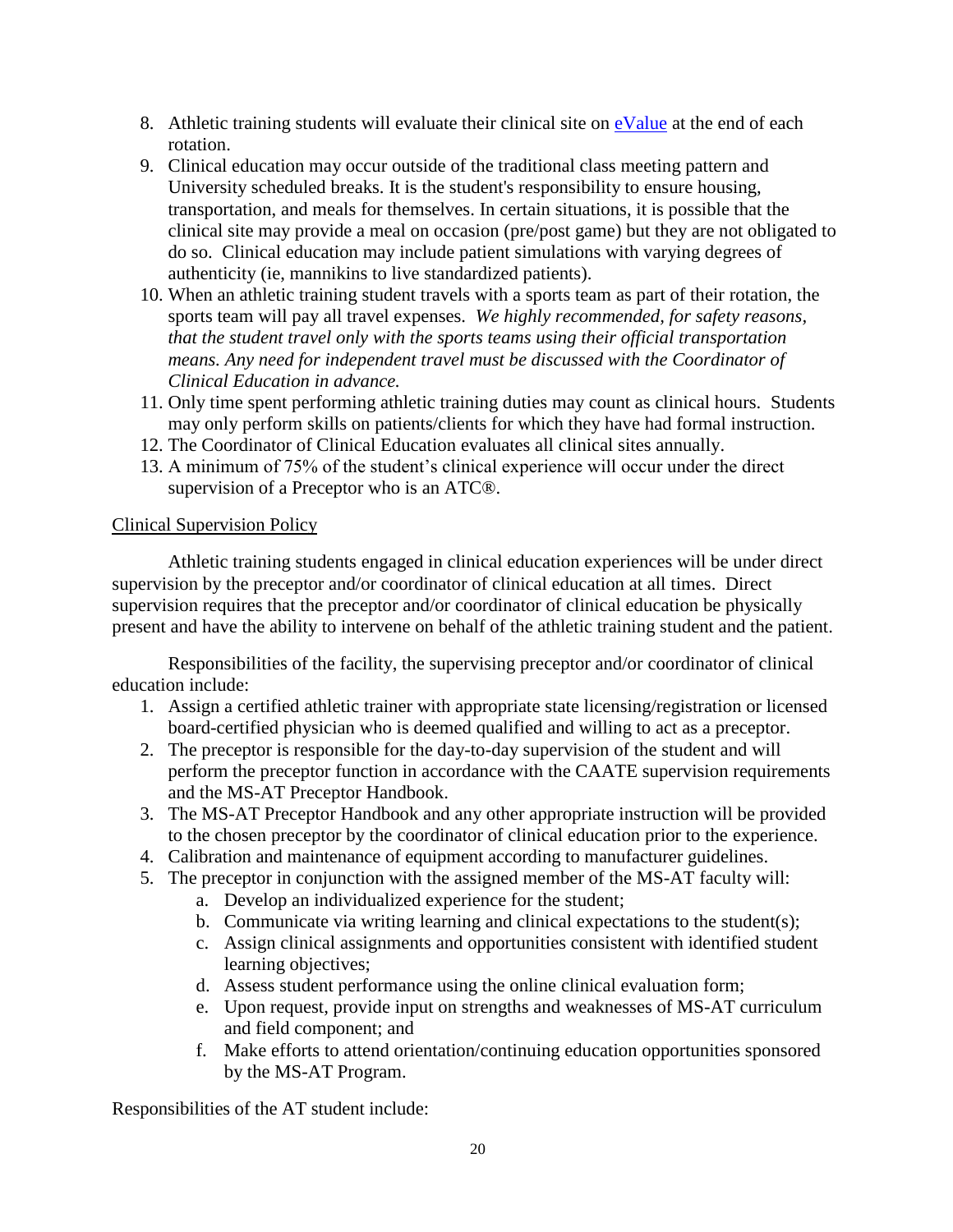- 1. Adhere to the athletic training program and facility policies, procedures, and protocols.
- 2. Employ effective communication skills (listening, verbal, nonverbal, written, and electronic) with individuals, families, groups and communities.
- 3. Assess, analyze, plan, implement, document, and evaluate athletic training skills congruent with the philosophy and mission of the athletic training program, and the course objectives.
- 4. Exhibit a patient/client-centered caring approach that reflects the professional values of altruism, autonomy, human dignity, integrity, and social justice.
- 5. Adhere to economic, ethical, legal, and professional athletic training standards consistent with the National Athletic Trainers' Association Code of Ethics.
- 6. Perform or participate in any other assigned activities and opportunities set forth in the individualized experience developed for the Student and consistent with the identified student learning objectives and written learning contract as set forth below.

#### MS-AT Student Clinical Evaluation

Clinical Professional Standards Rating Scale - MS-AT students on all levels will be evaluated using the following 5-point scale:

- 1. Failure to Perform Performance is unsatisfactory. The student fails to perform most responsibilities and skills acceptably. Meets few expectations.
- 2. Not competent (incapable) without supervision Requires excessive direction and inspection. Needs some improvement to meet program level requirements. Some performance standards are not met.
- 3. **Competent at program level (see above) - Self-reliant. Meets level requirements. Performance meets minimum standards and expectations. Assigned tasks are fully successfully executed.**
- 4. Proficient (performs with expert correctness) Role model. Frequently exceeds program level requirements. Performance is generally above standards. The student generally exceeds in responsibilities and expectations.
- 5. Expert Leadership (influential) Teaches and leads in a manner that significantly improves the skills of others. Performance, knowledge, and skills are exceptional and at the highest level. Program level standards and goals are continuously and substantially surpassed.

For the Year One Fall level and above, students are evaluated on the following domains from the [BOC Practice Analysis, 7](https://www.bocatc.org/system/document_versions/versions/24/original/boc-pa7-content-outline-20170612.pdf?1497279231)<sup>th</sup> Ed using "satisfactory" or "unsatisfactory," with a space for comments and suggestions for improvement:

- Domain I: Injury and Illness Prevention, and Wellness Promotion
- Domain II: Examination, Assessment and Diagnosis
- Domain III: Immediate and Emergency Care
- Domain IV: Therapeutic Intervention
- Domain V: Healthcare Administration and Professional Responsibility

Specific information on individual assessment criteria by level/Year within the program, may be found on our program management software [eValue.](http://www.evalue.net/)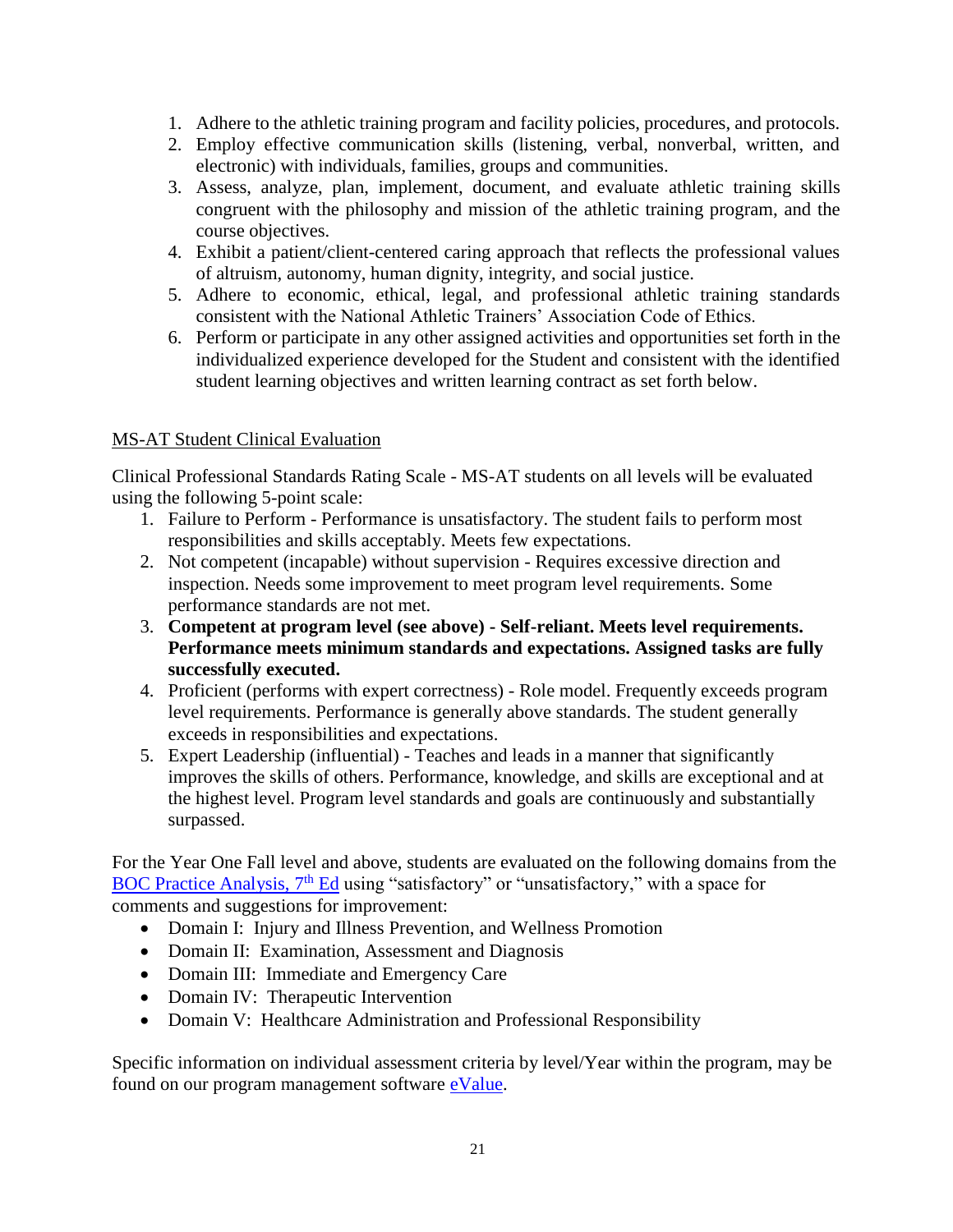#### <span id="page-21-0"></span>**Professional Behavior Reviews and Performance Assessments**

MS-AT students will be evaluated by MS-AT faculty members in [eValue](http://www.evalue.net/) each semester on their progress from awareness and understanding to demonstrating, mastering and integrating professional behaviors using the following form.

#### Professional Behavior Review for MS-AT Students Form

MS-AT students are expected to progress from awareness and understanding to demonstrating, mastering and integrating the following professional behaviors, which are in the MS-AT Academic Standards for Retention. These are required for successful progression through the MS-AT Program. Students' professional behaviors will be assessed by graduate faculty at the end of each semester during their graduate studies using the following criteria and rating scale:

- 1. Complies with the policies and procedures that pertain to:
	- a. Students of the MS-AT Program
	- b. Appalachian State University
	- c. Facilities in which the student has participated in learning
- 2. Demonstrates ethical behavior exemplified by such characteristics as:
	- a. **Honesty, integrity, respect** and **professionalism**
	- b. **Accountability**, including acknowledgement of personal errors, omissions and limitations
	- c. Follow-through with promised information or service
	- d. Protection of confidential information
- 3. Demonstrate **collaboration** and consideration in interactions with others, including willing participation in teamwork and evidence of **flexibility** when change is necessary
- 4. Follows instructions
- 5. Demonstrates promptness in meeting all commitments, including assessment of priorities in meeting multiple demands
- 6. Demonstrates thoroughness and completeness in work, including effective written and oral **communication** skills

#### **Professional Behavior Review Rating Scale:**

|                          | Description                                                                                                           | Rating |
|--------------------------|-----------------------------------------------------------------------------------------------------------------------|--------|
| <b>Not</b><br>applicable | Unable to rate; not observed                                                                                          | N/A    |
| Poor                     | Often unacceptable; much improvement needed to meet<br>minimum standards                                              |        |
| Fair                     | Performance adequate some of the time; somewhat<br>inconsistent; improvement desired to reach expected<br>performance |        |
| Good                     | Satisfactory; overall acceptable performance for entry level                                                          |        |
| Very Good                | Consistently does well; often exceeds expectations                                                                    |        |
| Excellent                | Overall very high-quality performance; exceeds expectations<br>nearly all of the time                                 |        |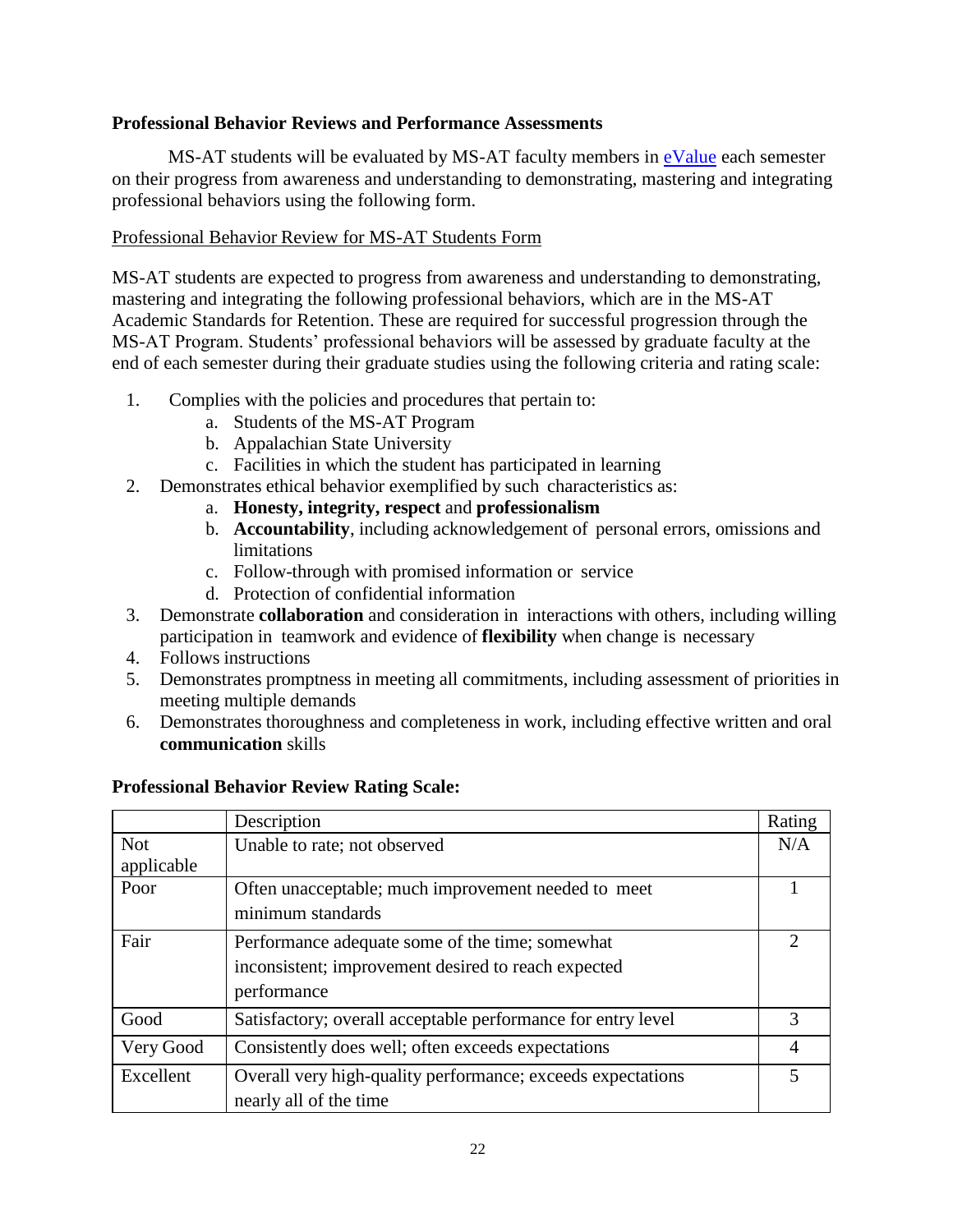#### <span id="page-22-0"></span>Faculty and Self-Assessment of MS-AT Student Performance

Students and select athletic training faculty will also fill out a "Faculty and Self-Assessment of MS-AT Student Performance" [form](https://docs.google.com/document/d/1K-vI97LgKDtRwmIKrTKSLjiJWzcUv3wpUQjp7xynXhI/edit?usp=sharing) every semester. This will allow both the student and faculty to engage and reflect on the MS-AT student's strengths, areas for improvement, and perceived knowledge and competence with MS-AT course content, clinical application, student learning outcomes, and athletic training domains.

#### **Transferring Credits to Appalachian State University**

Appalachian State University's Graduate School has established a policy for transferring graduate credits from other institutions. The MS-AT Program abides by the policy that follows and which is listed in the [Graduate Bulletin.](http://www.registrar.appstate.edu/catalogs/index.html)

#### <span id="page-22-1"></span>**Academic Dishonesty Policy**

Students in the MS-AT Program are first and foremost Appalachian State University students. Therefore, they must adhere to the academic standards and performance standards set forth by the University for all students, including the Code of Student [Conduct and Academic](http://studentconduct.appstate.edu/)  [Integrity Code.](http://studentconduct.appstate.edu/) Violations of the performance standards set forth by the University will be referred to the Office of Student Conduct. Please note that alleged threat or harassment complaints must be handled according to University procedures. Further, students who fail to maintain the University's scholastic requirements are subject to academic probation or dismissal as indicated in the Appalachian State University [Graduate Bulletin:](http://bulletin.appstate.edu/) Academic Requirements and Regulations. Additional review may also be undertaken by the MS-AT Program, following the policies and procedures outlined in this handbook.

Student academic performance is monitored throughout the MS-AT Program. When concerns are noted in any of the areas outlined in the Academic Performance Standards for Retention, the Program will utilize the policies and procedures outlined in the following paragraphs. The severity of the concern will influence the level of intervention and steps followed. When an academic, behavioral, or professional concern is identified the following steps are strongly recommended.

- 1. The faculty member and student should attempt to resolve concerns as soon as possible through open discussion of the issues. Possible solutions will be identified, implemented, and documented. The MS-AT Program Director (Director) and/or Department Chair may serve as resources to assist the student and the faculty member in resolving concerns.
- 2. If a satisfactory solution is not reached and/or if another issue arises following the meeting with the faculty member and student, the Director should be contacted. The Director may consult with the Department Chair. The faculty member and Director may use a variety of documented methods including joint and individual meetings to assist in resolving the problems; efforts to resolve the problems will be documented.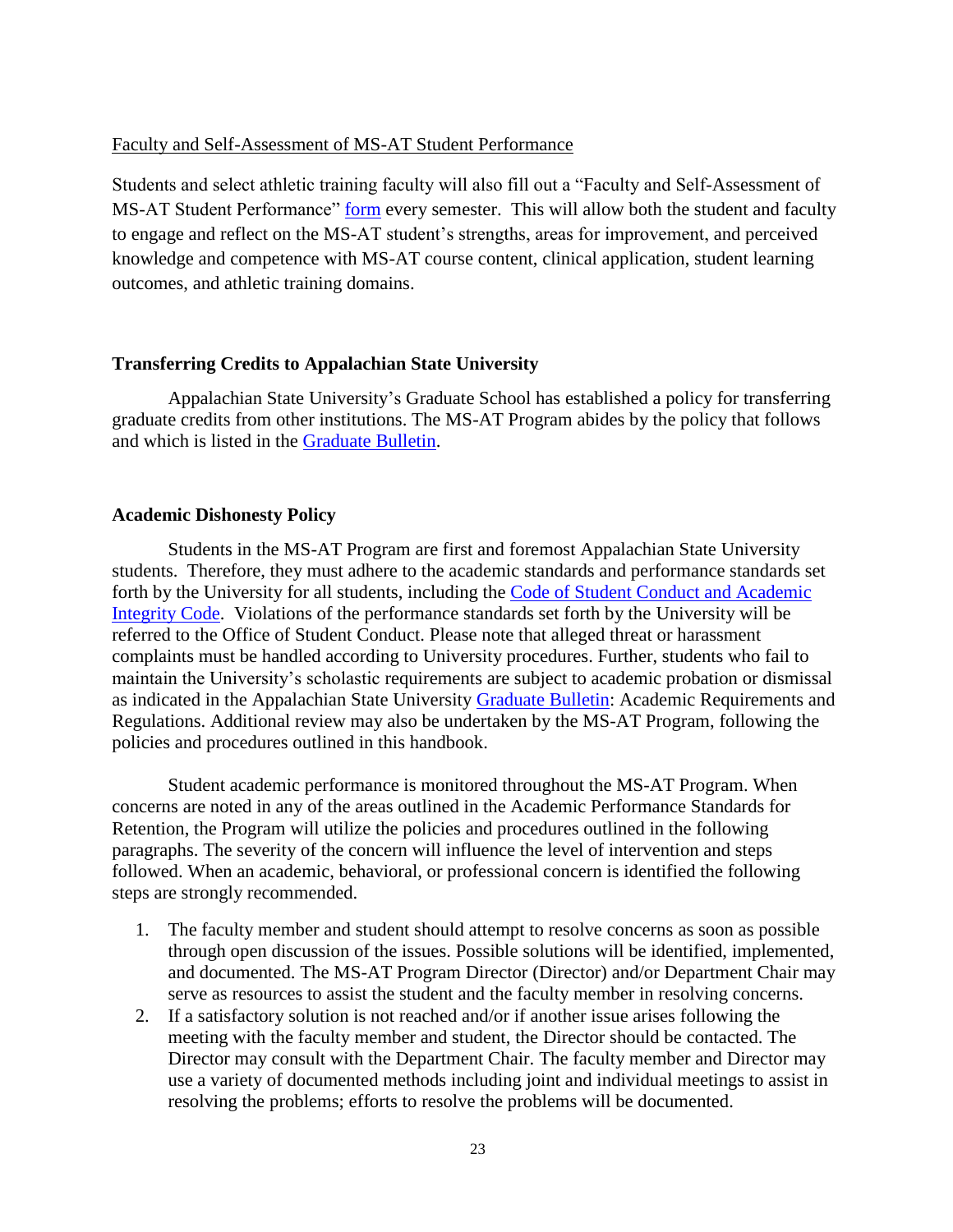3. If agreeable solutions are not found, the problem is not remedied, or a new problem occurs following consultation with the Director, the Director will notify the Department Chair. The Department Chair will determine a course of action and may consult with appropriate University and Department personnel.

NOTE: Any active criminal charge or criminal conviction or active or substantiated violation of the *Student Code of Conduct* and *Academic Integrity Code* must be reported to the Director or Department Chair. If students have previously earned professional licenses or certifications, they must also notify the Director or Department Chair of any current or past complaints, disciplinary actions, sanctions, and/or suspensions related to those credentials. Failure to meet these reporting requirements may result in a review and/or disciplinary action up to and including dismissal from the MS-AT Program.

Violence or threat of harm to any human being, cheating, or two documented instances of plagiarism may result in immediate dismissal from the MS-AT Program. Engaging in conduct that results in dismissal from a clinical rotation may also result in immediate dismissal from the MS-AT Program. Any other actions required by law and/or University policy will also be taken.

#### Procedures for Program Infractions – Disciplinary Incident Reports

Although every effort is made to identify and positively address student concerns as early as possible, the MS-AT Program may conduct a review, or take other appropriate action, at any time to address concerns, even if the relevant issues arise late in the student's final semester. Concerns related to student academic performance, behavior, or professionalism can delay awarding the MS-AT degree or lead to dismissal from the Program.

The following steps should be taken when it is deemed necessary for a faculty/staff member, preceptor, or supervising clinician to cite a student for violating any of the policies/procedures governing the MS-AT Program.

- 1. Fill out a Disciplinary Incident Report in [eValue](http://www.evalue.net/) using the "Initiate *ad hoc* Evaluations" link on the homepage. Fully discuss the situation with the student in question.
- 2. Once the form is completed, it will be sent to the MS-AT Program Director. The Director will review the disciplinary incident report and consult with pertinent parties involved, as needed. The Director will provide their disciplinary action in the form.
- 3. The form will then be sent to the student with the following instructions:
	- 1. I have reviewed this disciplinary incident report and I understand that my response below IS NOT necessarily an admission of guilt, but rather an acknowledgement of the report. I also understand that any refusal to sign this document will be considered an admission of guilt and subsequent disciplinary action will be taken. You may choose to have your case reviewed by a MS-AT Program Infractions Hearing Committee. Procedures for program infractions are outlined in the MS-AT handbook. (Committee correspondence and decisions will be located in the student's academic file). Choose an option and TYPE THE ENTIRE STATEMENT IN THE BOX BELOW AS WELL AS YOUR NAME AND DATE.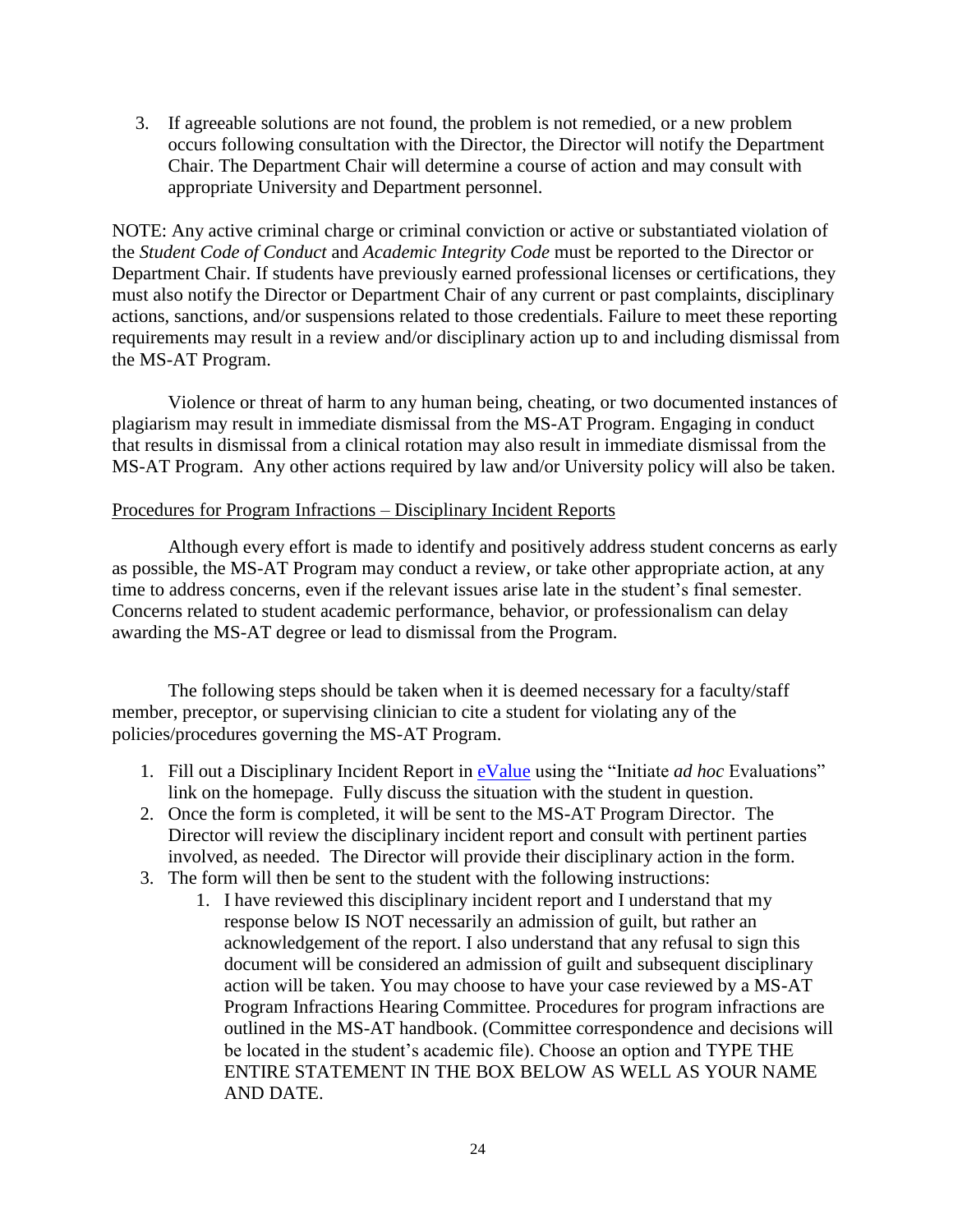- 1. OPTION A) I accept the nature and content of this report and accept the consequences associated with my behavior.
- 2. OPTION B) I desire to have my case reviewed by the MS-AT Infractions Hearing Committee in order to adjudicate it on my behalf.
- 4. If deemed necessary, the Director will convene a meeting of the *ad hoc* MS-AT Program Infractions Hearing Committee consisting of the Director, Coordinator of Clinical Education, and one additional member who is not directly involved with the matter at hand to review the report. The Director may recuse his/herself and appoint another faculty member if they are submitting the incident report. Discussion of any pertinent details with the submitting faculty/staff member, preceptor, or supervising clinician along with conferring with the offending student may also ensue. A formal hearing involving all parties may also be convened in front of the MS-AT Program Infractions Hearing Committee. Committee meetings will be recorded. A final decision will be made after the committee deliberates on all facts in the case.
- 5. The final Disciplinary Incident Report will become part of the student's MS-AT Program file.

Consequences for violations include, but are not limited to, one or more of the following. *Repeat infractions will result in greater consequences.*

- Referral to the Office of Student Conduct
- Temporary or permanent removal from the current clinical education assignment
- A lower course and/or clinical grade
- Repetition of a course activity or clinical activity
- Limitations on future clinical rotation assignment(s)
- Recommendation to attend or seek a counseling assessment
- Other skill-building activities
- Interim suspension from the MS-AT Program
	- Students may not be allowed to take AT courses and/or obtain clinical hours
- Dismissal from the MS-AT Program
- Other actions deemed appropriate by the MS-AT faculty

#### Distribution of the Procedures for Program Infractions – Disciplinary Incident Reports

- 1. These procedures are posted in the MS-AT Handbook. The Handbook is be posted on the MS-AT Program website and ASULearn website.
- 2. The procedures are distributed to all MS-AT Program stakeholders and included in the Preceptor handbook and all orientations.
- 3. The Policy will be provided to students, faculty/staff members, preceptors, or others as necessary if concerns arise regarding a student's compliance.

#### <span id="page-24-0"></span>**Grievance Procedures**

Students who are dissatisfied with decisions regarding course concerns, final course grades, termination from graduate assistantships or from the MS-AT Program are expected to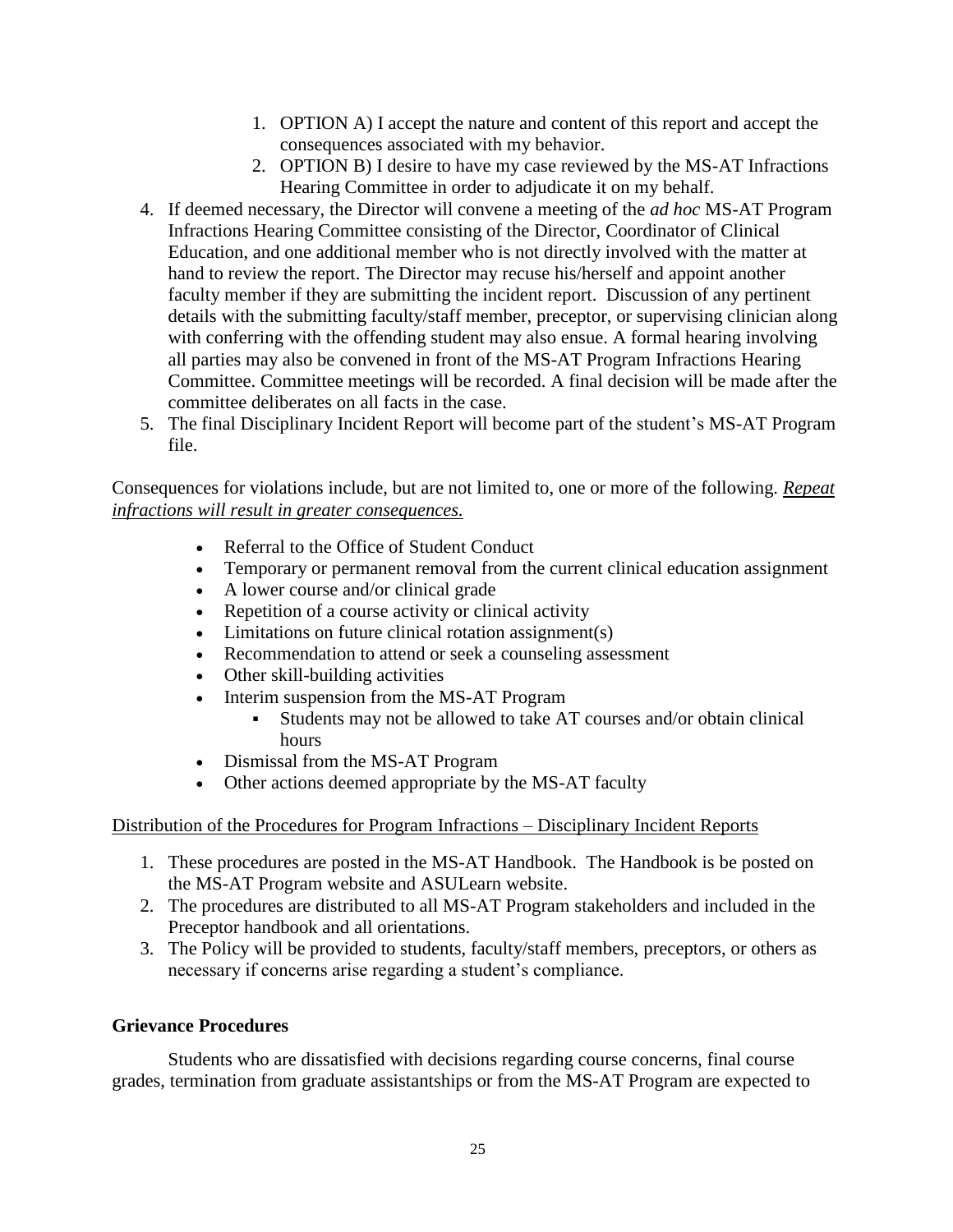follow [University-wide](https://academicaffairs.appstate.edu/resources/student-grievance-and-appeal-policies-and-procedures) and [Graduate School](https://graduate.appstate.edu/enrolled-students/frequently-asked-questions/getting-help-concerns-or-complaints) grievance procedures as outlined below. Students must follow the procedure specific to their grievance.

#### Procedures for Course Concerns

Students may have concerns in a course that are not related to a final grade but may be related to grades on assignments in a course or other aspects of the course. When these concerns arise, students are required to first address their concerns with the faculty member, in accordance with both University procedures and the MS-AT Program's Academic Standards for Retention. If the concerns are not addressed by the faculty member to the student's satisfaction, then the student may address these concerns with the MS-AT Program Director (Director).

If the concern is not resolved successfully, then the student should contact the [Chair](https://hes.appstate.edu/) of the Health and Exercise Science Department for assistance. Students may also contact the Office [of Title IX Compliance](https://titleix.appstate.edu/) or the [University Ombudsperson](http://ombuds.appstate.edu/) and will be assisted by these offices as appropriate.

#### Grievance of Final Course Grades

There are specific criteria taken into consideration when appealing a final grade. Please follow the [Final Grade Appeal Procedure](https://academicaffairs.appstate.edu/resources/final-grade-appeal-procedure) provided by the University's Academic Affairs Division.

#### Grievance Procedures Related to Termination of a Graduate Assistantship or Termination from the MS-AT Program

The following summary of information on appeals involving termination from a graduate assistantship or graduate program is taken from the [Graduate Bulletin, Appeals Processes.](http://bulletin.appstate.edu/) Appeals involving termination from a graduate assistantship or termination from the MS-AT Program begin with the Director and/or Department Chair. If the situation cannot be resolved at the program level, students may appeal to the Graduate School by submitting documentation in writing to the Associate Dean for Graduate Studies. The MS-AT Program will also be given an opportunity to provide written documentation about the situation. Finally, appeals denied by the Graduate School will automatically be sent to the Graduate Council's Appeals Committee for review. The Appeals Committee is an ad hoc subcommittee of the Graduate Council consisting of graduate faculty from three departments other than the student's home department; the Committee meets only on demand and does not usually meet with the student or the program. The Committee's decision is final.

#### Grievance Procedures for Disciplinary Incident Reports

A student who is dissatisfied with the decision following a Disciplinary Incident Report may appeal as outlined below:

- 1. The student must submit any appeal by email to the Chair of the Department of Health and Exercise Science, with a copy to the MS-AT Program Director, within 10 business days of the date on which the decision was emailed to the student.
- 2. The appeal should state the basis for the appeal (e.g., procedures required by this policy were not followed, fundamental unfairness of the decision, etc.).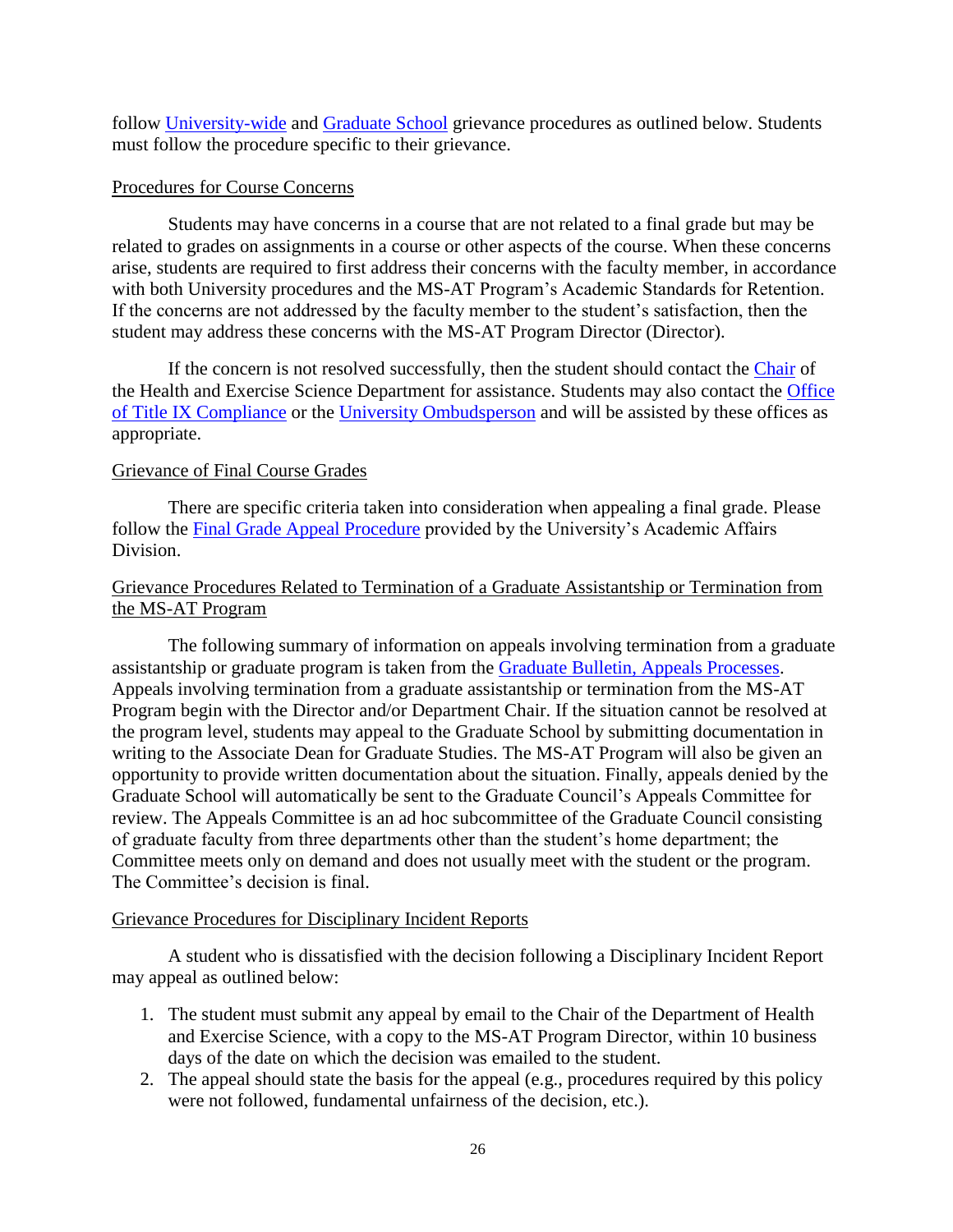- 3. The Chair will communicate his/her decision via email to the student, with a copy to the MS-AT Program Director.
- 4. A student who is dissatisfied with the Chair's decision has the right to appeal the decision to the Dean of the Beaver College of Health Sciences in writing by email within 10 business days following the date of the Chair's decision. The Dean may choose to involve the Office of Student Conduct (if not already involved) or confer with the University's Provost in the process. The Dean's decision is final.

[Link to Table of Contents](#page-1-1)

## <span id="page-26-0"></span>**Rights and Responsibilities**

#### <span id="page-26-1"></span>**MS-AT Program Responsibilities**

#### Course Syllabus

Every course offered by the MS-AT Program is described in the faculty member's syllabus. In addition to related University and Departmental [policies](https://academicaffairs.appstate.edu/resources/syllabi-policy-and-statement-information) regarding attendance, integrity, and disability resources, the course syllabus will state the course description and objectives, course text and required materials, content to be covered during the semester, assignments and evaluation methods, course policies, and specific course requirements.

#### Programmatic Advising

Advising and consultation are integral to the professional development of MS-AT students. The MS-AT Program Director is typically the advisor for all MS-AT students. However, students may be assigned a specific MS-AT faculty advisor.

#### Faculty Contact/Office/Support Hours

Per University policy, each faculty member must maintain contact or office hours to consult with students. A schedule of the hours and preferred contact methods will be provided in each course syllabus. If faculty contact hours conflict with students' classes, students may request a mutually convenient appointment time.

#### Policies and Procedures that Protect Health and Safety

The MS-AT Program will ensure that all learning environments where students are involved in real or simulated client/patient care (including teaching laboratories) have policies and procedures that protect the health and safety of students, faculty, and clients/patients that meet the CAATE Standards (below). These policies and procedures are accessible in this handbook (section of the handbook in parentheses):

- A mechanism by which clients/patients can differentiate students from credentialed providers (Clinical Education Policy)
- A requirement for all students to have emergency cardiac care training before engaging in athletic training clinical experiences and supplemental clinical experiences (Orientation)
- Blood-borne pathogen protection and exposure plan procedures that are immediately accessible (including requirements that students receive training, before being placed in a potential exposure situation and annually thereafter, and that students have access to and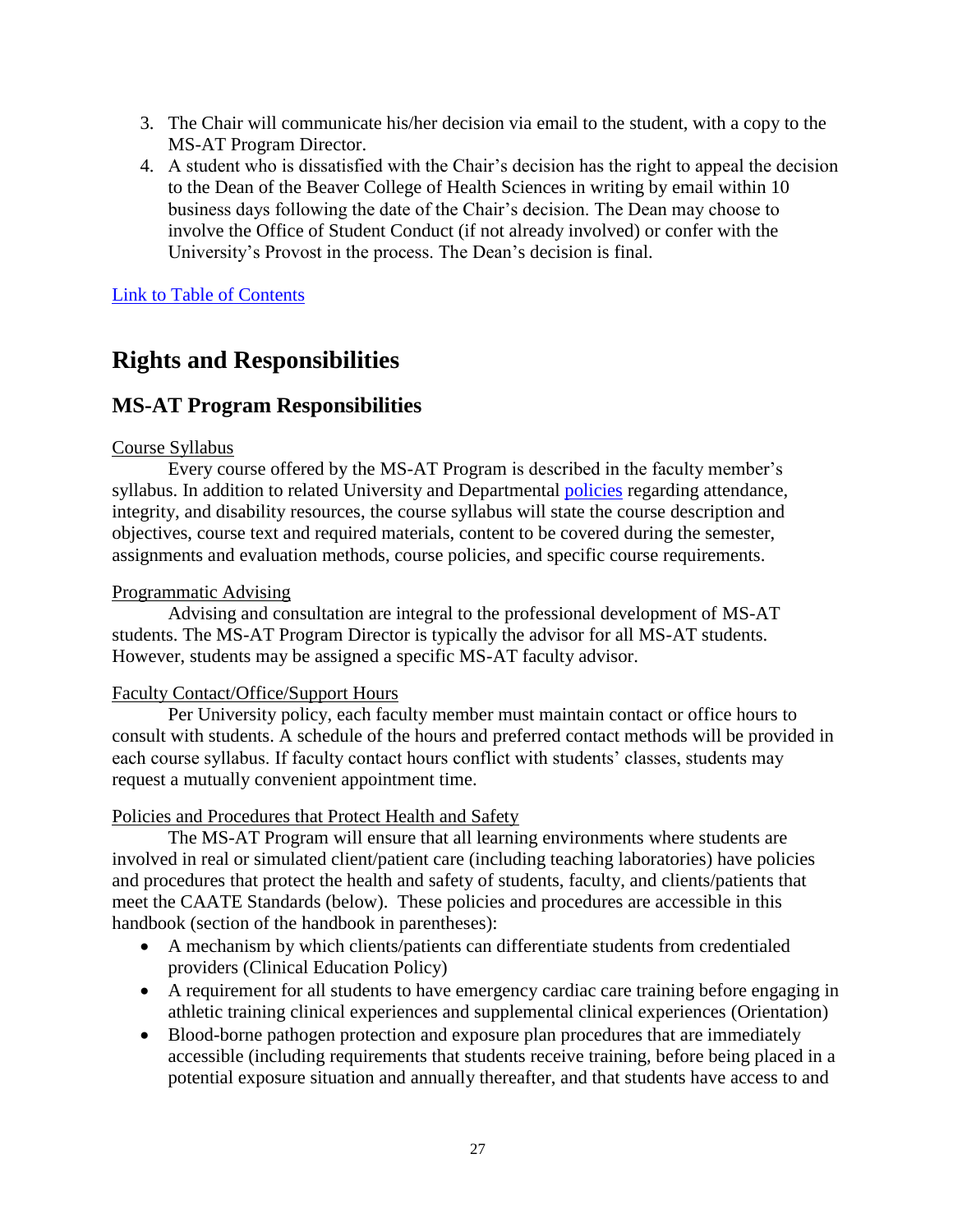use of appropriate blood-borne pathogen barriers and control measures at all sites) (Orientation)

- Calibration and maintenance of equipment according to manufacturer guidelines (Clinical Education Policy)
- Communicable and infectious disease transmission procedures that are immediately accessible (Communicable Disease Policy)
- Immunization requirements for students (Student Services)
- Patient/client privacy protection (FERPA and HIPAA) (Orientation)
- Radiation exposure (as applicable) procedures that are immediately accessible (Clinical Education Policy)
- Sanitation precautions, including ability to clean hands before and after patient encounters (Clinical Education Policy)
- Venue-specific training expectations (as required) (Clinical Education Policy)
- Venue-specific critical incident response procedures (for example, emergency action plans) that are immediately accessible to students in an emergency situation (Clinical Education Policy)

#### Posting of Grades

As soon as grades are determined at the end each of each semester or summer term, grades are posted electronically by the Registrar's Office and are available to students shortly after posting.

#### Privacy of Student Educational Records

Each student has a right to see his or her educational file. Third parties will not be permitted to request or receive any personally-identifiable information contained in student education records without the prior written consent of the student. However, Appalachian State University's policy, developed in accordance with the Family Educational Rights and Privacy Act of 1974, provides that directory information, as defined in the policy, may be provided to third parties unless the student has requested that their directory information be confidential. Such requests should follow the process detailed on the University Registrar's website. Any information beyond directory information will not be released to parents unless students provide written permission or if the parent can present evidence that the student is dependent on the parent for support.

#### <span id="page-27-0"></span>**Chain of Command**

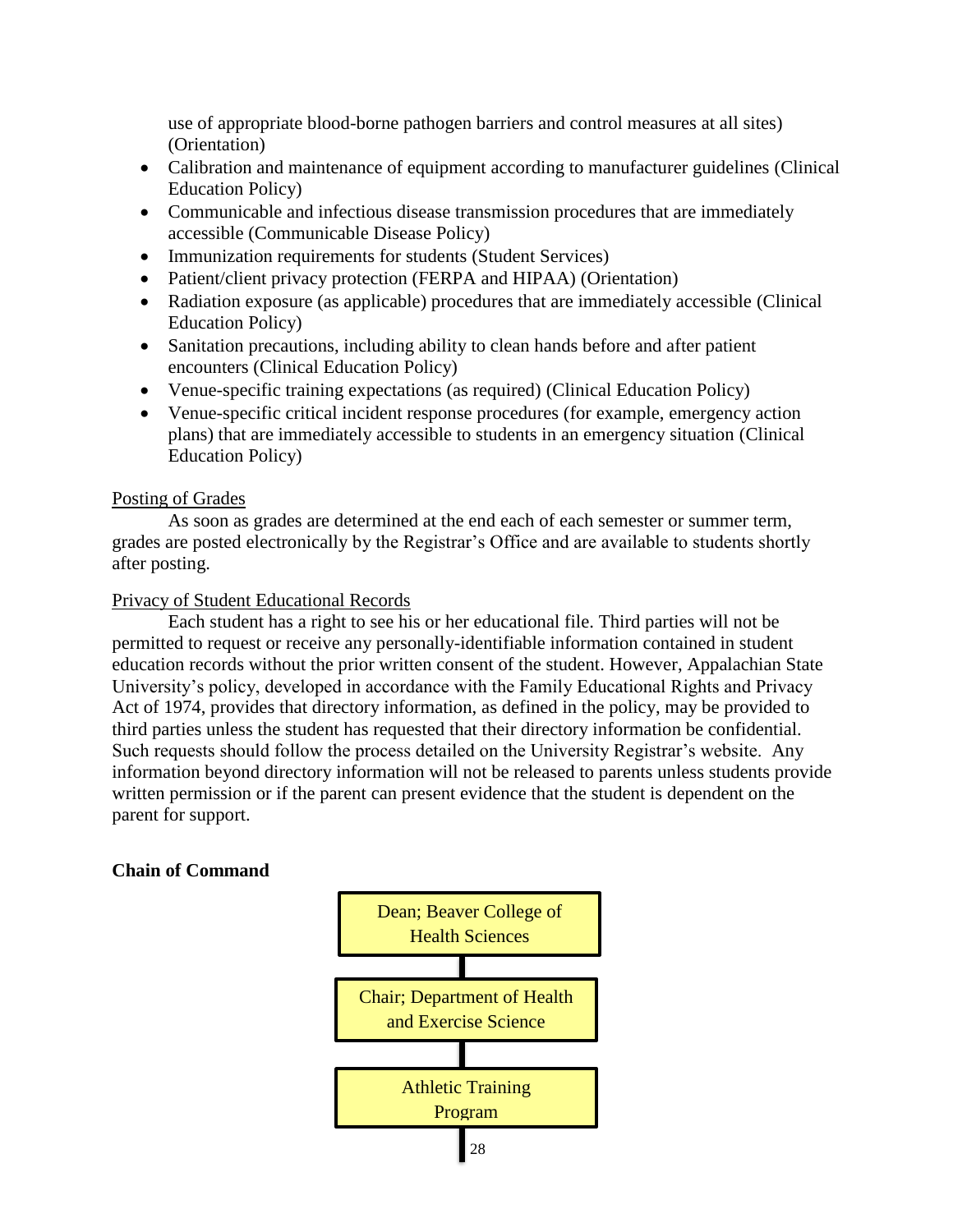| $\Gamma$ oordinator of $\Gamma$ | <b>Program</b> | <b>Athletic Training</b> |
|---------------------------------|----------------|--------------------------|
| Clinical Education              | Director       | Faculty                  |

The following outline clinical and academic chain of command for the MS-AT Program. These chains are not exclusive, but serve as a guide for the student to resolve potential conflict:

- Clinical Education Situations: Student  $\rightarrow$  Fellow Student (if applicable)  $\rightarrow$ Preceptor/Supervising Clinician  $\rightarrow$  Director of Athletic Training Services & Coordinator of Clinical Education  $\rightarrow$  Program Director
- Academic Situations: Student  $\rightarrow$  Fellow Student (if applicable)  $\rightarrow$  Faculty Member  $\rightarrow$ Program Director
- The Office of Student Conduct and the Office of Equity, Diversity and Compliance may be contacted as needed

#### <span id="page-28-0"></span>**MS-AT Student Rights and Responsibilities**

In addition to the MS-AT Program's Academic Standards for Retention, the following are rights and responsibilities of the MS-AT student:

#### <span id="page-28-1"></span>**General Information on Rights and Responsibilities**

#### University Information on Student Rights and Responsibilities

Additional, University-wide student responsibilities are outlined below. Pursuant to these policies, the MS-AT Program has determined that any student whose conduct is unsatisfactory as defined in the Student Code of Conduct will be subject to appropriate disciplinary action. In the absence of exceptional circumstances, a student found guilty and who has exhausted all appeals may be dismissed from the program.

Student responsibilities at [Appalachian](http://policy.appstate.edu/Policy_Manual) State University are delineated in the Appalachian [State University Policy Manual.](http://policy.appstate.edu/Policy_Manual) These include policies related to academics, safety, harassment and discrimination, drugs and alcohol, weapons, health, and many other areas. Please see the policy manual for a complete listing of policies related to students.

#### Non-Discrimination, Harassment, and Retaliation

Students have the right to an educational experience free from discrimination, harassment, and retaliation. Please refer to the University's [Discrimination and Harassment](https://policy.appstate.edu/Discrimination_and_Harassment)  [Policy \(Policy 110\)](https://policy.appstate.edu/Discrimination_and_Harassment) for more information.

#### Equal Opportunity

According to the Equal Employment Opportunity policy, Appalachian State University is committed to providing equal opportunity in education and employment to all applicants, students, and employees. The university does not discriminate in access to its educational programs and activities, or with respect to hiring or the terms and conditions of employment, on the basis of race, color, national origin, religion, sex, gender identity and expression, political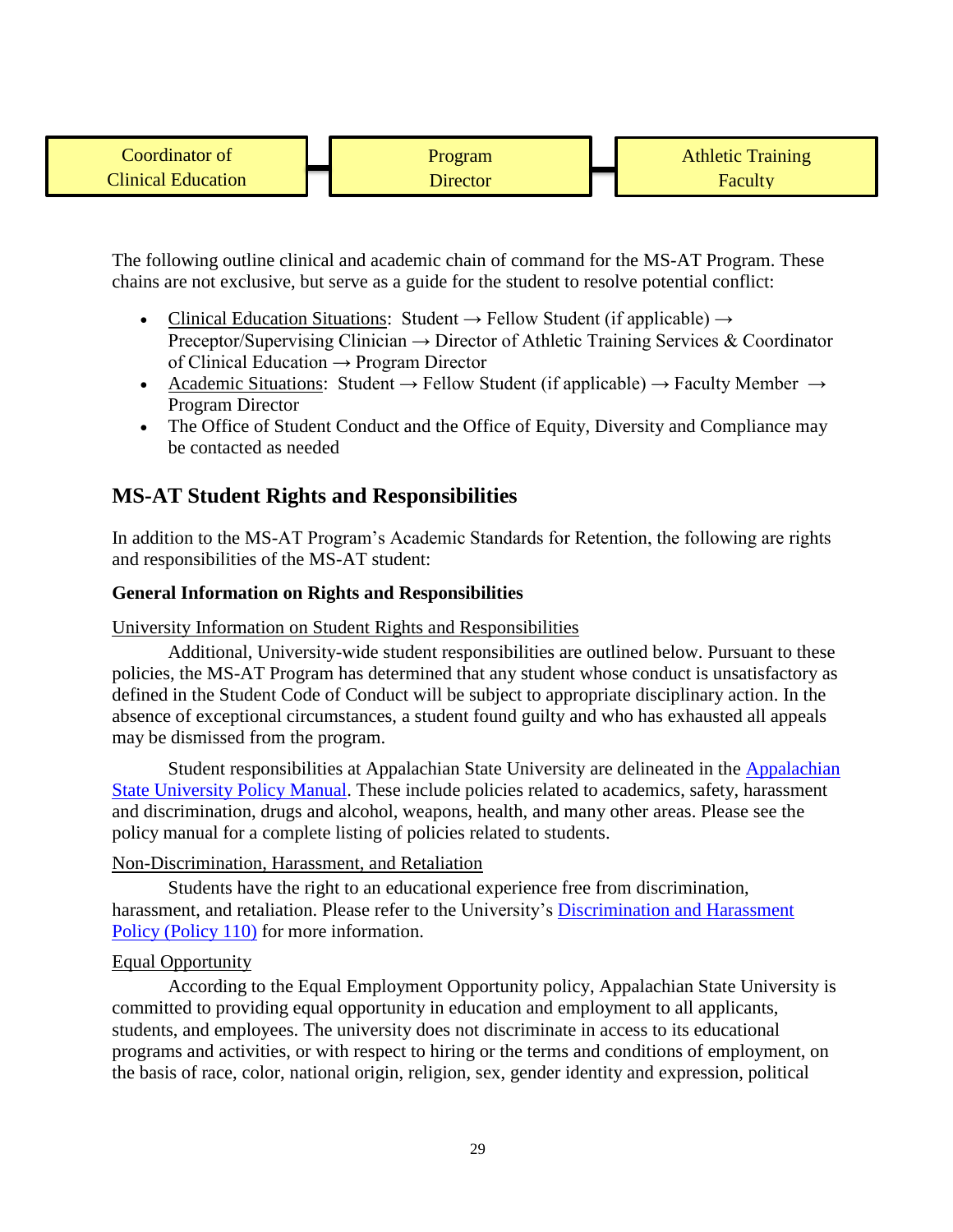affiliation, age, disability, veteran status, genetic information or sexual orientation. The university actively promotes diversity among students and employees.

#### University Policy on Course Withdrawals and Refunds

The Appalachian State University [Medical Withdrawal](https://policy.appstate.edu/Medical_Withdrawals) policy establishes guidelines for students requesting a course withdrawal during an academic semester in the event of serious short-term or long-term illness or health difficulties. Additional policy relates to circumstances under which a student can request a **Psychological Withdrawal** during an academic semester. Some students may be eligible to be granted a retroactive withdrawal if requested before the end of the subsequent semester. If approved, both regular and retroactive withdrawals convert grades from the assigned grade to a "W" for withdrawal. Courses with a "W" do not penalize students in regard to MS-AT program policies. Procedures for applying for withdrawals are outlined in the [policies.](https://registrar.appstate.edu/resources/policies/academic-policies/withdrawal-policy)

Students who are experiencing serious health and/or mental health concerns are encouraged to talk with their course instructors and the MS-AT Program Director about their circumstances. If a student would like to request a refund of tuition and fees, MS-AT students should contact [Student Accounts](https://studentaccounts.appstate.edu/refunds) and follow their policy.

#### Student Input to the MS-AT Program

Students have several mechanisms for providing input to the MS-AT Program:

- 1. A MS-AT student will be selected to serve on any faculty search committees. This student will review applications, participate in interviews, and provide input regarding the interview itinerary and the candidates' fit with the program needs. All students will have the opportunity to provide feedback to the search committee about finalists. Voting rights will be determined by University policy.
- 2. MS-AT faculty meeting agendas will be shared with the MS-AT students and students may either comment on the agenda or request to attend the faculty meeting.
- 3. One MS-AT student will also be selected each year to serve on the MS-AT curriculum committee. This representative will have voting rights. This student is expected to provide information to the entire MS-AT student body and to solicit feedback regarding the Program.
- 4. All students are requested to provide feedback on the MS-AT program when they complete the foundation curriculum and when they exit the Program. Anonymous surveys request detailed information regarding the curriculum, their assessment of their competence as generalist and advanced social workers, and the overall Program. These surveys are in addition to the feedback requested at the end of every semester in course evaluations and to separate, anonymous surveys of their preceptors. Finally, after students have graduated from the Program, an alumni survey may be distributed to solicit additional feedback.

#### Communication

MS-AT students are expected to check their appstate.edu email address regularly, as well as the ASULearn ATP Handbook and MS-AT course websites. This MS-AT Handbook can be accessed on the ATP Handbook ASULearn website.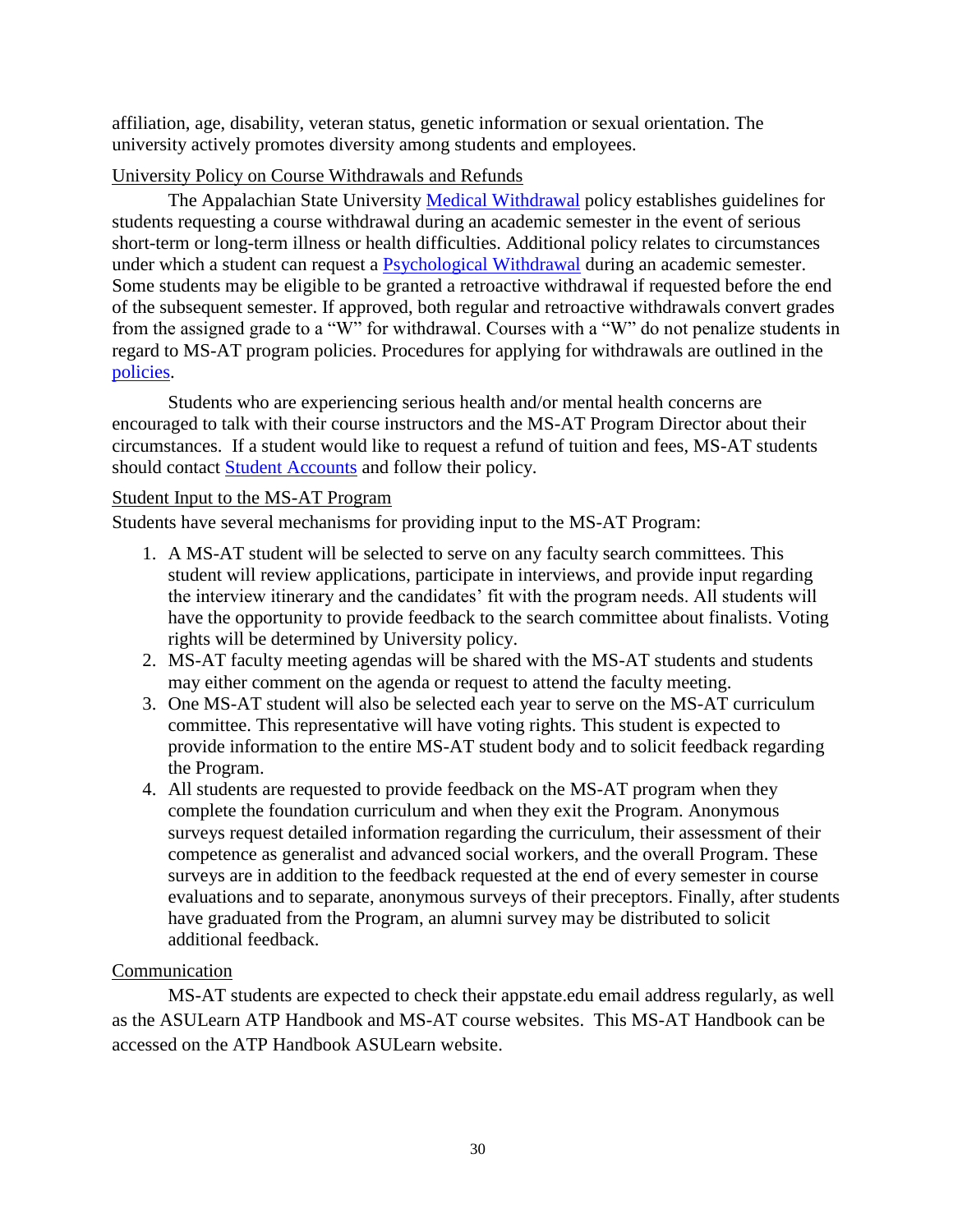#### Documentation in the MS-AT Program Management Software

MS-AT students will be required to enter academic information into the Program's management software called [eValue.](http://www.evalue.net/) Students will log the following information all while abiding by the University's *Academic Integrity Code*:

- Student biographical data
- Accurate, consistent time tracking of clinical experience hours
- Accurate, consistent logging of patient encounters
- Evaluations of preceptors and clinical sites
- Verification of the following:
	- o Ability to meet the MS-AT Technical Standards
	- o Immunization status that is consistent with University requirements
	- o Privacy (HIPAA and FERPA) and emergency cardiac care training
	- o Annually
		- Review and understanding of the MS-AT Handbook
		- Vaccinations and applicable infectious disease screenings
		- OSHA training
	- o Orientation to each clinical site's: 1) critical incident response procedures (ie, emergency action plans), including the location of the plan at each venue; 2) venue-specific training (such as sanitation procedures, hand-washing availability, radiation exposure [if applicable]; 3) blood-borne pathogen exposure plan; 4) communicable and infectious disease policies; 5) documentation policies and procedures, 6) patient privacy and confidentiality protections, and 7) the plan for clients/patients to be able to differentiate practitioners from students (ie, "student" shirt or name tag/badge).

#### Work/Jobs Outside of the MS-AT Program

Appalachian State University does not pay students for athletic training services performed at clinical sites. These experiences are considered part of the students' academic preparation. Students are permitted to hold jobs while in the MS-AT Program either on- or offcampus. However, if the MS-AT Program Director, Coordinator of Clinical Education and/or preceptor feel that the work is interfering with the student's academic preparation, the student will be encouraged to curtail the work activity.

#### Program Costs

In addition to the normal University [tuition and fees](https://studentaccounts.appstate.edu/tuition-fees) the MS-AT student will be responsible for the following, all fees are approximate and are subject to change at any time:

- Criminal background checks (CBCs): Annual CBCs will be performed and the cost is approximately \$19 for each check.
- Tuition differential: MS-AT students will pay up to \$1,000 per semester (0-2) credits \$250, 3-5 credits \$500, 6-8 credits \$750, 9+ credits \$1,000) during the two-year curriculum (\$4,000 total) in tuition differential. Summer sessions are excluded. Tuition differential is used to offset costs of operating a professional clinical program.
- Liability insurance: When registered for an AT prefix course with a clinical experience component, you will be billed approximately \$16.00.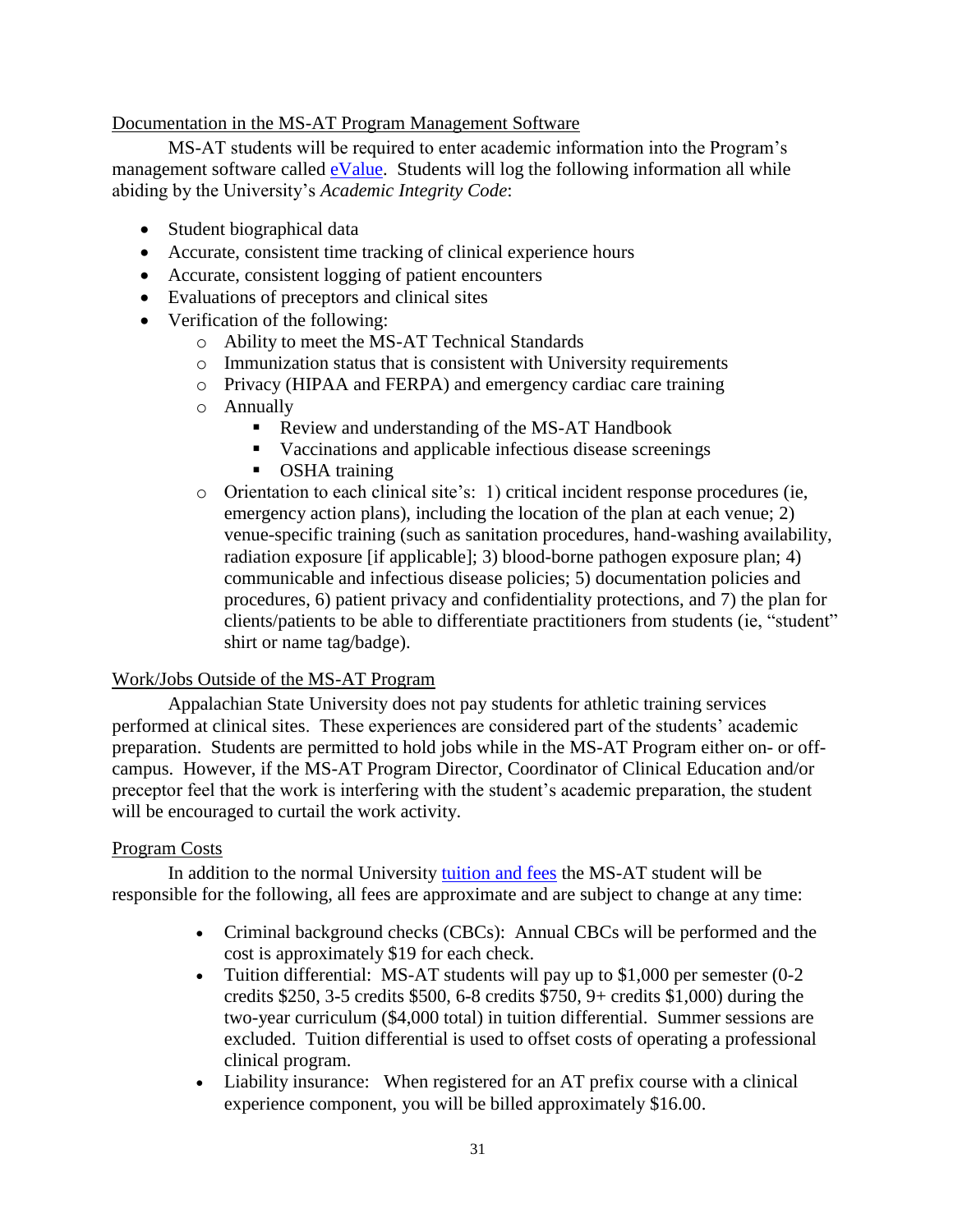- Vaccinations and infectious disease screenings: Cost depends on health insurance and copay amounts.
- Attire: In order to meet the dress code, the student is responsible for purchasing shirts labeled "athletic training student." Two shirts will be provided by the Program to the student at the beginning of year one. Cost for additional shirts are approximately \$15.00 each. A collared game-day polo will be provided by the Program each year.
- Transportation and parking: During year one, students will be assigned clinical experiences in the area which may involve use of public transportation (AppalCart is a free bus service) or use of a vehicle. In order to park on campus for didactic courses and clinical experiences, students must purchase a graduate student or graduate assistantship permit at the [parking](https://parking.appstate.edu/) office. During the year two immersive experience, clinical experiences may broaden to include other sites around the state, region, or nation. Travel costs involved with these clinical experiences are the responsibility of the student.

#### <span id="page-31-0"></span>Potential Risks

Participation in clinical experiences exposes MS-AT students to potential risks including, but not limited to the following:

- Contacting blood or other bodily fluids
- Contacting harmful chemicals (ie, bleach, etc.)
- Contact with patients with communicable health conditions
- Exposure to environmental conditions (ie, cold, heat, weather events, etc.)
- Being struck by a flying object (ie, ball, bat, etc.)
- Colliding with athletes during practices and events
- Falling or slipping on a playing surface

Steps to minimize these risks will be discussed both in the classroom and by your preceptor at the beginning of each experience. An awareness of situations that are potentially harmful is crucial in this process.

#### <span id="page-31-1"></span>**Sex Based Misconduct Policy**

Title IX of the Education Amendments Act of 1972 is a federal law that states, "No person in the United States shall, on the basis of sex, be excluded from participation in, be denied the benefits of, or be subjected to discrimination under any education program or activity receiving Federal financial assistance." According to the University's [Office of Title IX](https://titleix.appstate.edu/)  [Compliance,](https://titleix.appstate.edu/) "Appalachian State University values fostering a campus community that is safe and promotes the well-being of all individuals. Gender discrimination, sexual violence, and relationship violence are counter to our values institutionally." Please refer to the Office of Title IX Compliance and University policies and procedures that address sex based misconduct.

*If, at any time, a MS-AT student feels they are subjected to or witnesses sexual misconduct the student must notify a faculty member or their preceptor/supervising clinician immediately. If this matter involves persons at a clinical education site, the student must notify the MS-AT Coordinator of Clinical Education immediately.* Faculty and staff who become aware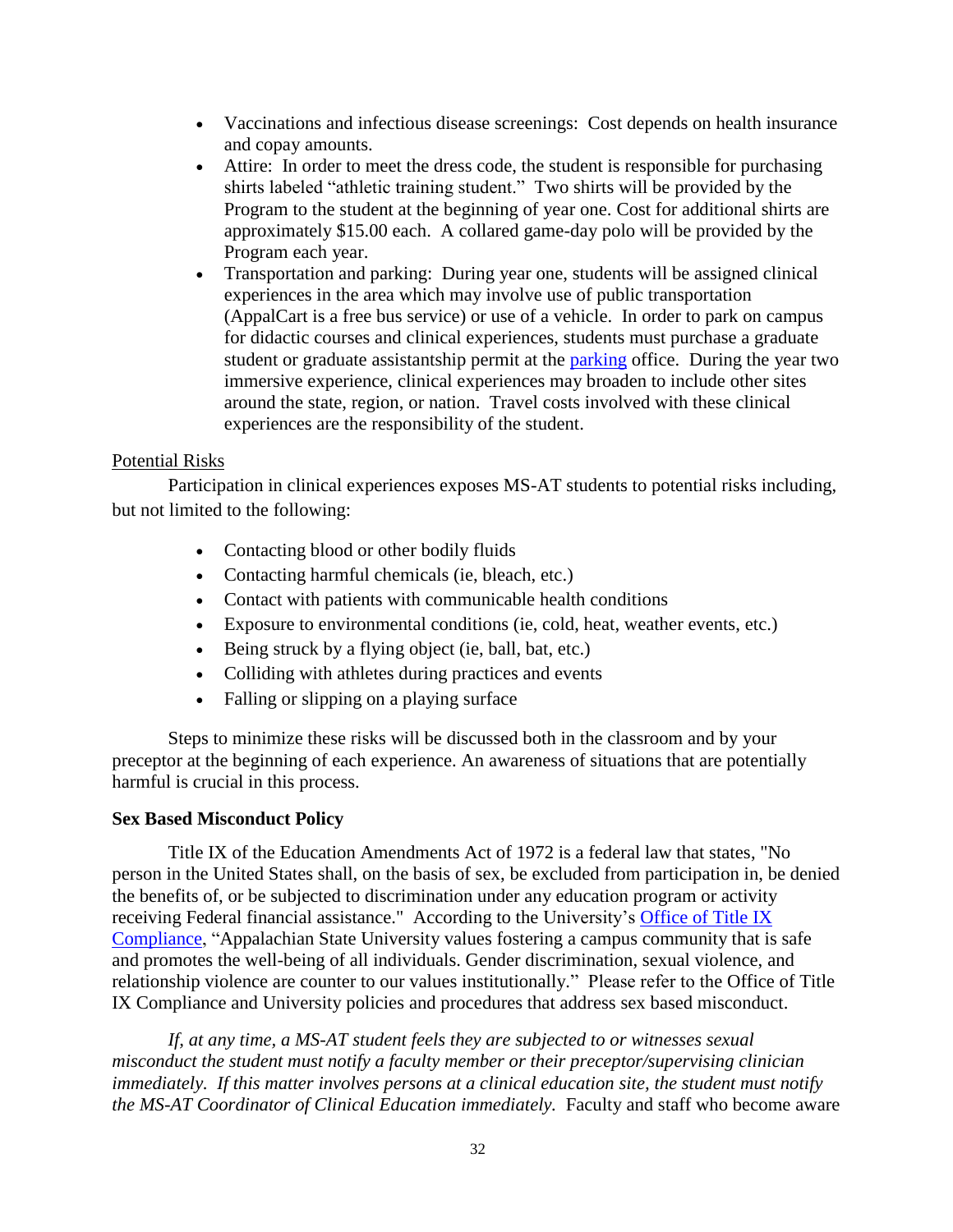of these types of allegations are required to report to the Office of Title IX Compliance within 24 hours.

#### <span id="page-32-0"></span>**Communicable Disease Policy**

The purpose of the MS-AT Program Communicable Disease Policy is to protect the health and safety of all parties. The purpose of this policy is to ensure the welfare of the students enrolled within this department and major as well as those patients you may come in contact with during your clinical experiences. It is designed to provide athletic training students, preceptors, and athletic training faculty with a plan to assist in the management of students with infectious diseases as defined by the Centers for Disease Control and Prevention (CDC). This policy was developed using the recommendations established by the CDC for health care workers (www.cdc.gov).

#### *What are Communicable Diseases?*

A communicable disease is a disease that can be transmitted from one person to another. There are four main types of transmission including direct physical contact, air (through a cough, sneeze, or other particle inhaled), a vehicle (ingested or injected), and a vector (via animals or insects).

#### *Communicable Diseases Cited by the CDC:*

| <b>Bloodborne Pathogens</b> | Conjunctivitis           | Cytomegalovirus infections    |
|-----------------------------|--------------------------|-------------------------------|
| Diarrheal diseases          | Diphtheria               | <b>Enteroviral infections</b> |
| Hepatitis viruses           | Herpes simplex           | Human immunodeficiency virus  |
| Measles                     | Meningococcal infections | <b>Mumps</b>                  |
| Pediculosis                 | Pertussis                | Rubella                       |
| <b>Scabies</b>              | Streptococcal infection  | Tuberculosis                  |
| Varicella                   | Herpes Zoster            | Viral respiratory infections  |
| COVID-19                    |                          |                               |

#### *Guidelines for Prevention of Exposure and Infection*

- 1. Students must successfully complete annual Bloodborne pathogens training prior to initiating formal clinical experiences.
- 2. Students are required to use proper hand washing techniques and practice good hygiene at all times.
- 3. Students are required to use universal precautions at all times. This applies to all clinical sites.
- 4. Patient care should not be performed when the athletic training student has active signs or symptoms of a communicable disease.

#### *Guidelines for Managing Potential Infection*

1. Any student who has been exposed to a potential infection before, during, or after a clinical experience should report that exposure to his/her preceptor immediately and to the coordinator of clinical education.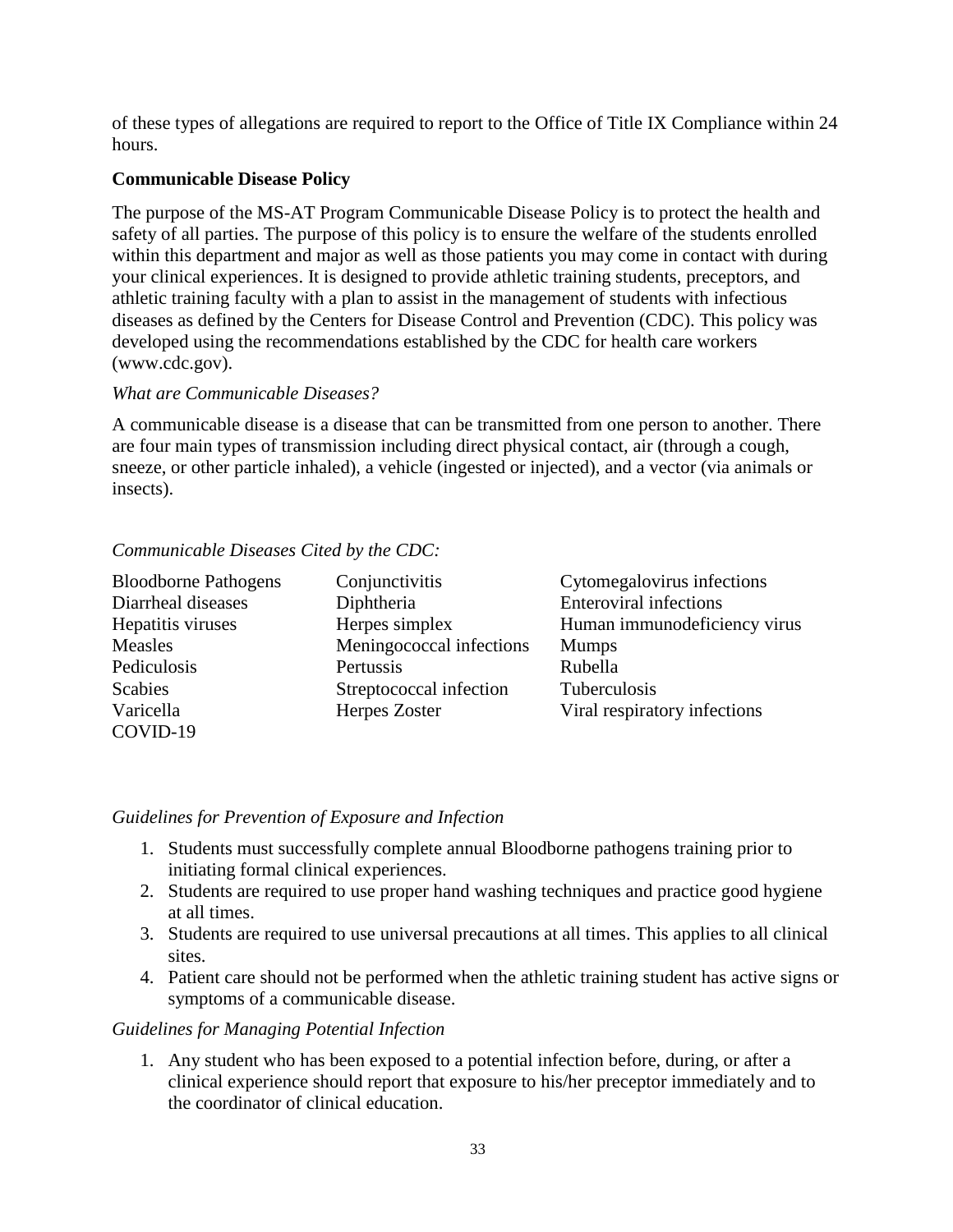- 2. Any student, who demonstrates signs or symptoms of infection or disease that may place the individual and/or patients at risk, should report that potential infection or disease immediately to his/her preceptor.
- 3. The student is responsible for keeping the Clinical Education Coordinator informed of conditions that require extended care and/or missed class/clinical time. The student may be required to provide written documentation from a physician to return to class and/or clinical site.
- 4. If a student feels ill enough to miss ANY class or clinical experience that student should notify the appropriate instructor or supervising preceptor immediately.

#### <span id="page-33-0"></span>**Alcohol/Drug Use Policy**

Appalachian State University's [policy on alcohol and drugs](http://policy.appstate.edu/Drugs_and_Alcohol) views the illegal or abusive use of alcohol and/or drugs as contrary to the high standards of professional and personal conduct and incompatible with personal health and the pursuit of academic excellence. Illegal or abusive use of alcohol and drugs can adversely affect the academic community and educational environment. Therefore, the *[Code of Student Conduct](https://studentconduct.appstate.edu/)* contains specific policies and regulations regarding the use of alcohol and drugs.

Students enrolled in the MS-AT Program are prohibited from consuming or being under the influence of alcoholic beverages and other illicit drugs while they are participating in Appalachian State University sponsored events as a member of the MS-AT. These events include, but are not limited to, clinical education rotations/assignments and travel to away events or field trips. Travel includes from the time you depart until the time you return. *All MS-AT students, regardless of legal age (21 years or older for alcohol), are prohibited from consuming or being under the influence of alcohol and other illicit drugs at these MS-AT-related University sponsored events.* Students who violate this policy will be addressed via the procedures in the Academic Dishonesty Policy and/or the University's *Code of Student Conduct*.

#### <span id="page-33-1"></span>**Dress Code Policy**

At all times, MS-AT students are to present themselves in a manner that promotes a neat, professional appearance. The dress code specifies appropriate attire for the athletic training facilities, clinics, and game/practice coverage.

Athletic Training is recognized as a healthcare profession. You should present yourself professionally, by being neatly attired and well groomed. Hair should be maintained and worn in a manner that prevents it from coming in contact with patients or modalities. Your appearance can determine someone's first impression and how you are treated. The following are guidelines for dress while engaged in educational opportunities including clinical hours and proficiency completion:

#### 1. Shirts

- a. ASU Athletic Training T-shirt or collared shirt.
- *b. If the shirt does not designate you as a "student," then a student name tag/badge must be worn.*
- c. Shirts must be tucked in at all times! No parachute tucks.
- 2. Sweatshirts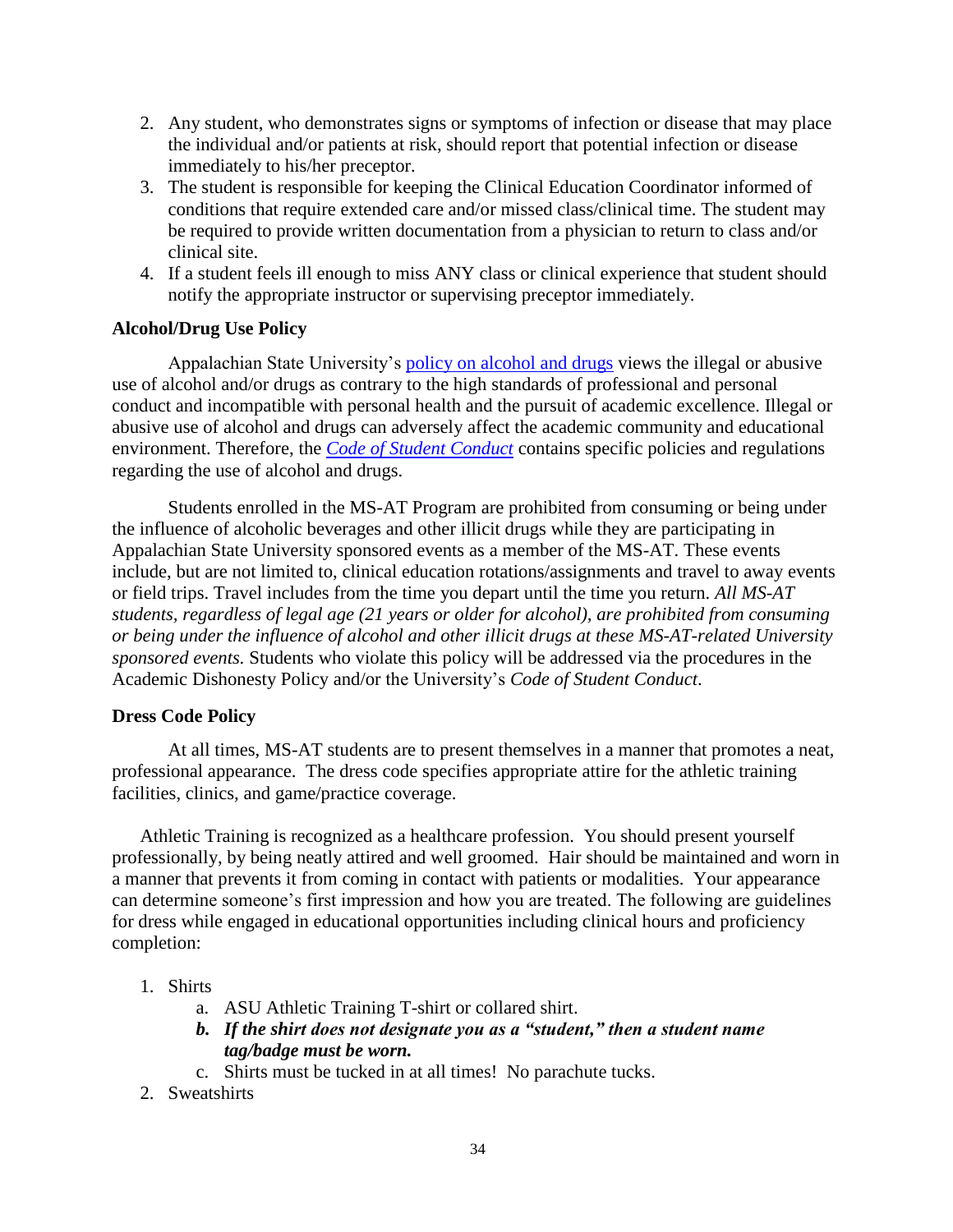- a. Same as above.
- 3. Shorts/Pants
	- a. Khaki or black pants. No jeans.
	- b. Gym shorts are **not** acceptable. All shorts must be professional length (midthigh) and no tights or underwear may be visible.
	- c. No athletic/leisure pants (ie, sweats, yoga, leggings, joggers, etc.) allowed.
- 4. Shoes
	- a. Clean tennis shoes preferred, hiking boots are acceptable.
	- b. No open toe or heel shoes are allowed at any time.
- 5. Hats
	- a. Must have University approved logo and may not be worn inside.
- 6. Jewelry
	- a. Should not interfere with duties.
	- b. No nose rings, tongue rings, or other visible piercings (other than ears).
- 7. Watch
	- a. A watch with a second hand is required during clinical experiences.
- 8. Fingernails
	- a. Nails will be kept short at all times when enrolled in athletic training courses and participating in patient care.
	- b. When viewing the palm of the hand, nails should not be able to be seen past the finger pads.
	- c. Rationale:
		- i. Per Centers for Disease Control (CDC) guidelines:
			- 1. Germs can live under artificial fingernails both before and after using an alcohol-based hand sanitizer and handwashing.
			- 2. It is recommended that healthcare providers do not wear artificial fingernails or extensions when having direct contact with patients at high risk.
			- 3. Keep natural nail tips less than  $\frac{1}{4}$  inch long.
		- ii. Long and/or sharp nails can puncture gloves and leave you at risk for disease transmission.
		- iii. Long and/or sharp nails can compromise a patient's skin.
		- iv. Long nails are not functional, nor professional looking in healthcare.
- 9. Game Day
	- a. Collared Appalachian State University game shirt.
	- b. Khaki or black shorts/pants.
	- c. or professional attire (eg, University basketball games).
- 10. Other
	- a. No cut-offs, mini-skirts, tank tops or midriff tops.
	- b. No apparel with holes.
	- c. No restrictive or tight clothing.
	- d. Refrain from wearing official gear to social events.
- 11. Violations
	- a. At the discretion of the staff and/or
	- b. Violators will be sent home to change.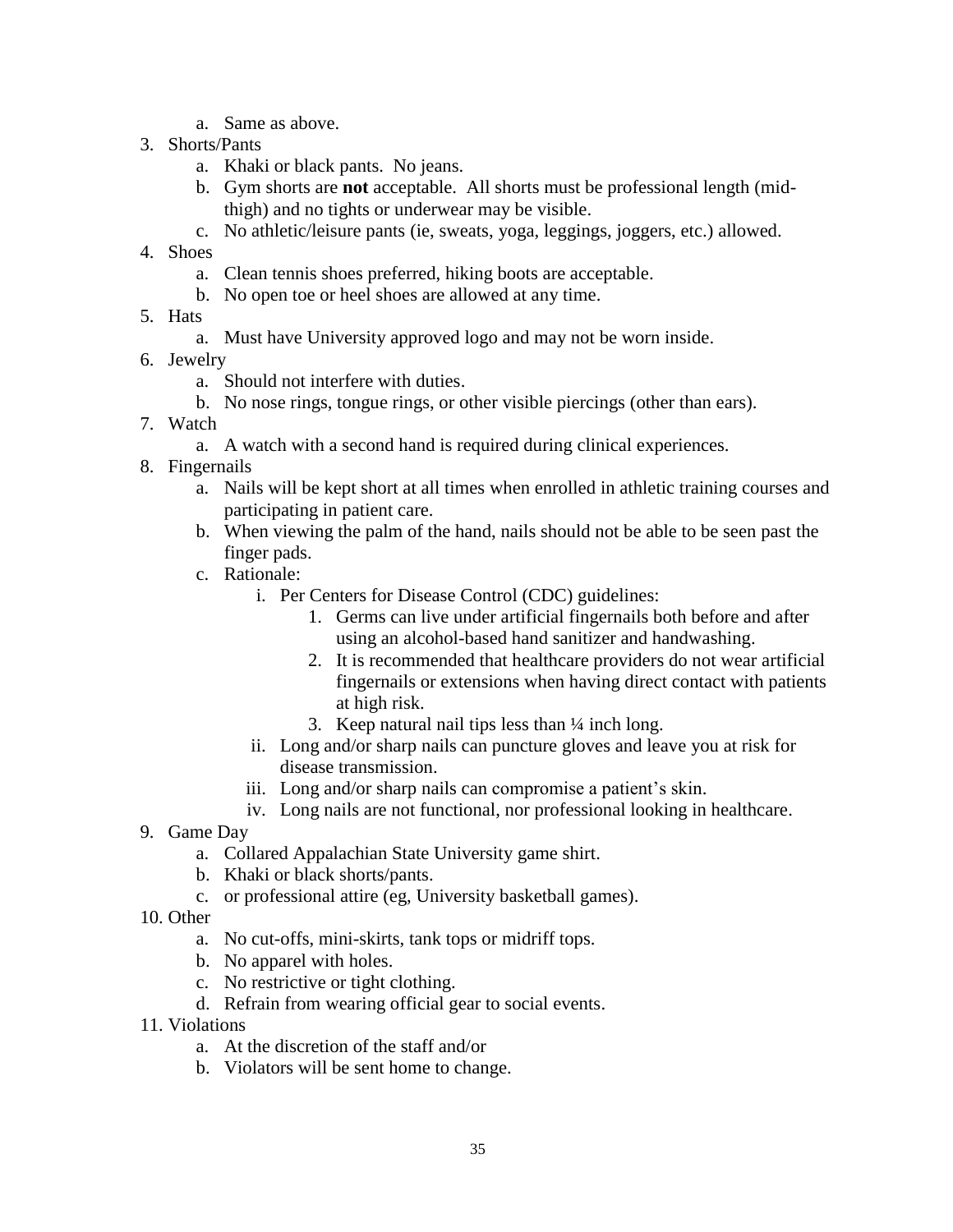12. Repeat violations will result in a meeting with the Coordinator of Clinical Education and possible suspension.

#### [Link to Table of Contents](#page-1-1)

## <span id="page-35-0"></span>**Additional MS-AT Program Information**

#### **Financial Support Through Assistantships and Scholarships**

#### **Graduate Research Assistantships**

Full-time MS-AT students who most recent overall grade point average is at least 3.0 may apply for a graduate assistantship in the Department of Health & Exercise Science. Selected students must maintain at least a 3.0 grade point average. Because of the didactic and clinical demands of the MS-AT Program, assistantships must be part-time. These part-time research assistantships are for up to 10 hours per week under the direction of a faculty member. Students may indicate their interest in an assistantship when they apply to the MS-AT Program. Assistantships are for one cycle of fall/spring and/or for one summer session. Continuing students may reapply by expressing their interest to the MS-AT Program Director.

#### **North Carolina Tuition Scholarships**

Full-time MS-AT students from out-of-state may apply for a NC Tuition Scholarship. This award covers the difference between in-state and out-of-state tuition and is highly competitive. Students must have a most recent grade point average of 3.4 and must maintain at least a 3.4 grade point average. Students may indicate their interest in this and other scholarships when they apply to the MS-AT Program.

#### **Departmental and College Scholarships**

Several scholarships are available to MS-AT students through the MS-AT Program and the Beaver College of Health Sciences. Availability is based on funding, and students may apply through the Beaver College of Health Sciences website and/or as part of their application to the MS-AT Program.

#### **Additional Scholarships and Financial Support**

Additional scholarships and financial support, including the Provost's Fellowship and the Diversity Fellowship, are available through the [Graduate School.](https://graduate.appstate.edu/prospective-students/financial-support/scholarships-and-fellowships) Students may indicate their interest in these when they apply to the MS-AT Program. Students are encouraged to visit the University's Financial Aid [website](https://financialaid.appstate.edu/) and office to inquire about financial support and to fill out a FAFSA.

#### **Screening, Brief Treatment, and Referral to Treatment (SBIRT)**

The MS-AT Program provides training to students, field instructors and community members in the universal screening tool, SBIRT. In addition, Nursing, Social Work, and Public Health Programs in the Beaver College of Health Sciences also participate, affording the student the opportunity to be involved in interprofessional learning. Each student will receive substance use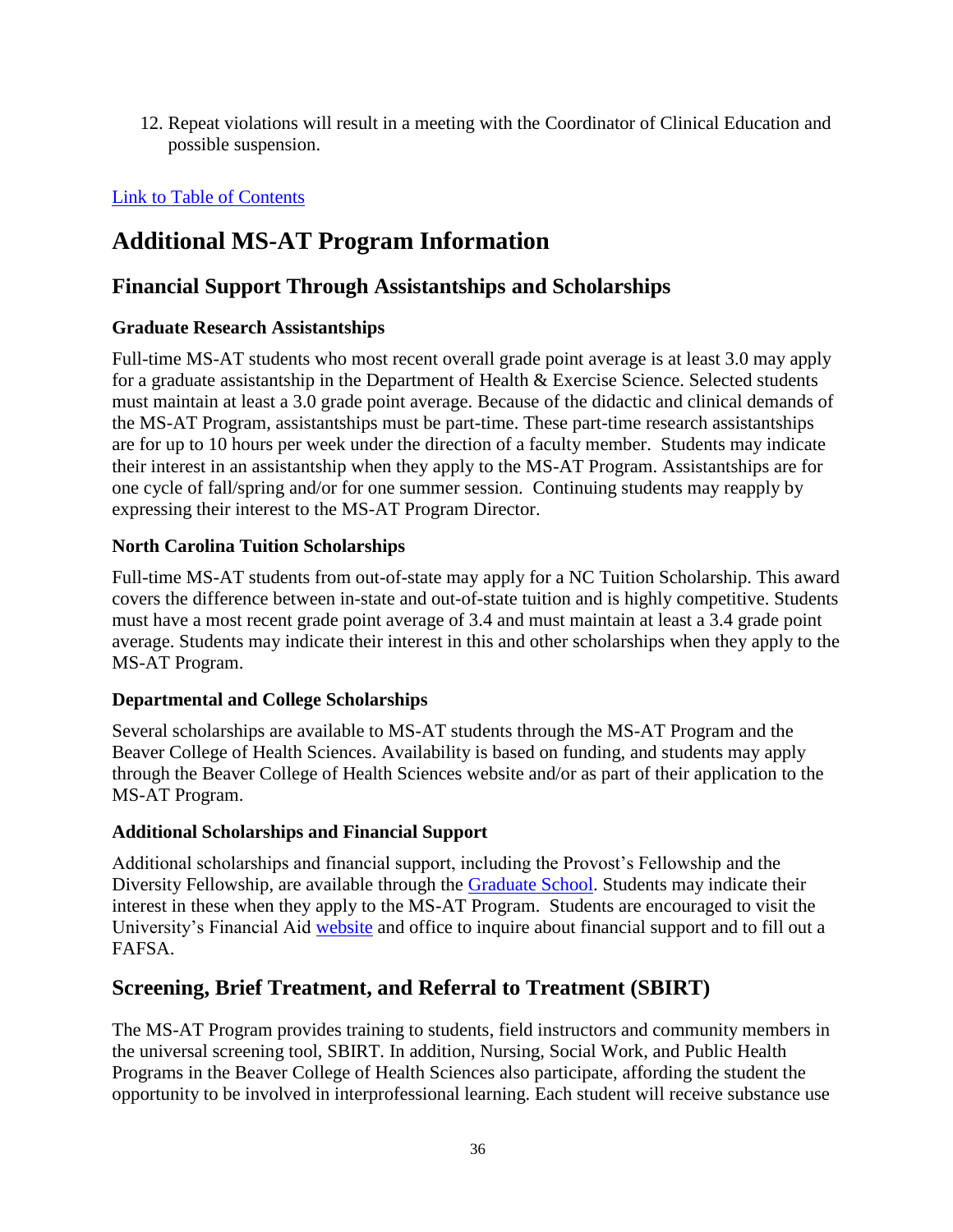disorder content in the athletic training curriculum, which will include the first module of the three-module SBIRT program. Students may then choose to complete modules two and three and receive a certificate of completion from the Beaver College of Health Sciences. Module two consists of a day long training. Module three consists of practicing SBIRT at their clinical site, our interprofessional clinic or other approved site, receiving feedback from your supervisor or other SBIRT-trained employee and completing assignments on AsULearn.

#### **Athletic Training Resources**

#### **Commission on Accreditation of Athletic Training Education (CAATE)**

The [CAATE](https://caate.net/) evaluates and accredits athletic training programs to ensure these programs are meeting set **Standards** and providing a high-quality education to its students. Appalachian State University's Athletic Training Program is currently accredited by the CAATE. Complaints can be filed with the [CAATE.](http://caate.net/contact/) Before filing a complaint with the CAATE, the MS-AT student should explore all avenues to resolve the issue at the institution. The CAATE does not accept anonymous complaints. However, all information regarding the complaint remains confidential.

#### **Board of Certification (BOC)**

The [BOC](https://www.bocatc.org/) is the credentialing agency that provides the certification examination for the entry-level athletic training profession. This is the exam MS-AT students will plan to take in their final semester to obtain the ATC credential. "The BOC establishes both the standards for the practice of athletic training and the continuing education requirements for BOC Certified Athletic Trainers (ATs). The BOC also works with state regulatory agencies to provide credential information, professional conduct guidelines and regulatory standards on certification issues. The BOC also has the only accredited certification program for ATs in the United States and has a mutual recognition agreement with Ireland."

#### **North Carolina Board of Athletic Trainer Examiners (NCBATE)**

The [NCBATE](http://www.ncbate.org/) regulates the profession of athletic training in the state of North Carolina in the interest of protecting the health, safety, and welfare of the public. They enforce standards and criteria set forth in statute via the Athletic Training Licensing Act adopted in 1997. The provisions of the Licensure Act "do not apply to athletic training students under the supervision of a physician or licensed athletic trainer." In order to practice athletic training, MS-AT graduates, once passing the BOC exam, must apply for licensure or regulation in state in which they wish to establish residency.

#### **Athletic Training Organizations**

Appalachian State University's Athletic Training Students' Association (ATSA) is a university sanctioned student organization which promotes the advancement, encouragement, and improvement of the athletic training profession in all its phases, and strives to promote a better working relationship among those persons interested in the problems of athletic training by furthering the education and providing a social network for its members. Participation in ATSA by MS-AT students is voluntary, but encouraged, and represents a good opportunity for students to begin engaging in professional development and service. ATSA officers will make regular announcements concerning ATSA meetings and activities.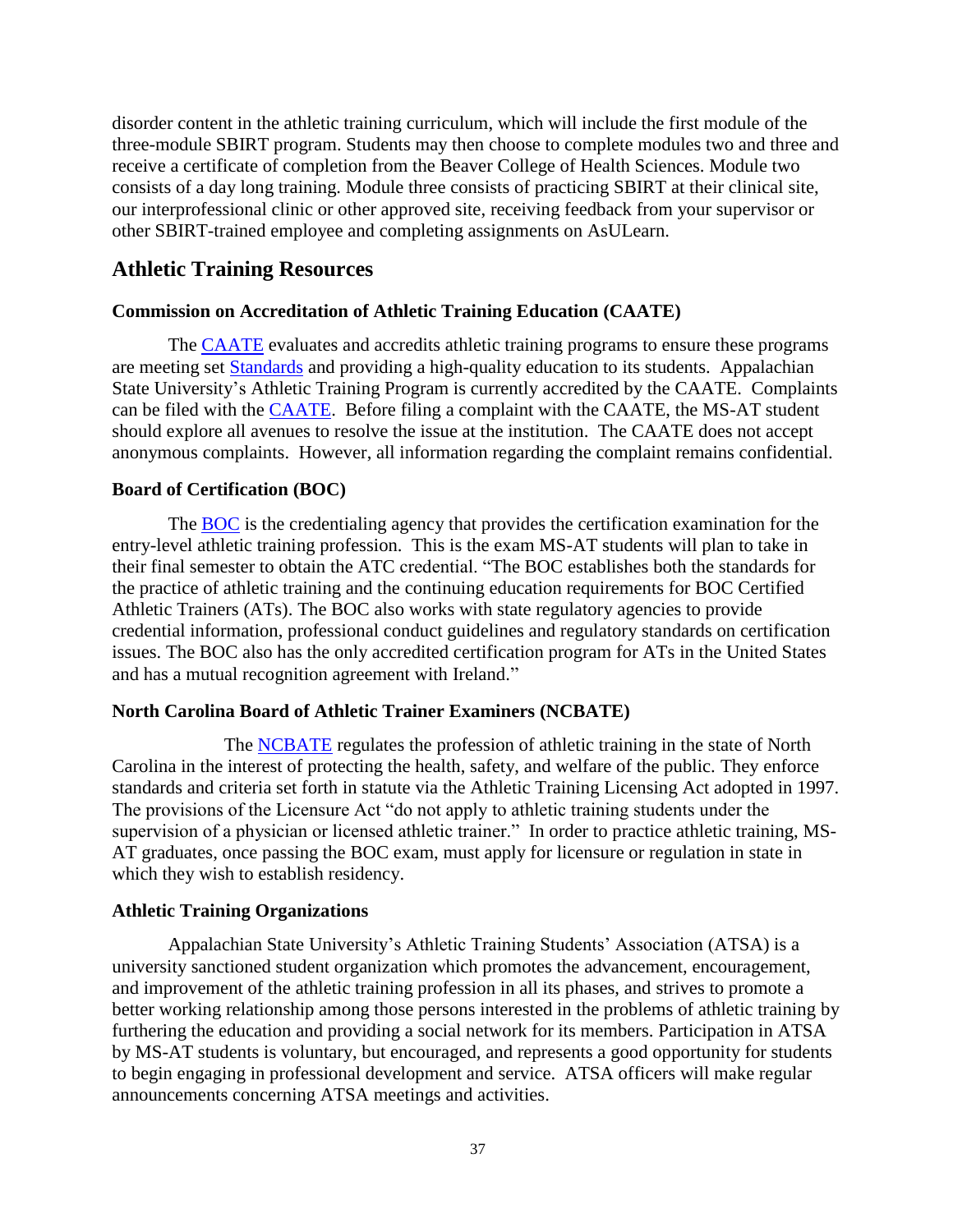The National Athletic Trainers' Association [\(NATA\)](https://www.nata.org/) is the professional membership association for athletic trainers and its mission is to "represent, engage and foster the continued growth and development of the athletic training profession. MS-AT students are encouraged to join the NATA membership in order gain access to educational tools and job postings.

Our regional and state organizations are the Mid-Atlantic Athletic Trainers' Association [\(MAATA\)](https://www.maata.org/) and North Carolina Athletic Trainers' Association [\(NCATA\)](https://www.ncathletictrainer.org/). Both are affiliated with the NATA, yet they operate independently. The MAATA is in District Three of the NATA. These organizations develop their own bylaws and policies, and create programs and educational opportunities for athletic trainers and students. MS-AT students are encouraged to attend and potentially present their research at annual conferences at the state, region, and national level.

[Link to Table of Contents](#page-1-1)

## <span id="page-37-0"></span>**Student Services**

Appalachian State University has a strong commitment to providing services for students enrolled in the university:

- An overview of student services can be accessed on the website for [ASU's Student Life.](http://www.appstate.edu/studentlife/services.php)
- Medical services are provided to qualified students by the Mary S. Shook Student Health [Services](http://healthservices.appstate.edu/) at its location on the second floor of the Miles Annas Student Support Services Building on Howard Street.
	- Immunization: North Carolina law requires anyone entering college to present a complete immunization record to show their compliance with all required immunizations.
	- Proof of Medical Insurance: [University of North Carolina System policy](http://healthservices.appstate.edu/pagesmith/203) requires that all degree-seeking, on-campus graduate students who are enrolled in 9 or more hours and are eligible to pay the ASU Student Health Fee must provide proof of medical insurance.
- The [Office of Disability Resources](https://odr.appstate.edu/) (ODR), located in Suite 112 Anne Belk Hall, assists eligible students and employees who have documented disabilities by determining and coordinating reasonable academic and/or workplace accommodations.
- The [Office of Intercultural Student Development](http://multicultural.appstate.edu/) at Appalachian State University is located in the Plemmons Student Union.
- The [Counseling and Psychological Services Center,](http://counseling.appstate.edu/index.php) located in the Miles Annas Student Services Building.
- The [Early Intervention Team](http://eit.appstate.edu/) (EIT) is a multidisciplinary initiative that can respond to concerns (academic, safety, physical or mental health, and well-being) about students made by faculty members, instructors, or other students.
- The [Office of Title IX Compliance,](https://titleix.appstate.edu/) located in I. G. Greer Hall, supports the University's mission of scholarship through the promotion of equity, access, and civil rights throughout the campus community, fostering an environment free of discrimination and harassment on the basis of sex, gender, sexual orientation, gender identity, and gender expression, including sexual misconduct and relationship violence. Students may report instances of discrimination and harassment to this office.